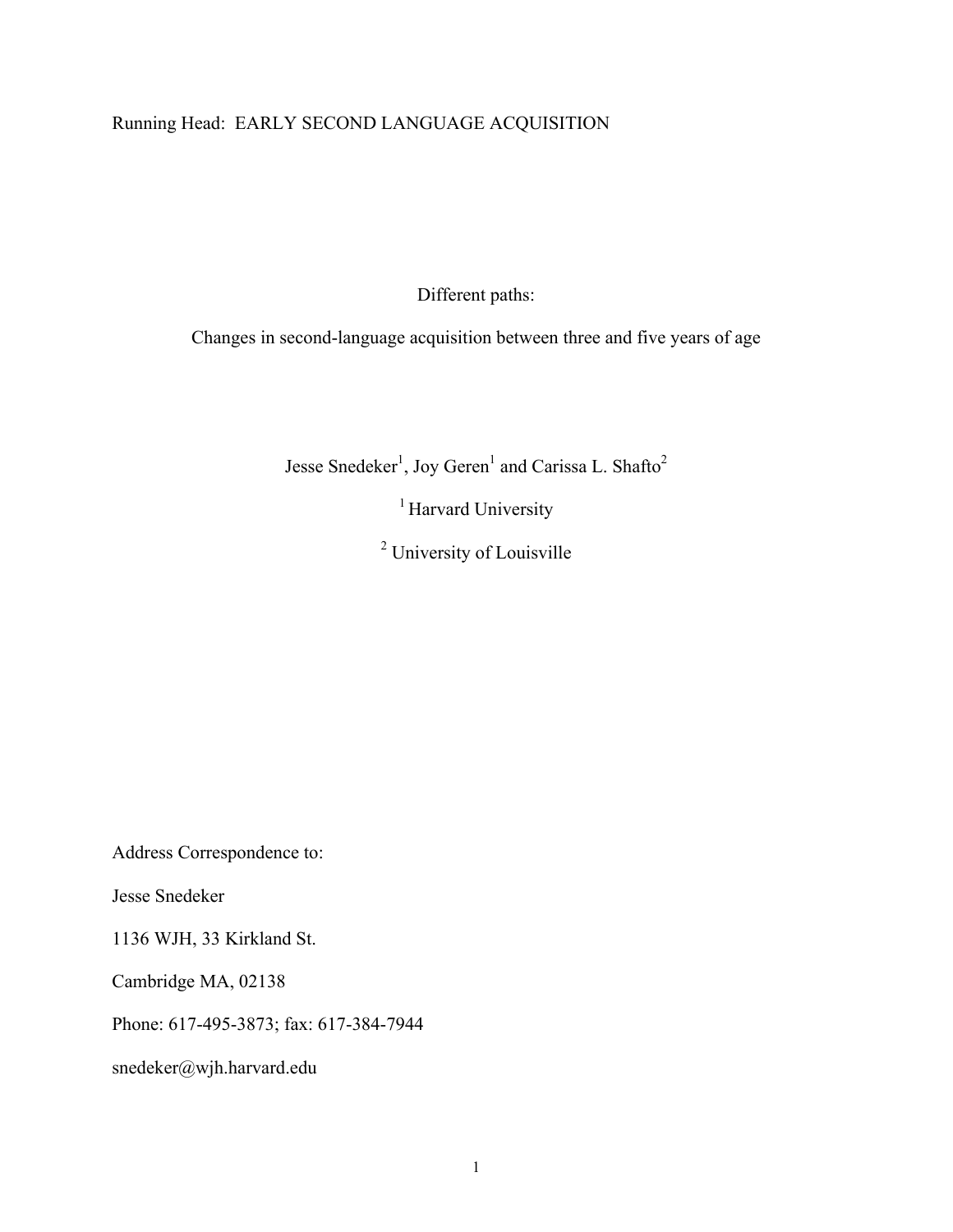#### Abstract

These studies explore the effects of cognitive maturation on language development by examining the acquisition of English in internationally-adopted preschoolers. Parental reports (CDI) were collected from 48 preschoolers, within the first year after they were adopted from China or Eastern Europe. Children who were adopted at two or three years of age showed the same developmental patterns in language production as monolingual infants (matched for vocabulary size). Early on, their vocabularies were dominated by nouns and social words and the proportion of predicates and closed-class words increased with age. Thus shifts in lexical composition appear in older learners and are unlikely to reflect the development of new conceptual resources. Children who were adopted at four or five deviated from this pattern, acquiring fewer nouns and more predicates in the early stages of acquisition. Effects of the child's birth language on the acquisition of English were limited to the older preschoolers, suggesting that they employ different strategies in word learning. In both groups, grammatical development and lexical development were synchronized in precisely the same way that they are in infancy, raising the possibility that word production and grammatical production are causally connected.

Keywords: language development, international adoption, word learning, language production, nouns, verbs, critical periods, syntactic complexity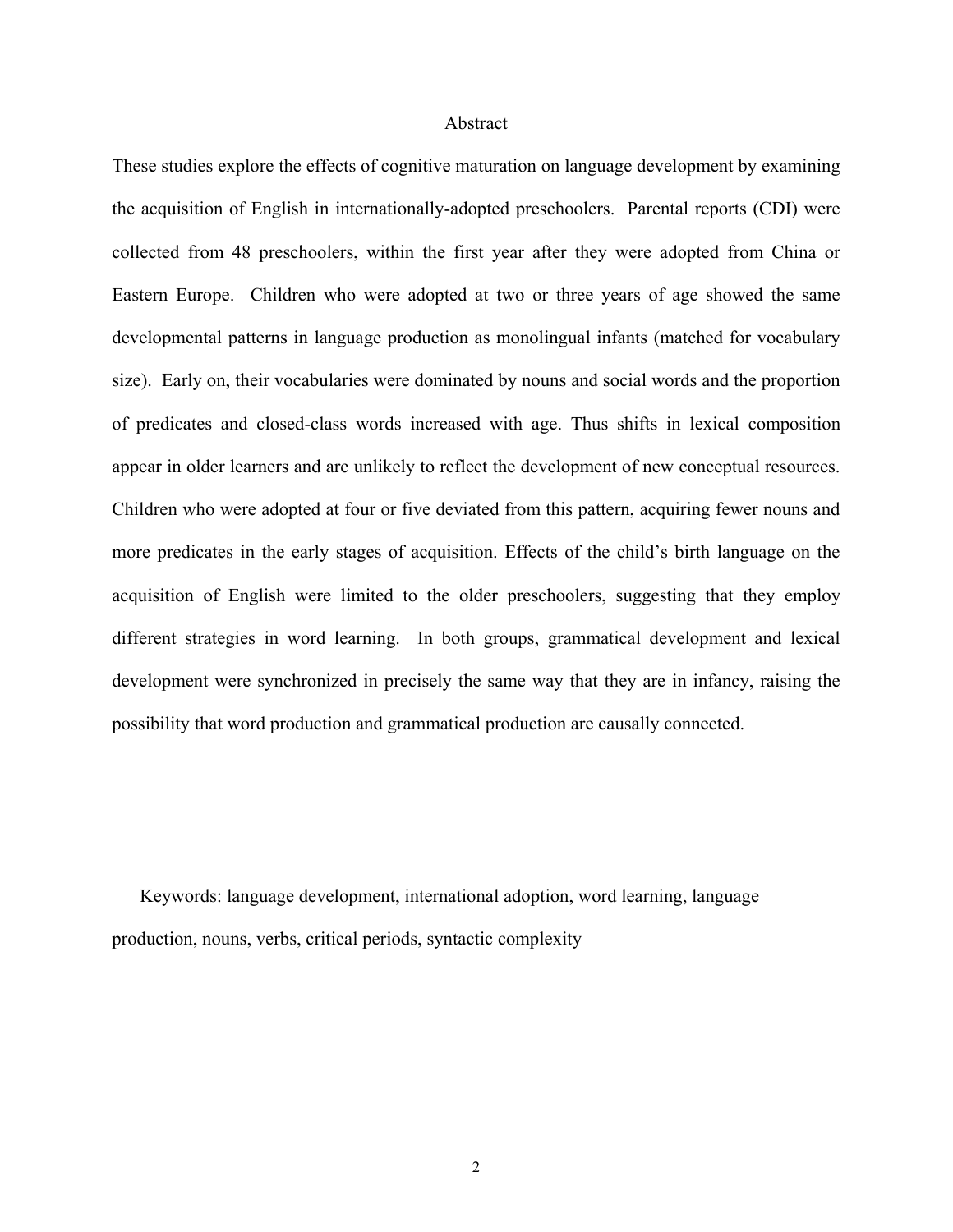In the *Biological Foundations of Language* (1967), Lenneberg argues that the course of language acquisition is shaped by a biological capacity that matures over the first two to three years of life, reaches a stable state in early childhood, and then begins to deteriorate at the onset of adolescence. Thus Lenneberg's critical period hypothesis has two parts: 1) the maturation of language abilities accounts for the predictable set of milestones that characterize early acquisition and their correlation with biological growth and motor development and 2) the maturational decline of language accounts for limited success of late language learners and the effect of age on the likelihood of recovering from aphasia.

In the past twenty years, research inspired by Lenneberg has largely focused on the second part of this hypothesis. Numerous studies have confirmed that ultimate attainment declines as a person's age of acquisition increases (Flege, Yeni-Komshian, & Liu, 1999; Hakuta, Bialystok, & Wiley, 2003; Johnson & Newport, 1989; Newport, 1990). These declines in attainment are accompanied by qualitative differences in language processing and language acquisition in older learners (Clahsen & Muysken, 1996; Hahne & Friederici, 2001; Weber-Fox & Neville, 1996). Nevertheless the debate rages on about the proper interpretation of these findings and what the definition of a critical period should be (Birdsong, 1999; Hakuta et al., 2003; Newport, Bavelier, & Neville, 2001).

In contrast, the present study is inspired by the first part of Lenneberg's hypothesis. Early language development is marked by a series a qualitative shifts. Infants initially speak in singleword utterances, before they begin to combine words. Young language learners initially produce sparse telegraphic utterances consisting mostly of nouns and verbs and then gradually add in the grammatical morphemes. A central question in language acquisition is what causes children to move through these phases. Lenneberg argued that these intermediate stages reflect the gradual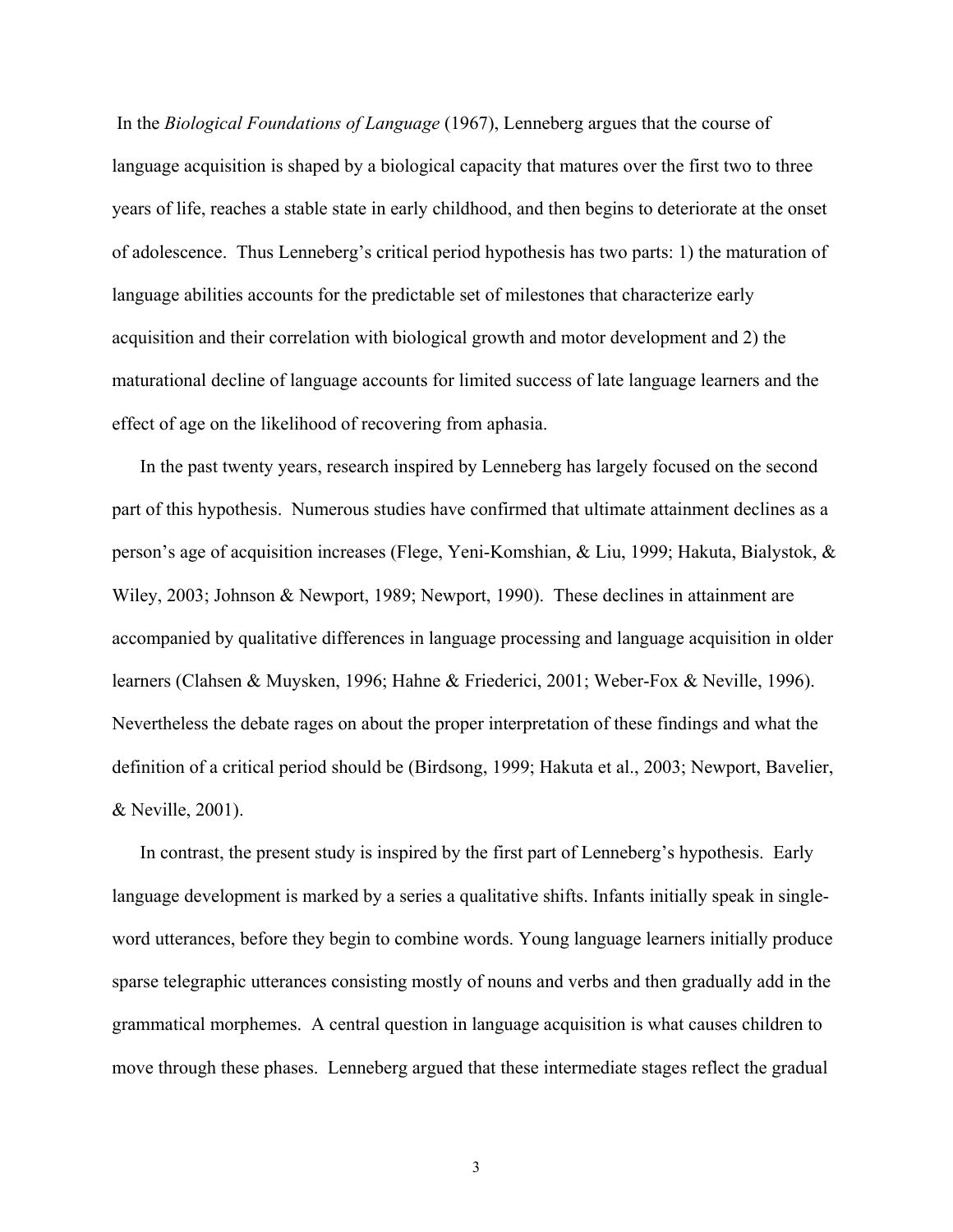maturation of children's linguistic capacity. Young children's utterances are short and sparse because of their cognitive limitations. This is one example of a *developmental hypothesis* for language development (Snedeker, Geren & Shafto, 2007). Theories of this kind attribute the order of acquisition or the emergence of new abilities to changes in the learner which are independent of the child's experience with a given language. Immaturity constrains language acquisition, limiting the kinds of words that a child can learn, the kinds of representations she can create, or the kinds of utterances she can produce. When these roadblocks are removed, either by biological maturation or cognitive development, children can acquire new linguistic abilities. In contrast, *contingent-acquisition hypotheses* attribute the order of acquisition to the interdependence of different linguistic representations or processes. The emergence of new abilities is driven by the child's growing knowledge of the language. Specifically, if knowledge of form A is necessary for acquiring form B, then the acquisition of B will have to await the acquisition of A.

In developmental theories, the initial stages of language acquisition reflect cognitive immaturity, while on the contingent-acquisition hypothesis they are viewed as necessary steps in decoding the target language. In developmental theories, the emergence of new linguistic abilities can be driven by the maturation of domain-specific abilities (Wexler, 1998) or the acquisition of new cognitive skills (Shore, 1986). In contingent-acquisition hypotheses, new linguistic abilities result from the child's growing knowledge of language, which may have been acquired via domain-specific mechanisms that evolved to support language (e.g., Snedeker & Gleitman, 2004) or through domain-general associative processes (e.g., Smith, Jones, Landau, Gershkoff-Stowe, & Samuelson, 2002).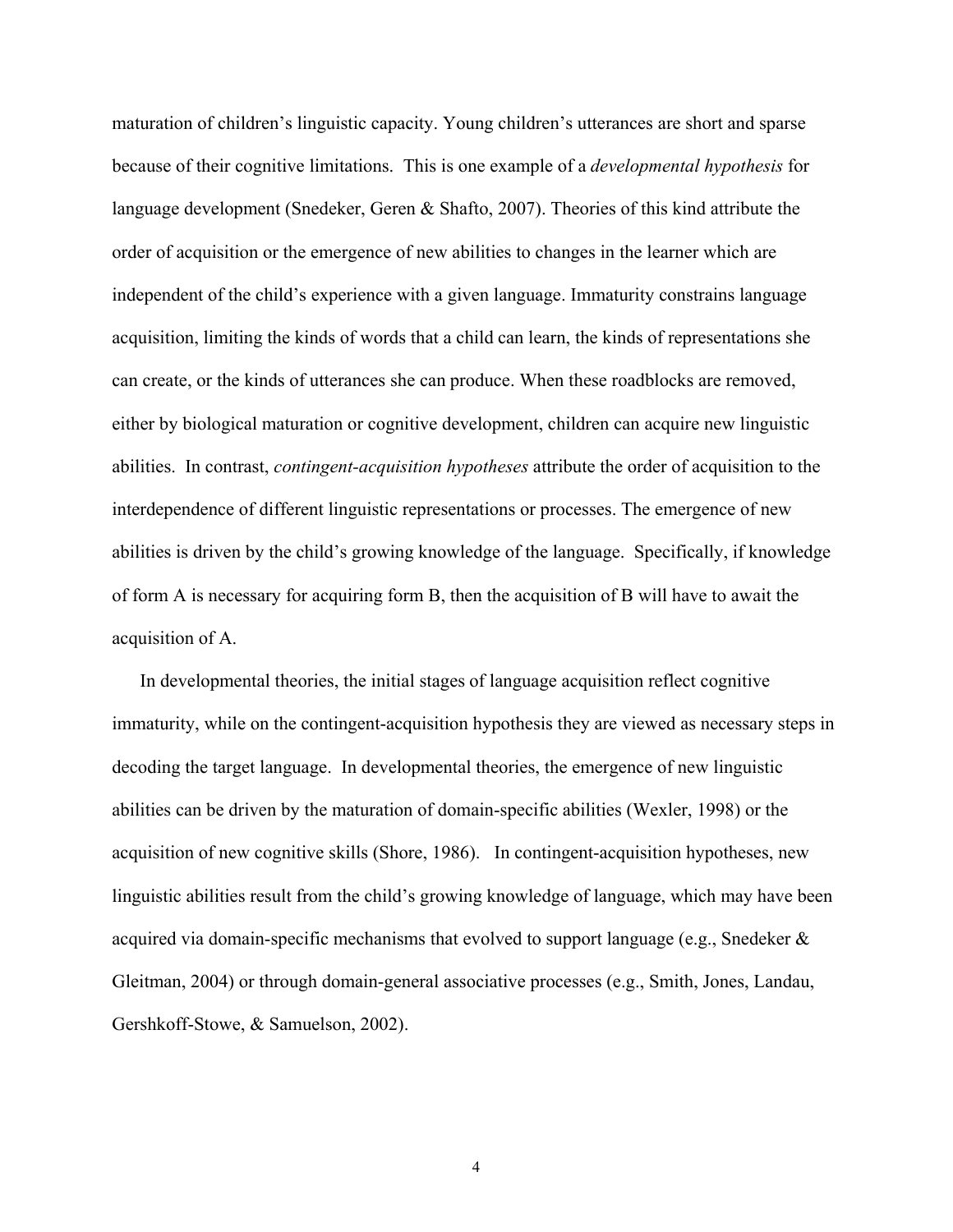Such questions are difficult to explore because in typical development language acquisition and cognitive maturation are systematically confounded. International adoption provides the opportunity to disentangle these variables. Children who are internationally adopted as preschoolers encounter a language learning challenge that is similar to that of an infant: they are exposed to child-directed speech in the context of daily routines and must learn the new language to communicate with their families despite little access to bilingual informants and limited metalinguistic abilities (Gombert, 1992). However, these children are more cognitively advanced and physically mature than their infant counterparts and have already started to learn one language. Our research compares language acquisition in internationally-adopted preschoolers and monolingual infants (Geren, Snedeker, & Ax, 2005; Snedeker et al., 2007; Snedeker et al., in press). Our goal is to determine what role cognitive development and maturation play in typical language development by examining how acquisition proceeds when these road blocks have been removed.

In our previous work, we explored two facets of early language acquisition that could potentially be explained by either a contingent-acquisition hypothesis or a developmental hypothesis. The first is the systematic shifts that occur during word learning in infancy. Early vocabularies are dominated by social routines and nouns that refer to people, animals, and moveable objects. Although adults speak to children in full sentences, complete with verbs and function words, these elements are initially underrepresented in the child's lexicon (Bates, Dale, & Thal, 1995; Gentner, 1982). This input-output disparity can be plausibly attributed to the conceptual limitations of young children (Huttenlocher, Smiley, & Ratner, 1983; Macnamara, 1972). Perhaps the relative dearth of verbs and adjectives is attributable to the infant's inability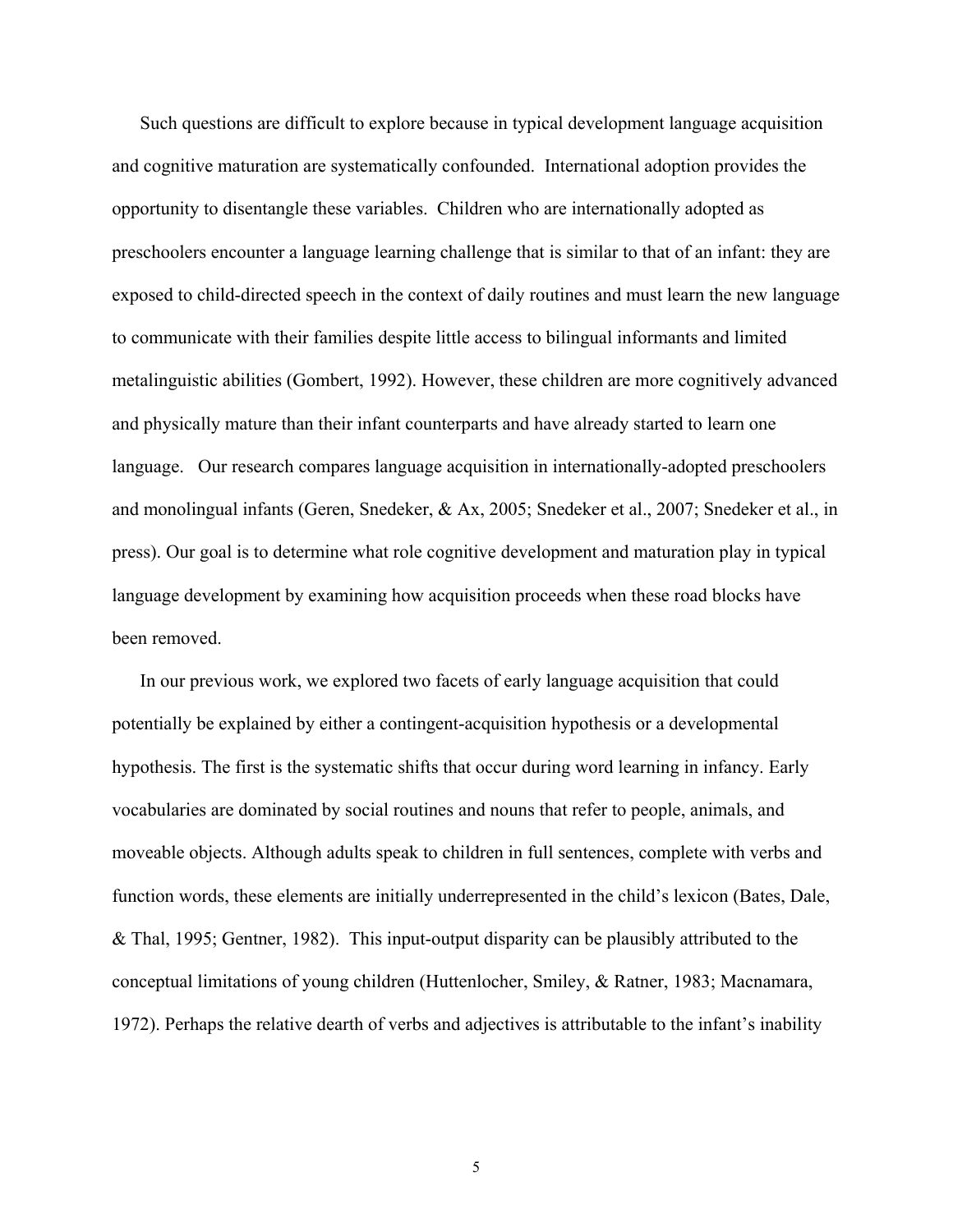to conceive of relations, states or actions, while the overabundance of nouns is attributable to the conceptual primacy of object categories.

Alternately the changing composition of children's lexicons could reflect linguistic rather than conceptual growth (Gillette, Gleitman, Gleitman, & Lederer, 1999; Snedeker & Gleitman, 2004). An infant who is just breaking into language has to learn the meanings of words by observing the situational contexts in which they are used. Older children, who have already acquired sizeable vocabularies, can also use the sentence in which the word appears.

Our second focus was on the transition to combinatorial speech and growing complexity of children's utterances. For many months after they begin speaking, most infants primarily produce single word utterances. The appearance of word combinations has been attributed to motor and cognitive development and linguistic maturation, as well as the accumulation of linguistic knowledge (Bates et al., 1995; Bloom, 1973; Shore, 1986). At around 24 to 30 months, children show a second burst of syntactic activity, adding determiners, auxiliaries and inflectional markers to their formerly sparse utterances (Brown, 1973). Curiously, both of these shifts are strongly correlated with productive vocabulary size, raising the possibility that lexical growth is causally related to syntactic development (Bates & Goodman, 1997). Alternately, both lexical and syntactic acquisition could depend upon the development of some other cognitive ability that independently influences the pace of acquisition in each domain. If the synchrony between lexical and grammatical development reflects a direct causal link, then it should persist in maturationally-advanced learners. In contrast, if the correlation is created by rate-limiting development in another domain, then it should be possible to find disassociations in older learners.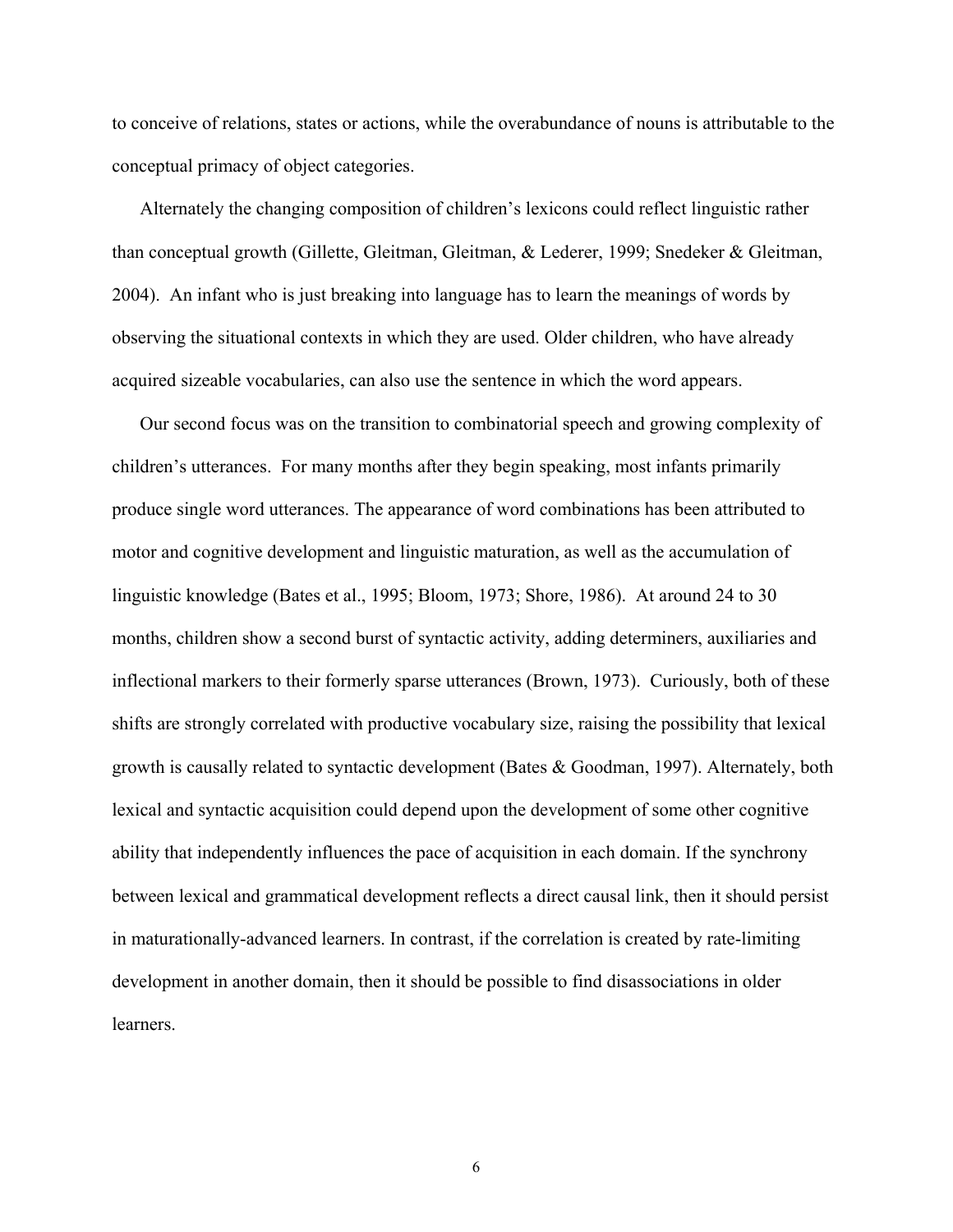In the remainder of the introduction, we briefly review the prior work on second language acquisition in early childhood, and then we describe the findings of our previous studies and the questions that they left unanswered.

### **Second Language Acquisition**

The role of maturation in acquisition is a central question in the field of second-language acquisition. Dozens of studies have compared first-language acquisition in infants with secondlanguage acquisition in older children and adults, uncovering both similarities and discrepancies (see Clahsen, 1990; Freeman & Freeman, 2001 for reviews). But the vast majority of these studies are not well-suited for testing developmental hypotheses for two reasons.

First, most of this research has been conducted with adults or children over six years of age. Developmental hypotheses claim that cognitive changes during the first few years of life shape the course of language acquisition. When we compare infants with adults, we cannot isolate these early effects from the age-related changes that occur during middle childhood and adolescence. Several lines of evidence suggest that developmental changes after the age of six substantially alter the process of language acquisition. Older children and adults initially learn more quickly (Snow & Hoefnagel-Höhle, 1978) but reach a lower level of ultimate proficiency (Hakuta et al., 2003; Johnson & Newport, 1989). They may also acquire language using different cognitive processes and neural circuits (Ullman, 2001; Wartenburger et al., 2003; Weber-Fox & Neville, 1996). Between the ages of five and eight the ability to consciously consider and manipulate linguistic units develops rapidly (Gombert, 1992). These explicit metalinguistic skills may make children more deliberate language learners, leading them to rely on direct instruction and bilingual informants. Adults and older children also have longer verbal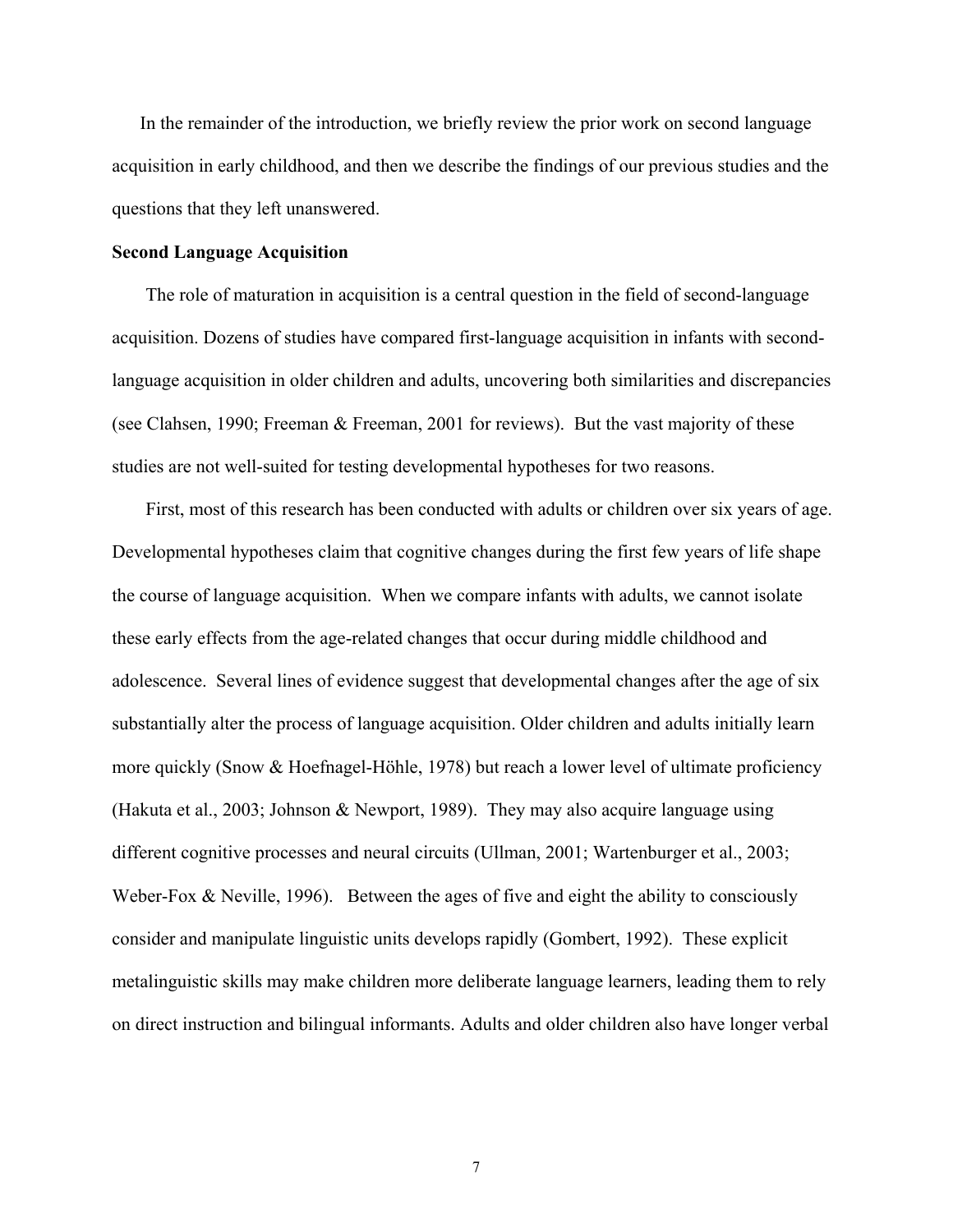memory spans, which could allow them to memorize longer chunks of utterances (Dempster, 1981, 1985; Newport, 1990; Schneider & Bjorklund, 1998).

There is, however, a small body of research on second-language acquisition before the age of six. While many of these studies compare first and second language learners, none of this work, to the best of our knowledge, explicitly tests the developmental hypothesis. Instead recent studies in this area focus on whether child second language learners produce the same kinds of errors as adult second language learners. Evidence that they do so is generally taken to support the claim that there is a critical period for the ability in question which begins to close during the preschool years (see Meisel, 2009). Most of this work has focused on the development of syntax and inflectional morphology. The findings suggest that preschoolers do not make errors in acquiring syntactic distinctions that are marked by changes in word order, even relatively complex ones such as subject-verb inversion or verb placement in V2 languages like German (Blom, 2006; Haznedar, 2003; Hulk & Cornips, 2006; Rothweiler, 2006). However, they do make errors that are similar to adult learners in using verbal inflection, gender marking and clitic pronouns (Granfeldt, Schlyter, & Kihlstedt, 2007; Haznedar, 2003; Hulk & Cornips, 2006; Meisel, 2009) (Pfaff, 1992). In reviewing this evidence, Meisel (2009) concludes that there is a critical period for acquiring syntactic parameters related to these inflectional phenomena. This critical period, he argues, begins to close during the preschool years which negatively impacts children who begin acquiring a new language at or after three years and seven months.

Needless to say, this conclusion is controversial. First, the interpretation of many of the error patterns is unclear. While Meisel concludes that the clitic errors in preschoolers learning French are similar to adults and different from first language learners, Granfeldt and colleagues suggest that these errors may characterize simultaneous bilinguals as well (Granfeldt et al.,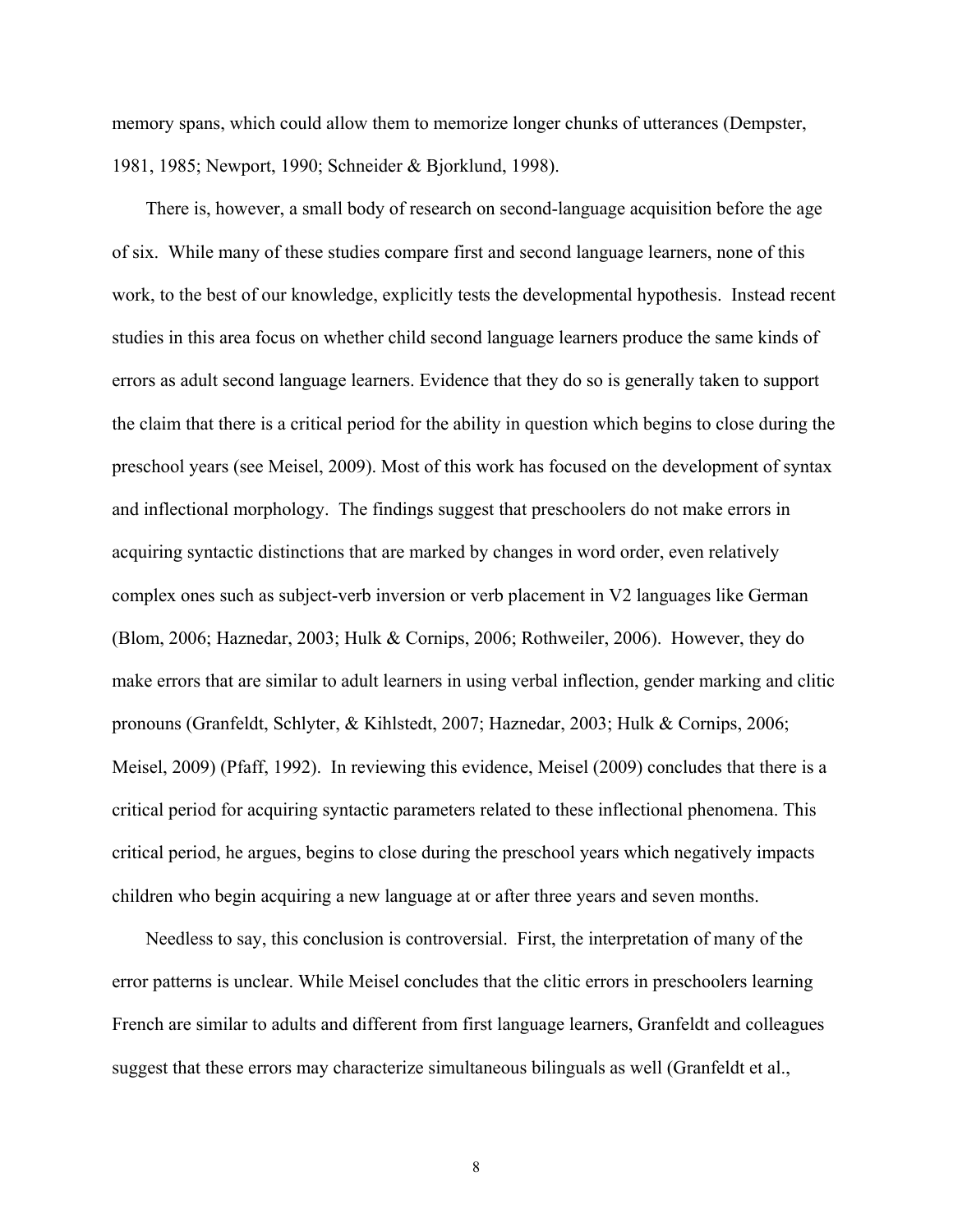2007). Similarly, others have argued that the low rate of gender and inflectional errors in preschoolers compared to older learners suggests that any critical period for acquiring these categories occurs much later (Blom, 2006; Möhring, 2001).

Several features of these studies limit the conclusions that we can draw. Many of the studies have very small sample sizes (e.g., fewer than 10 children in the critical group) creating uncertainty about how robust and consistent these age differences are (but see Meisel, 2009 and Blom, 2006). Few of the studies include a control group of first-language learners, and those that do generally use a group that is matched in age rather than level of linguistic ability. Thus what appear to be qualitative differences in preschool learners could simply be developmental lags reflecting their late start and more limited input in the second language.

Finally, prior studies have used second-language learners who are in linguistic environments that are radically different from infants, making it unclear whether differences in acquisition are due to maturity or to differences in the learners' input and motivations. The preschool learners in these studies acquire their second language in one of three ways: 1) they live in a country in which their birth language is spoken but are sent to a preschool in which instruction occurs in the second language; 2) they are children of immigrants who were born in a country in which the second language is spoken but were only introduced to it when they entered preschool; or 3) they are children (often of academic parents) who are relocated to a country in which the second language is spoken and who begin acquiring it on arrival. In all three cases, the children typically continue to use their birth language in the home and may continue using it with their friends outside of school. Their primary exposure to the second language is likely to occur on the playground and in the classroom. Most researchers would consider this naturalistic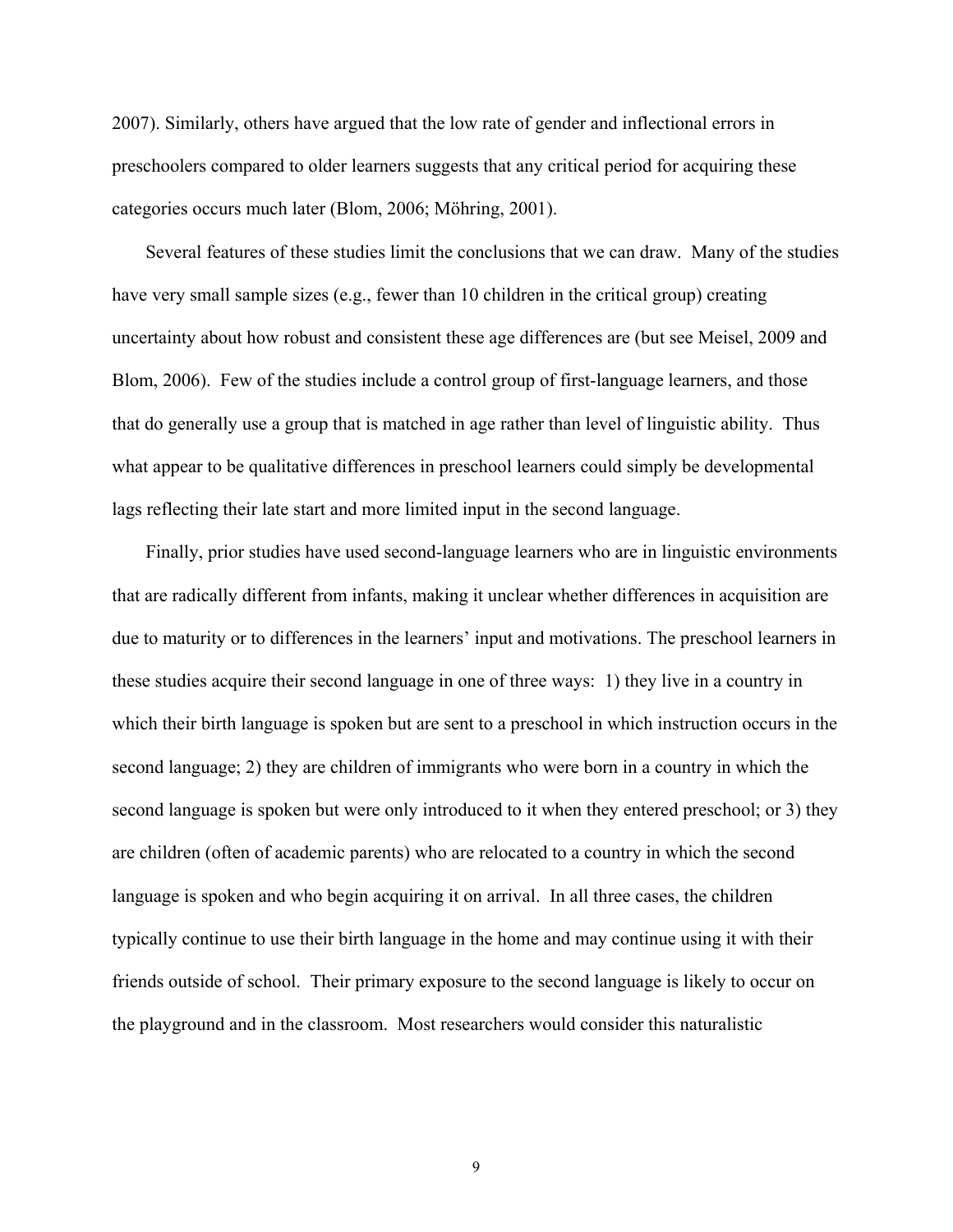acquisition because the children are not typically receiving direct instruction in the second language.

School, however, provides a very different social context than the home, which could potentially influence the course of language development. Lily Wong Fillmore pursued this intuition in her study of the acquisition of English by 5-7 year old children who had emigrated from Mexico to California (1976). She found that these children confronted an input situation radically different from that of young infants. Adult input came from classroom teachers who were typically communicating with the entire class at once. Thus their utterances tended to be highly formulaic and focused on classroom management. A richer form of input came from friends and classmates who were native speakers. Wong Fillmore notes that under these conditions language acquisition is intimately linked with the need to maintain reciprocal social relations. Childhood friendships are voluntary and fragile relationships, which can easily dissolve when communication breaks down. This creates a strong pressure for learners to find ways to feign competence and engage their peers until they develop fluency in the second language. Wong Fillmore argued that the children in her study did this by quickly learning a small set of frozen forms that allowed them to regulate interactions ("How do you do this?" "I don't wanna play with this one."). Consequently, their developmental path deviated radically from first-language learners. The children did not go through a one-word stage, they did not produce telegraphic utterances, and they showed little growth in their mean length of utterance during their first year of school.

Our research differs from prior work on child second-language learning in two critical respects. First, we are examining a population—internationally-adopted children—who are placed in a language-learning situation that more directly parallels that of infants. Like infants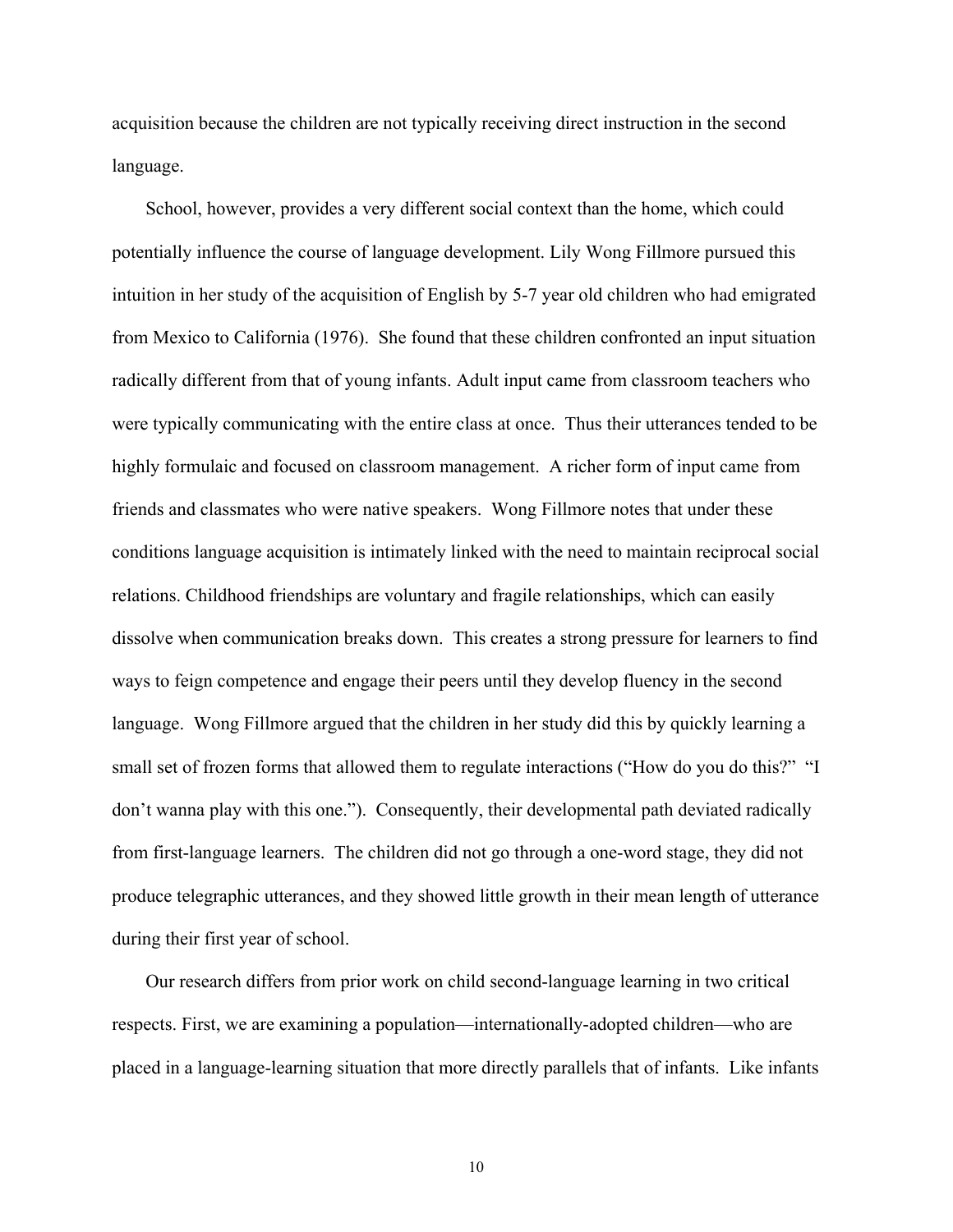they learn English in the context of playing, eating and arguing with their family members. Because the children in our studies are being raised in monolingual English-speaking homes, they have little or no access to bilingual informants and no other language that they can use to meet their communicative needs. Thus, unlike the children in most second language studies, they do not maintain their birth language. In a prior longitudinal study, we found that after two months, most adopted preschoolers were speaking entirely in English (Snedeker et al., in press). Most of their parents reported that, by one year in the U.S., their child knew fewer than five words in their birth language. By adulthood, internationally-adopted children do not have any conscious access to their birth language and show no cortical responses that distinguish it from an unfamiliar language (Pallier et al., 2003).

Thus this population allows us to examine the effects of age of acquisition on the course of acquisition, independent of differences in the input that children receive or the challenges (social or cognitive) of acquiring one language while a prior (and typically dominant language) continues to be used. Prior studies have demonstrated that the level of proficiency in secondlanguage learners is correlated with their use of the second language (Flege, Frieda, & Nozawa, 1997; Flege et al., 1999). Such differences in proficiency may account for many of the observed differences between second language processing in early and late child learners (Chee, Hon, Lee, & Soon, 2001; Perani et al., 1998). In child learners, proficiency is correlated with language use in the home (Flege et al., 2006; Jia & Fuse, 2007). In turn, the language used in the home is confounded with the age of acquisition, with older children using and hearing their second language less than younger children (Jia & Aaronson, 2003). Thus, in typical naturalistic second-language learning environments, variation in linguistic environment could result in spurious maturational effects. In the context of adoption, this confound is removed.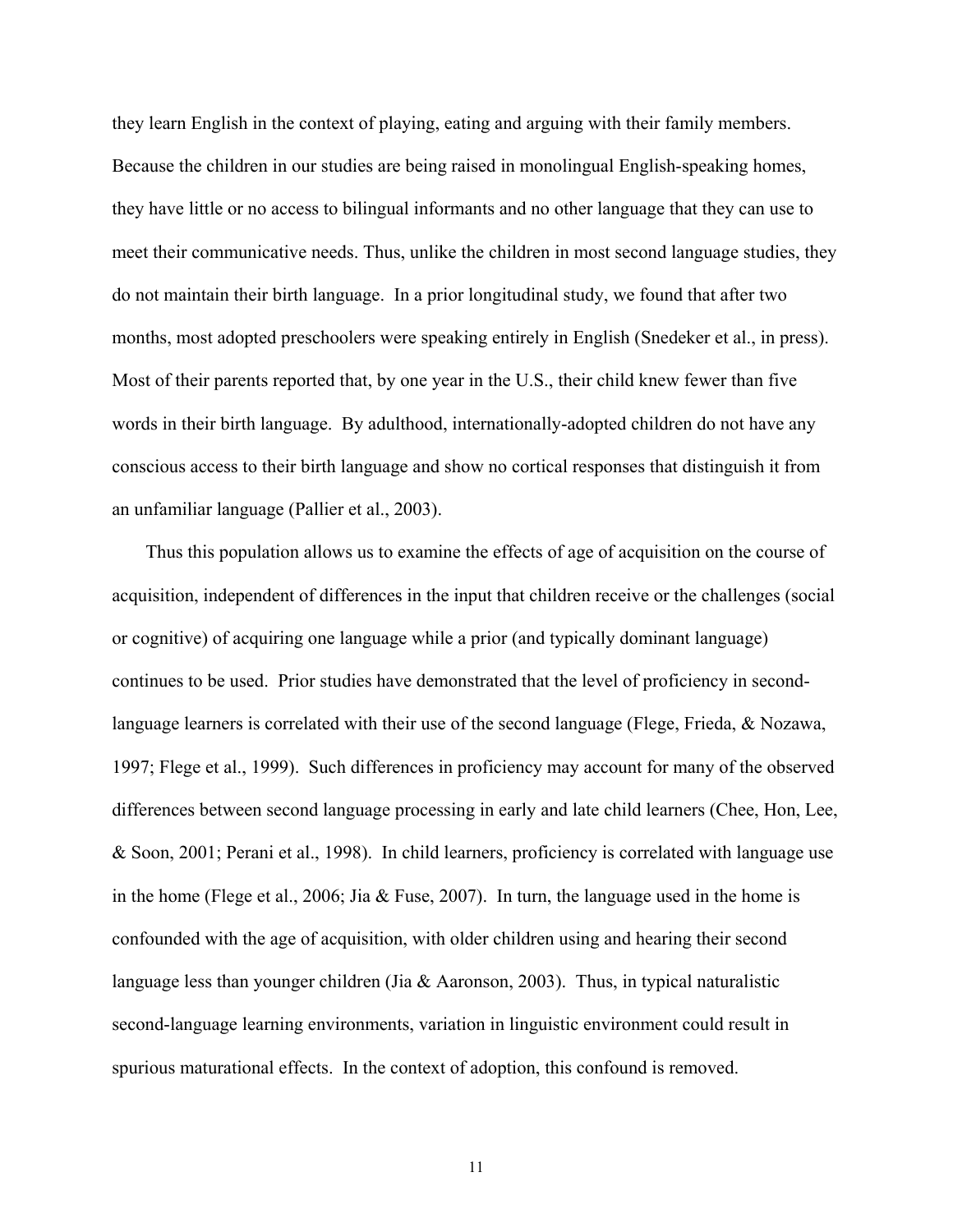Second, our research has focused primarily on lexical acquisition and its relation to grammatical development, issues which have largely been ignored by those studying secondlanguage acquisition in childhood. This lacuna reflects the field's focus on critical-period effects and the widespread assumption that there is no critical period for lexical or semantic development (see e.g., Meisel, 2009). This belief is based on the observation that we continue to acquire words throughout our lives and a handful of studies which show that late learners show the same patterns of brain activity in response to semantic violations as native speakers (e.g., Weber-Fox & Neville, 1996). But three considerations suggest that global optimism about late lexical acquisition is unwarranted. First, many of the errors made by later learners appear to be lexical in nature. For example, preposition usage errors are rampant in the writing of intermediate and advanced ESL students, occurring in 18% of all sentences and accounting for 29% of all errors (Bitchener, Young, & Cameron, 2005; Dalgish, 1985). These errors reflect cross-linguistic *lexical* variation in the meanings of spatial prepositions, their extension to nonspatial uses, and verb-specific selectional constraints, all of which make pronoun usage a tricky computational problem (Bowerman & Choi, 2001; Chodorow, Tetreault, & Han, 2007; Levin, 1993). Second, researchers who have attempted to tease apart lexical and syntactic factors in grammaticality judgments have found that violations which are, in part, lexical actually pose more difficulty to late learners than violations which are purely syntactic (Flege et al., 1999), perhaps because lexical regularities by definition apply in fewer contexts and have exceptions. Finally, imaging studies of lexical processing in late vs. early bilinguals find evidence for differences in the brain responses to lexical repetition (Isel, Baumgaertner, Thrän, Meisel, & Büchel, 2009). Thus a more careful examination of developmental changes in lexical acquisition is warranted.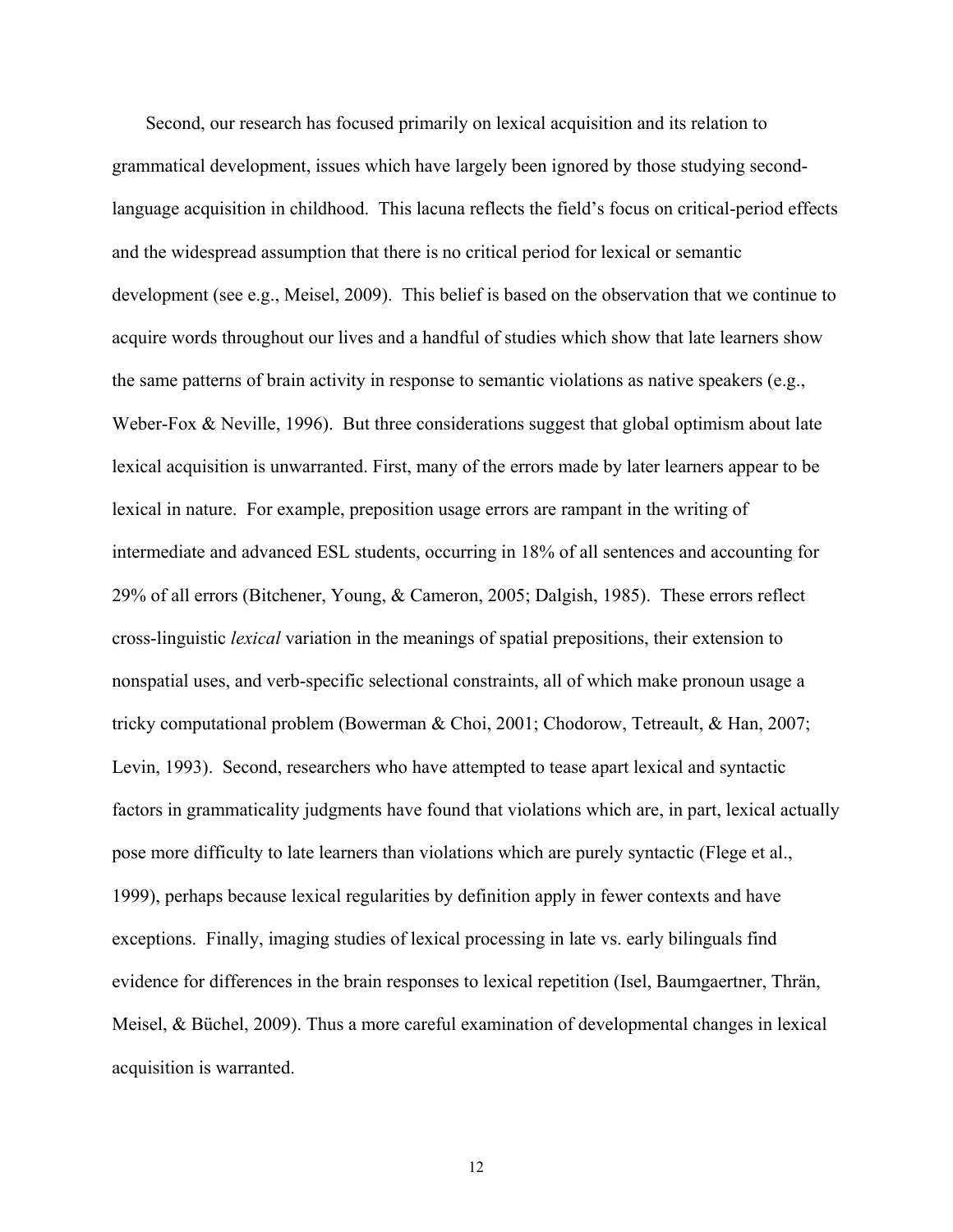### **Early language development in internationally-adopted preschoolers**

Our research has examined two aspects of early language acquisition that could plausibly be explained by either a developmental hypothesis or a contingent-acquisition hypothesis: the systematic shifts that occur during early lexical development and the growing complexity of children's early utterances. To explore these phenomena, we conducted two studies: a crosssectional study of 27 children who were adopted from China as preschoolers (Snedeker et al., 2007) and a longitudinal study that closely tracked the language acquisition in nine children two from China and seven from Russia—over the course of the first year (Snedeker et al., in press). These children showed the same shifts in lexical composition as monolingual infant controls. Their early vocabularies were dominated by social routines and nouns. As vocabulary size increased, the proportion of predicates and closed-class words increased. This suggests that changes in lexical composition in infancy are not attributable to the development of new conceptual resources. Instead they reflect the relative difficulty of acquiring different types of words from child-directed speech and the nature of the information that is required to do so. Second, we found that lexical development and grammatical development in this population were synchronized in precisely the same way that they are in typically-developing infants. The transition to combinatorial speech began when productive vocabulary size was around 100 words and the complexity of utterances in the infants and the preschoolers began to rise around the time that they acquired 200 words. This suggests both that the one-word stage is not merely a side effect of cognitive immaturity and that lexical-grammatical synchrony is likely to reflect causal relations between the two domains (Bates & Goodman, 1997; Gleitman, 1990).

The differences between the preschool learners and the infant controls were equally informative. Preschoolers learned much faster, initially acquiring words at about four times the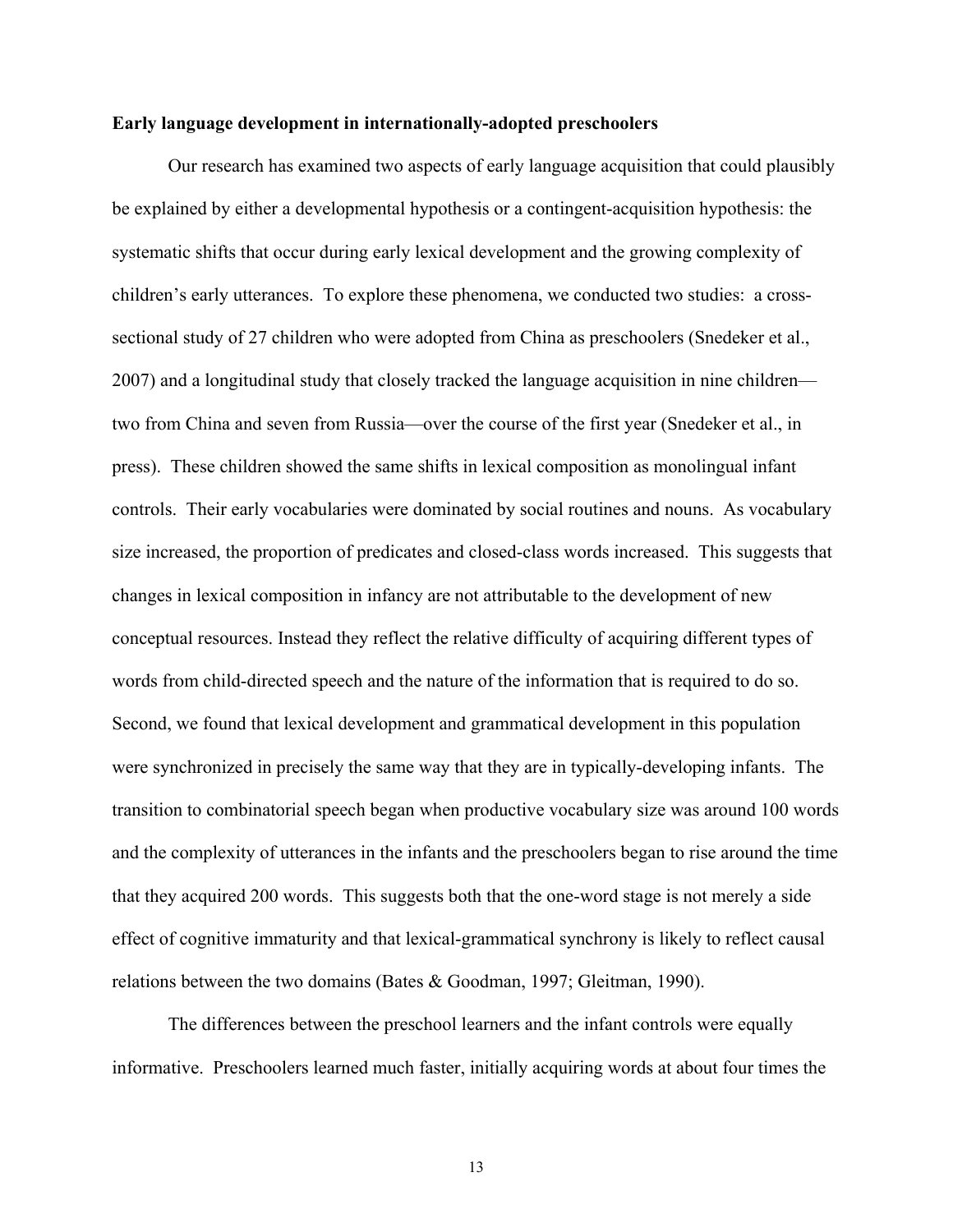rate of infants. Thus, while many of the qualitative shifts in early production are not affected by maturation, the speed of learning clearly is. Our longitudinal study also revealed a few limited, but systematic, differences in the kinds of words that the children learned. Preschoolers learned words for temporal relations and units, as well as adjectives describing mental states and behavior, at an earlier stage of development than infants. This pattern suggests that, in these conceptual domains, cognitive development may set the pace for early language acquisition.

Two new issues are raised by these findings. First, these results suggest that language acquisition in preschoolers relies on roughly the same set of mechanisms as language acquisition in infants. If this is the case, then we should see few, if any, effects of the child's first language on their acquisition of English. Studies of young children suggest that, while cross-linguistic transfer can occur (e.g., Nicoladis, 2006), it is not a pervasive feature of bilingual acquisition. Instead young children appear to rapidly differentiate the languages that they are learning (see Nicoladis & Genesee, 1997 for review). In contrast, many theorists have argued that adult learners begin with the hypothesis that their second language is like their first (but with a different lexicon) and then gradually adjust this hypothesis as acquisition progresses (Eubank, 1993/1994; Schwartz & Sprouse, 1996; Vainikka & Young-Scholten, 1996)). This leads to a pervasive tendency to transfer semantic and syntactic structures from the first language to the second language (see Hawkins, 2001 for review). There has been little work on cross-linguistic transfer in second-language learners under the age of six, so we do not know whether transfer is common when a second language is acquired during early childhood.

Fortuitously, the most common birth languages for internationally-adopted children are Slavic and Chinese languages which are strikingly different in several respects. Slavic languages have free word order and complex inflectional morphology, while Chinese languages have a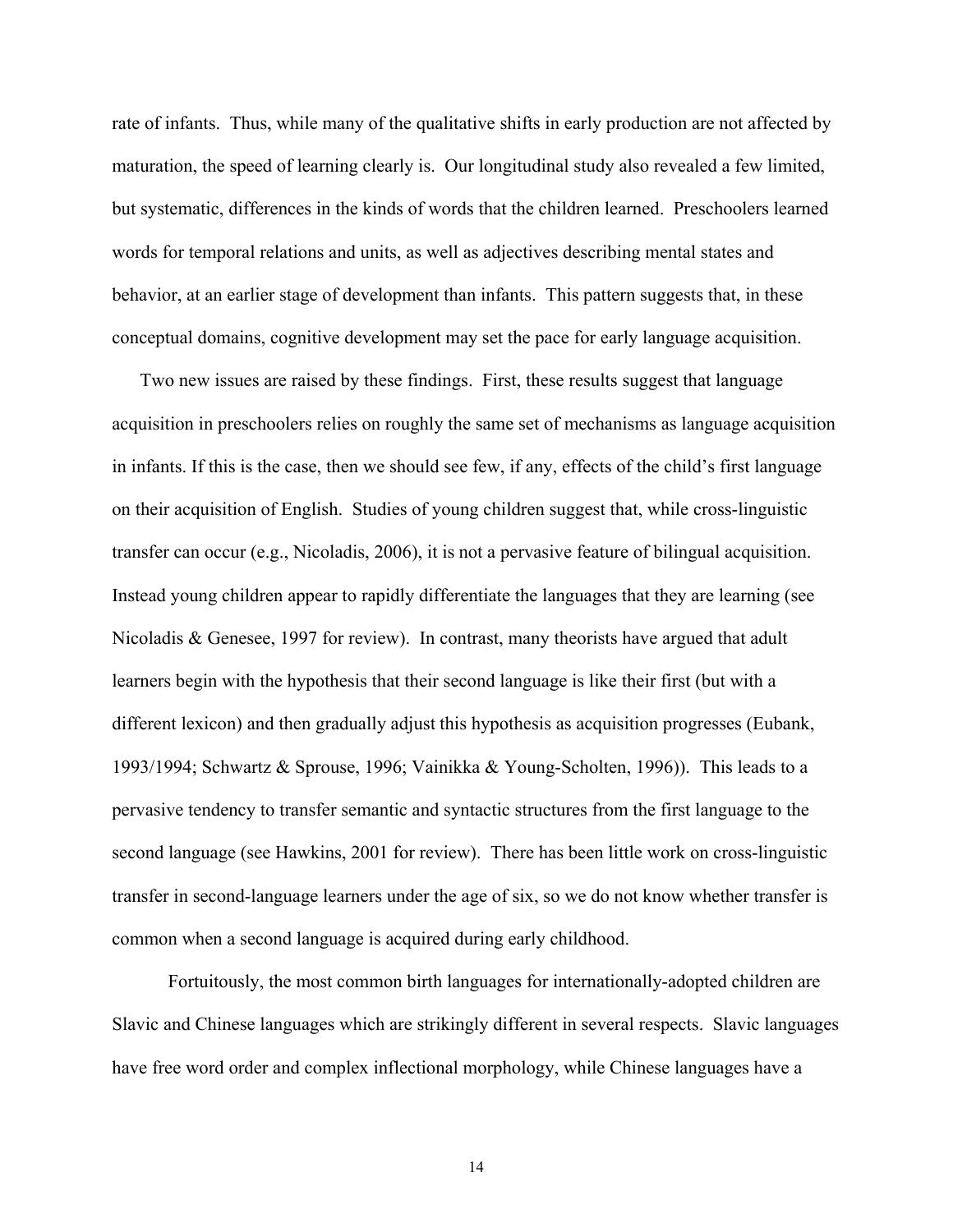fairly strict SVO word order, no inflectional morphology, and few function words (Comrie, 1990). Consequently, the course of native language development is quite different. From an early age, children learning Slavic languages have variable word order and use inflectional morphemes (Smoczynska, 1985; Weist & Witkowska-Stadnik, 1986). Children learning Mandarin Chinese rapidly acquire the dominant word order but omit function words in mandatory contexts into the preschool years (Erbaugh, 1991). If the birth language influences second-language acquisition in this population, we would expect children from China and Russia to take radically different approaches to learning English. Our longitudinal study included children from both countries, but the small number of participants precluded any analysis of the differences between the two.

Second, our findings raise the question of just how long this period of infant-like learning lasts. While these studies were initially designed to explore maturational accounts for rise of language, they could also be relevant to understanding maturational accounts for its fall (the other half of Lenneberg's proposal). As we noted, prior work with child learners raises the possibility that the critical period for some aspects of syntactic development may occur as early as four years of age. Data on the effects of age of acquisition on adult language attainment provide some support for this conjecture, particularly in the areas of speech production and speech perception (Abrahamsson & Hyltenstam, 2009; Flege et al., 1999). But typically in these studies the number of participants who began acquiring the second language between the ages of two and six is quite small. Furthermore, it can be difficult to ascertain, twenty or thirty years later, precisely when a child began acquiring the second language. Did their exposure begin at the time of immigration or upon entering school? In the context of adoption, this question is easy to answer. The child experiences a complete shift from one language to another allowing us to precisely date the time at which acquisition begins.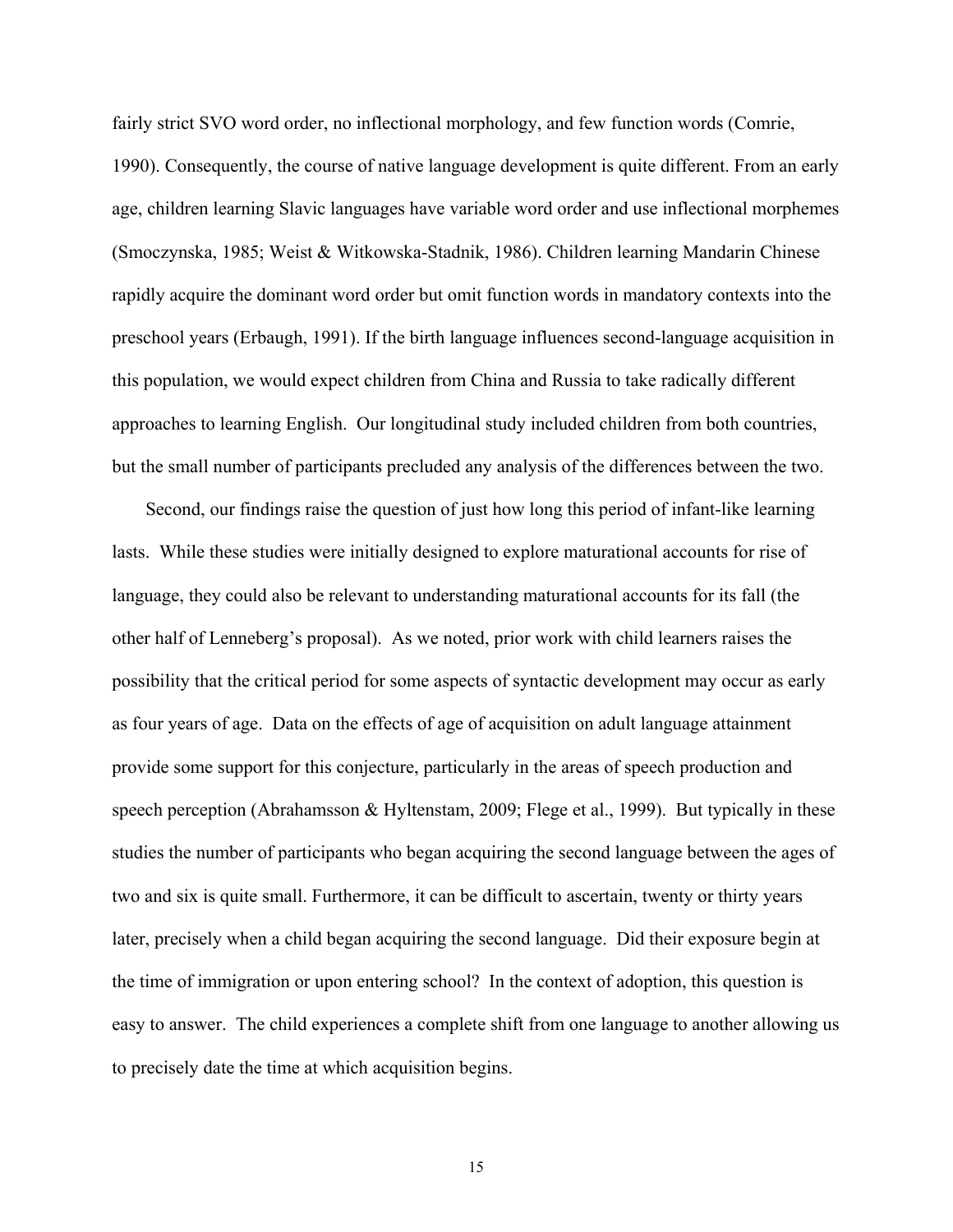In sum, the evidence to date suggests that there is a critical period, or a decline in plasticity, for some aspects of phonological and syntactic development that begins in childhood. If this decline does begin during the preschool years, then we might expect to see some effects in our measures. The CDI (Fenson et al., 2006) sentence complexity scale includes several items tapping inflectional morphology, a skill which Meisel (Meisel, 2009) argues begins to decline in children as young as 3;7. In addition, because word learning is dependent on both phonological processes (which represent lexical forms) and syntactic processes (which are involved in learning word meanings), we might expect that any decline in the plasticity of these processes would impact lexical development as well.

In our two earlier studies, we saw no evidence of such an effect. However, these experiments were not designed to address this question. In the longitudinal study, there were too few participants to robustly assess effects of age within the preschool group. The critical shifts happened in both older and younger preschoolers, but we lacked the power to determine whether they happened to the same degree. In the cross-sectional study (Snedeker et al., 2007), we took children as they came, and did not systematically balance time since adoption and age of adoption. In this set of children, the older learners began the study slightly later. Because of this, and because the older children acquired words more quickly, age of arrival and vocabulary size were systematically correlated. In fact, over 80% of our data points in the lowest vocabulary ranges came from children who arrived before their fourth birthday. Thus if there were maturational changes between the ages of 3 and 5 that alter the course of early lexical development, our prior studies could easily have failed to find them.

The present paper remedies that. We collected data from a much larger group of preschool adoptees (48 in the first study) and systematically balanced three factors. First, we divided the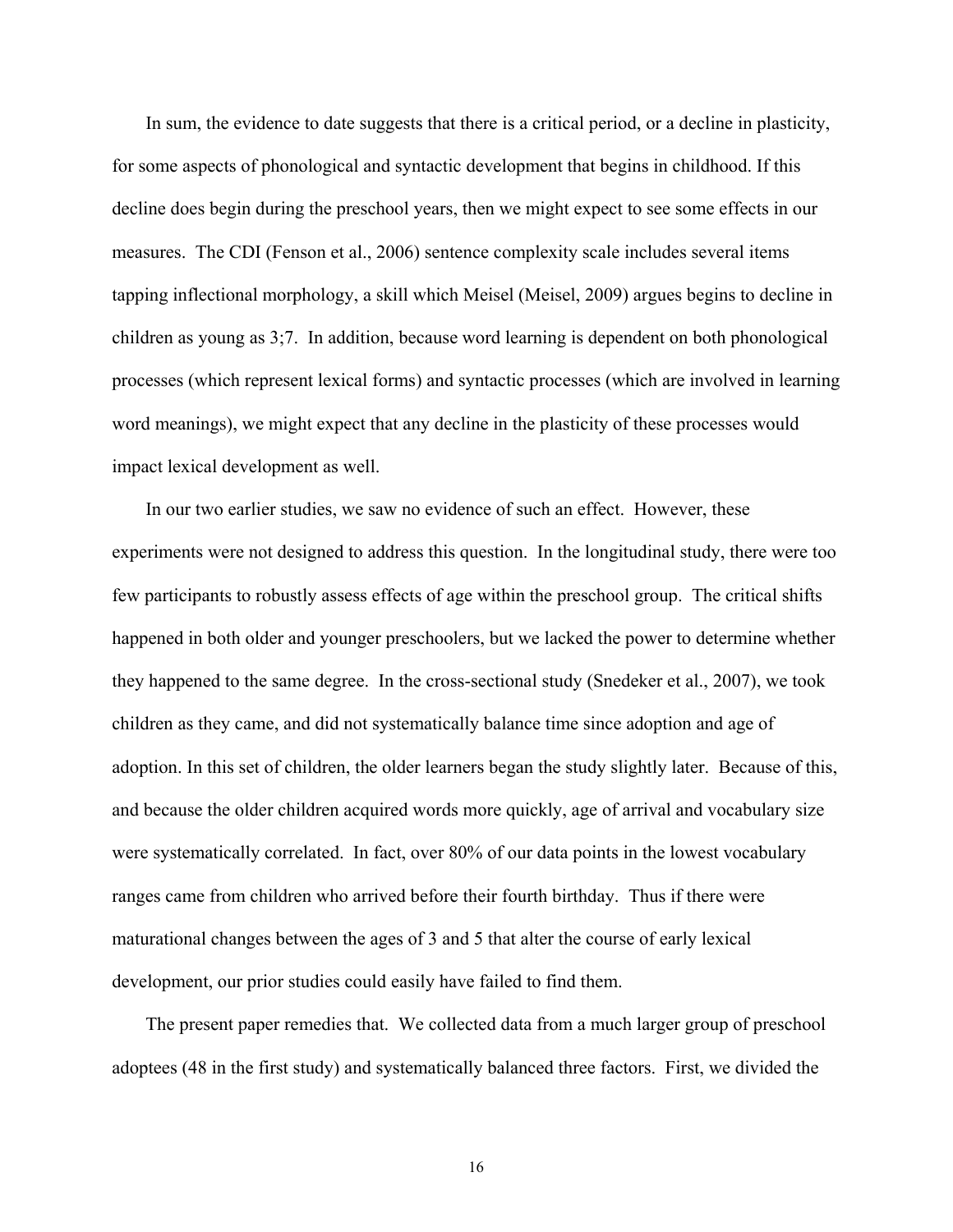preschoolers based on the age at which they were adopted: children adopted between 2;5 and 3;9 were assigned to the younger preschool group while those adopted between 3;10 and 5;6 comprised the older preschool group. On Meisel's hypothesis (2009), most of the children in the younger group would be within the early critical period for the development of inflection while the older children would not. Second, we balanced the country of origin of the adopted children, collecting data from twenty four children who were adopted from Russia and twenty-four children adopted from China (evenly split across the two age ranges). Third, in each of these groups, we collected data from children who had been in the U.S. for less than 3 months, 4-6 months, 7-9 months or 10-12 months, to trace how vocabulary composition shifted over time for each age group and country of origin. Finally, as in our previous studies, we compared the adoptees to a group of U.S.-born infant controls who were matched to the preschoolers on the basis of their vocabulary size. Unsurprisingly, to balance all these factors, we had to collect a lot of data that we could not use in Study 1. However, this discarded data was put to good use in Studies 2 and 3.

For any given measure, three possible data patterns could emerge. First, we could find that both younger and older preschoolers show the same pattern of acquisition as the monolingual infant controls. This would confirm our previous work, providing further evidence against developmental hypotheses and in favor of contingent-acquisition hypotheses. Furthermore, the lack of a difference between the younger and older preschool group would suggest that that the mechanisms responsible for this shift do not undergo substantial qualitative changes during the preschool years.

Second, we could find that both younger and older preschoolers systematically diverge from the infants. For example, they might have a more diverse vocabulary at the earliest stages of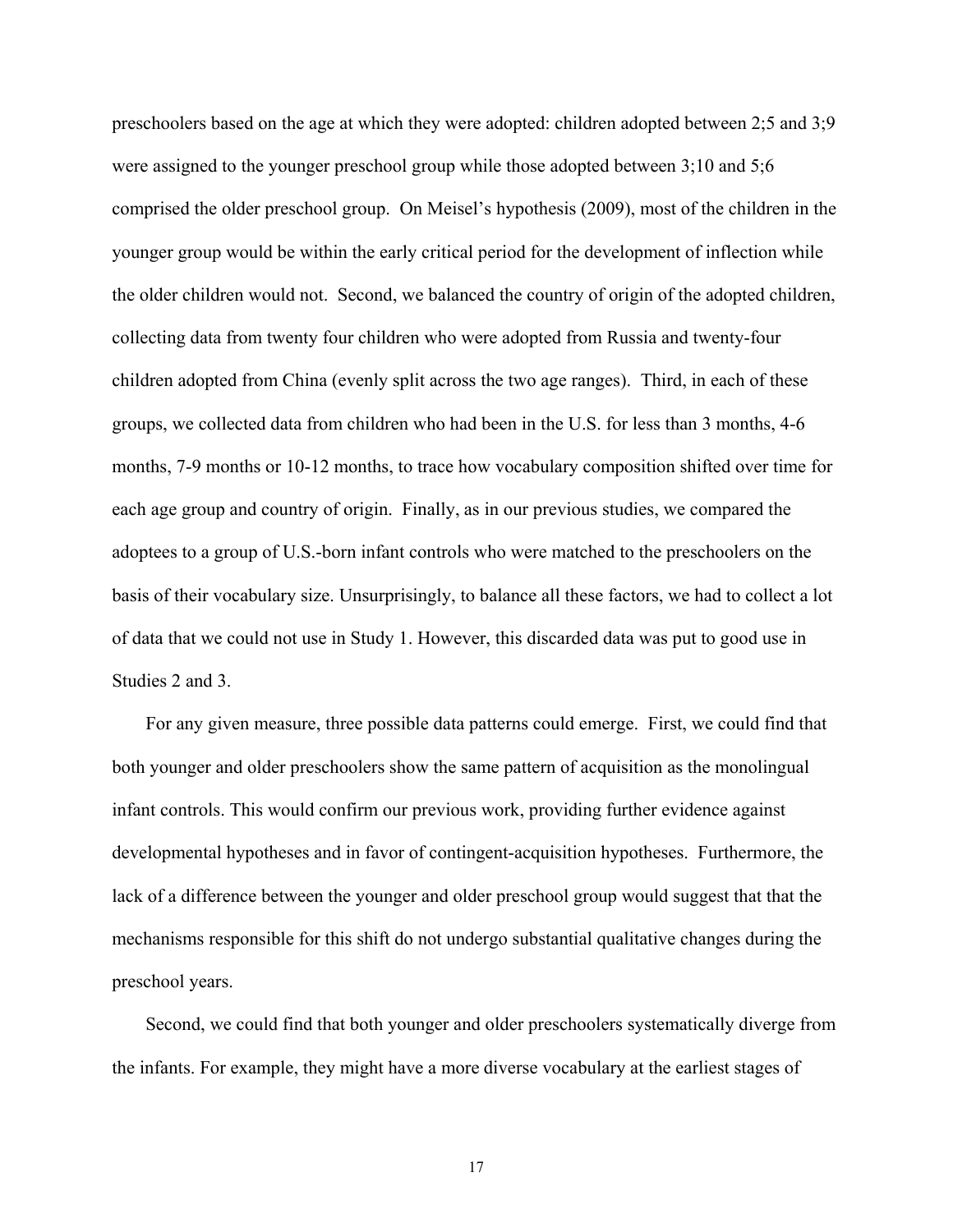acquisition or begin producing more complex sentences at an earlier age. Such a finding would be unexpected given our previous studies, but it would be consistent with developmental hypotheses, which suggest that the lack of these skills in infants reflects cognitive barriers which should be absent in both three-year-olds and five-year-olds. Alternately this pattern of deviance in both preschool groups could be interpreted as evidence for a critical period that starts coming to an end before age 2;6. For example, the late emergence of syntax relative to lexical development might be expected on versions of the critical hypothesis that invoke a distinction between declarative and procedural memory (Ullman, 2001).

Finally, the younger preschool group could follow the path of the infant learners, while the older group could diverge. This pattern would provide different answers to each of Lenneberg's questions. The presence of the shift in younger preschoolers (who are more mature than infant learners) would suggest that the emergence of this ability is not driven by maturation of the language capacity or general changes in cognitive development. However, the deviance of the older learners from this path would suggest that age-related changes have altered (or supplemented) the mechanisms responsible for this aspect of acquisition.

# **Study 1**

### **Methods**

#### Participants

The preschool group consisted of 24 children who adopted from China and 24 children adopted from Russia (or another Slavic-speaking country) between the ages of 2;5 and 5;6 inclusive. The infant control group included 24 children who had been adopted from China before 16 months of age and 24 children who were born in the U.S. and were being raised in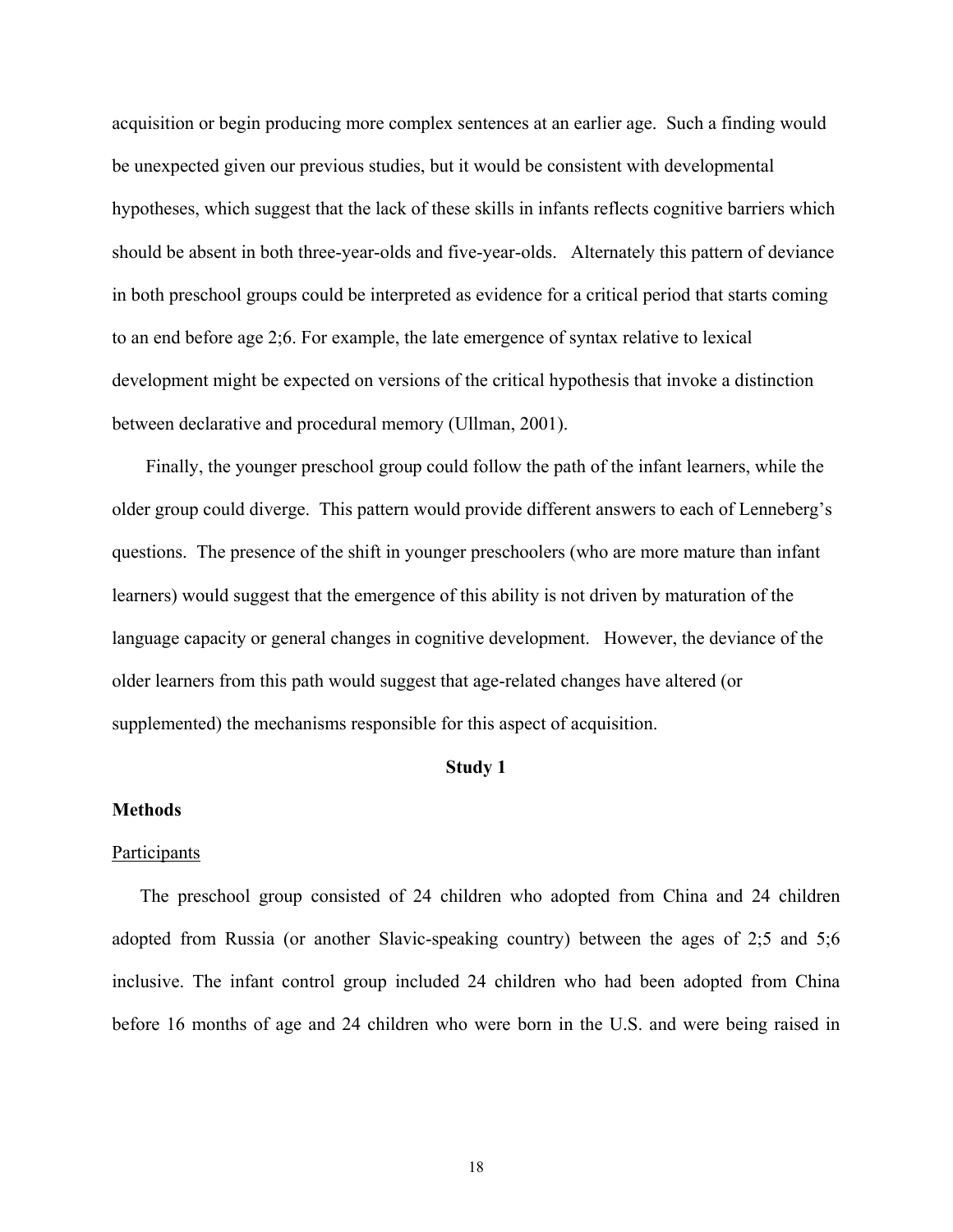monolingual English homes. Information about the age of adoption and current age of these groups appears in Table  $1<sup>1</sup>$ 

## Tables 1 & 2

 $\mathcal{L}_\text{max}$  , and the contract of the contract of the contract of the contract of the contract of the contract of the contract of the contract of the contract of the contract of the contract of the contract of the contr

 $\mathcal{L}_\text{max}$  and the contract of the contract of the contract of the contract of the contract of the contract of

To ensure that age at time of adoption and exposure to English were not confounded with the child's birth language, the preschool group consisted of three children in each cell of a matrix that crossed: 1) country of origin (China or Russia); 2) age at adoption (2;5-3;9, 3;10-5;6); and 3) time since adoption (0-3 months, 4-6 months, 7-9 months, 10-12 months). The infant controls were matched to the adopted preschoolers on the basis of vocabulary size. Each preschooler from China was matched with an infant from China who had a similar vocabulary size. Few children are adopted from Russia prior to 16 months of age, so the Russian preschoolers were each matched with a monolingual English speaking infant. The closest vocabulary match available was selected and the vocabulary size of the infant control was always within 15% of the vocabulary size of the preschool adoptee. Table 2 provides additional demographic information about our sample.

Information about the study appeared in: *Adoption Today* (a national magazine for adoptive families), in the online newsletters of regional chapters of Families with Children from China (FCC) and Families for Russian and Ukrainian Adoption (FRUA), as well as other newsletters and discussion boards aimed at families with internationally-adopted children. Families with preschool adoptees were invited to participate if their child was adopted between the ages of 2;5 and 5;6 and had been in the U.S. for less than one year. Families with infant adoptees were

<sup>&</sup>lt;sup>1</sup> Five of the children in this study also participated in a longitudinal study (Snedeker, Geren, & Shafto, in press). This included 1 preschooler adopted from China and 4 preschoolers adopted from Russia.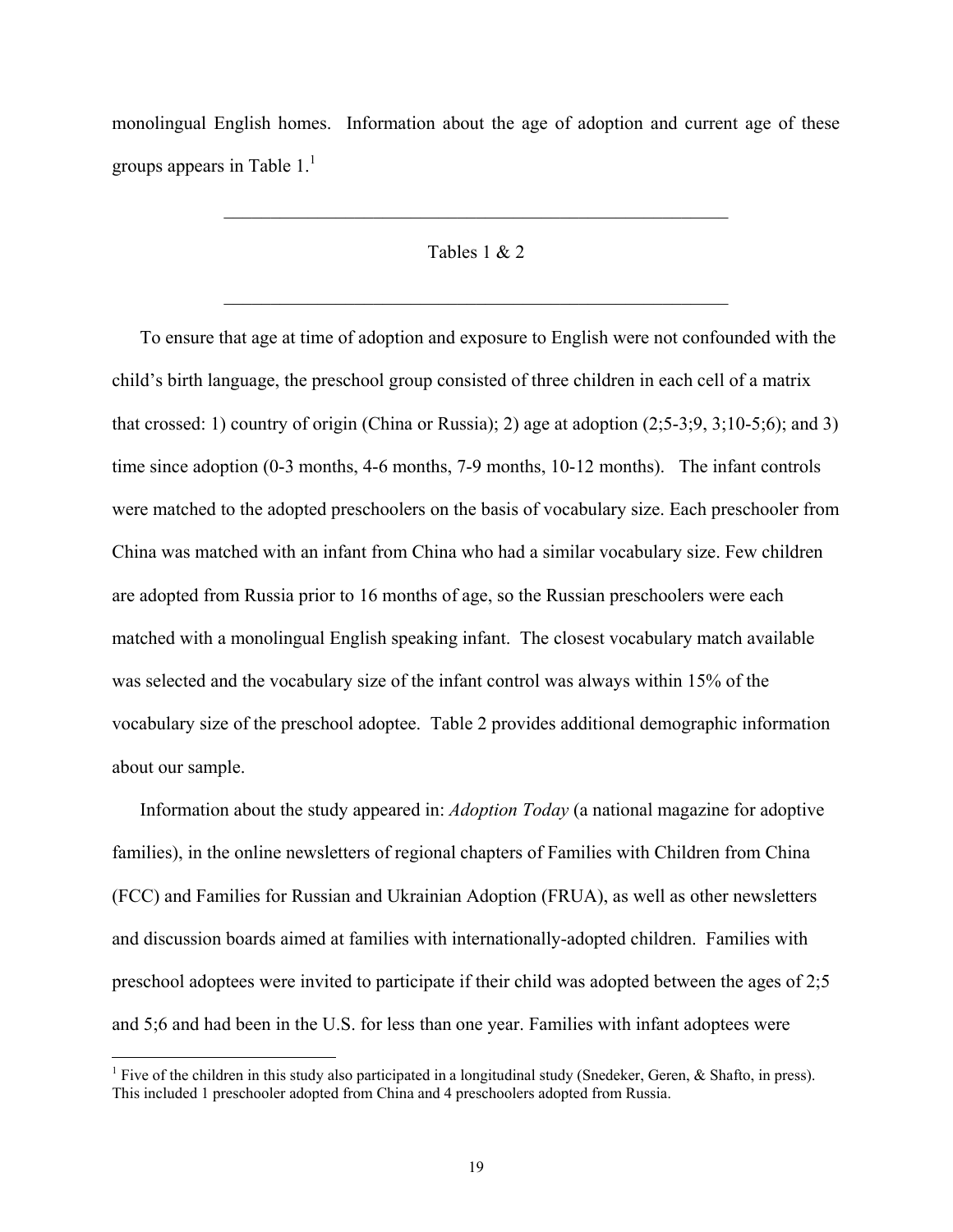invited to participate if their child was adopted before the age of 16 months and was currently younger than 34 months old. All the children adopted from China were believed to have initially been exposed to a dialect of Mandarin or Cantonese, though some of the children were reportedly exposed to regional languages as well (e.g., Wu dialects of Chinese). The Slavic language group consisted of 23 children from Russia and 1 child from Bulgaria, all of whom had been exposed primarily to their national language. We will refer to them as Russian adoptees for ease of exposition.

Three exclusionary criteria were used for both the preschool and infant groups. First, we excluded any family in which the parent regularly used a language other than English with the child. Families attending weekly classes or activity groups where the birth language was used were not excluded (see Table 2). Second, we excluded all children who had been diagnosed with a major developmental disorder, including Down syndrome, an autism spectrum disorder or mental retardation. Children who were reported to have developmental delays, language delays or attention deficit were not excluded, but this information was recorded (see Table 2). In most cases the diagnosis of a developmental delay was made by the child's pediatrician and it was unclear whether the methods that were used could reliably distinguish between a true cognitive delay and limited English proficiency. Third, children who had a sensory or motor impairment that might affect speech perception or production were excluded, including those with bilateral hearing loss or an uncorrected cleft palate. Children with hearing loss in one ear or with tubes for ear infections were not excluded (Table 2).

In order to get a group of participants that was matched for age of adoption and time since adoption, we recruited a much larger sample of children. In addition, we encouraged parents of adopted preschoolers to contribute additional observations until their child had been in the U.S.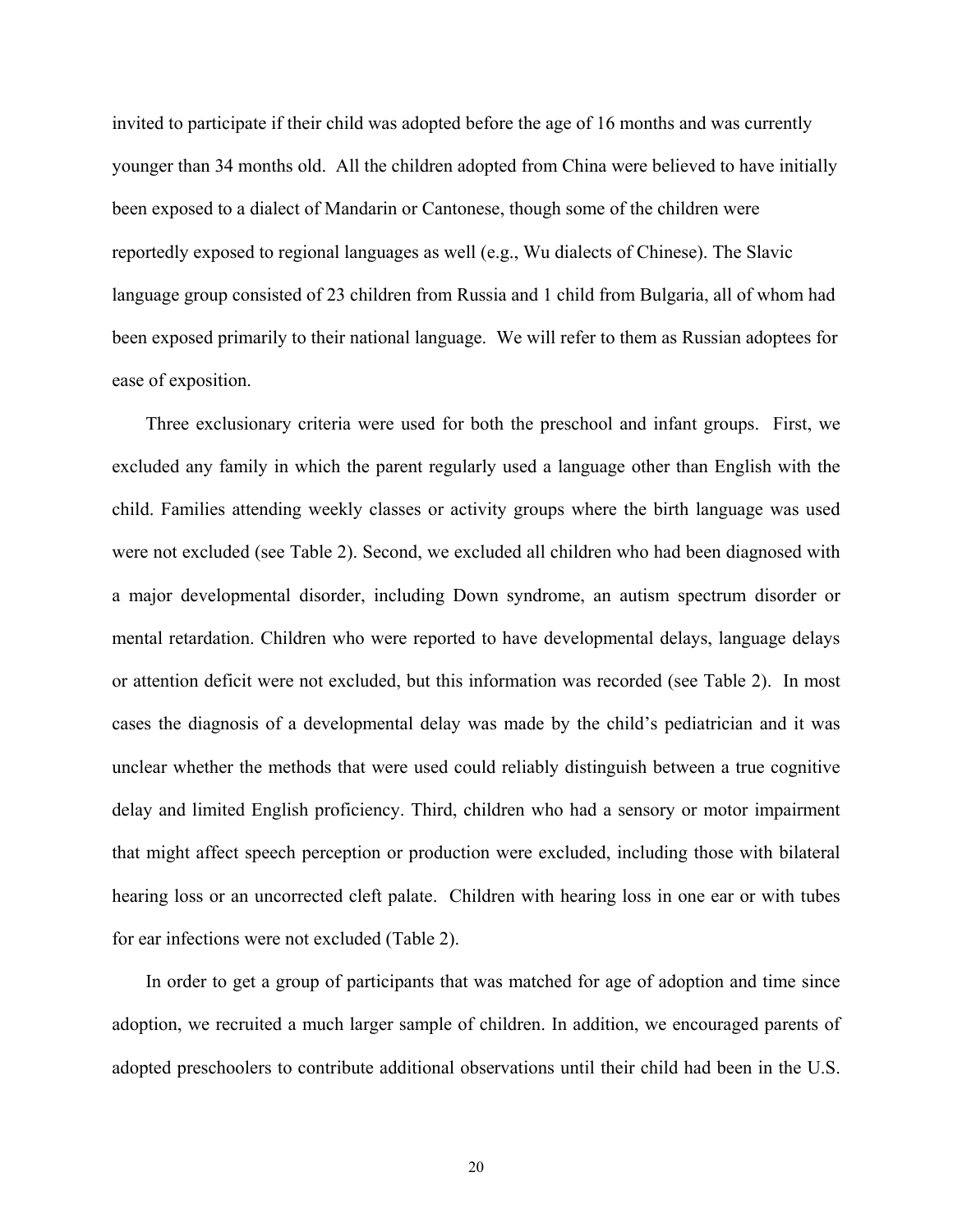for 12 months, and parents of infants were encouraged to participate until their child was nearing the ceiling of the CDI. Thus for many of the children more than one session was available for analysis. In these cases, we selected a session that included all the measures and that would fit into a cell that was not already full. For both age groups, the average session that was included in this analysis was the second that the child participated in  $(M=2.07$  and  $M=2.30$  for the preschool adoptees and infant controls, respectively). In Study 2, we return to explore this larger data set.

#### Measures

Our study was designed to be conducted through the mail so we could work with families from across the U.S. Most children who are internationally adopted arrive in the U.S. before 30 months of age, so the number of preschoolers who would be eligible for this study in any particular region is quite small (e.g., roughly 100-200 children per year in all of New England). All materials for the study were mailed to parents who collected the data in their home. Four measures were used: a background questionnaire, the MacArthur-Bates Communicative Development Inventory 2 (CDI), a videotaped speech sample, and a modified version of the Ages and Stages Questionnaire (ASQ). The background questionnaire was based on one used by Glennen and Masters (2002) and Pollock (2005). It asked about the child's history and health, their level of proficiency in their birth language, their adoptive family, their current language environment and their current use of English and their native language. This information was used to characterize our sample and to exclude children who did not meet our selection criteria.

We examined the early English development of the adopted children using the CDI (Fenson et al., 2006). The CDI is a parent report measure which includes a 680-item vocabulary checklist, questions about the child's early word combinations, and a forced-choice sentencecomplexity measure that asks about the child's use of inflectional morphemes and closed-class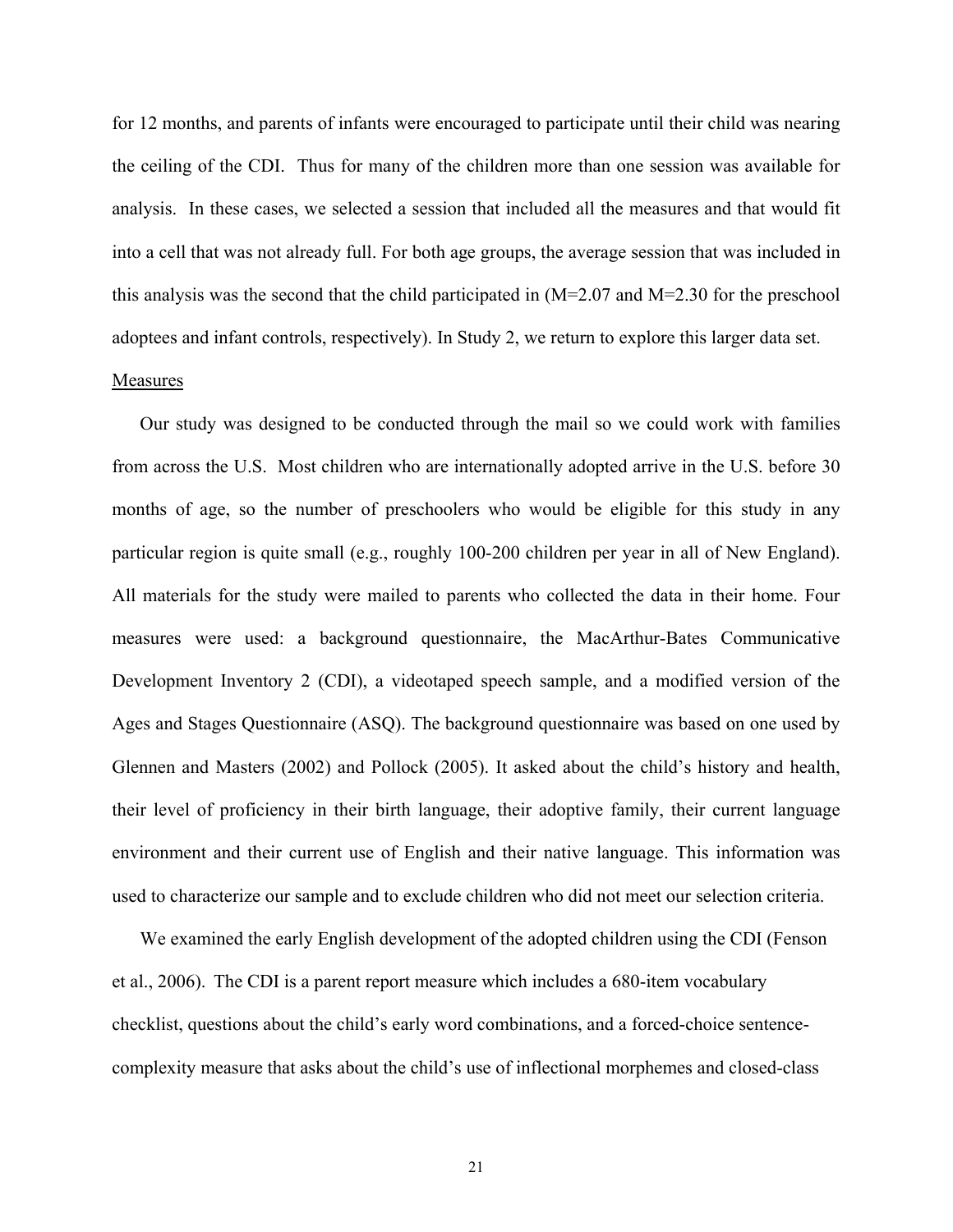words. The CDI is normed for children 16 to 30 months of age. However, it has also been used to track language development in older children with limited language skills (Berglund, Eriksson, & Johansson, 2001; Singer-Harris, Bellugi, Bates, Rossen, & Jones, 1997; Thal, O'Hanlon, Clemmons, & Frailin, 1999).

The speech samples were collected by the participating parent who was instructed to videotape herself interacting with her child for 45 minutes. Families were given a standard set of toys to play with while making the recordings. The speech sample was transcribed and used to validate the parental report of the child's language use and linguistic environment.

Our fourth measure was a parental report of children's cognitive, social and motor development. This measure was based on the ASQ—a set of parental checklists that are used to screen children between 2 months and 6 years for developmental delays that might warrant clinical attention (Bricker & Squires, 1999). The questions probe gross-motor, fine-motor, personal-social, problem solving, and language skills. We constructed a modified version of the ASQ by pooling the questions from the checklists for children between 12 months and 60 months and eliminating questions assessing language development and questions which require a linguistic prompt or response. To answer the questions on the ASQ, a parent would need to have extensive knowledge of her child's abilities in a wide range of contexts. For this reason, we did not send the modified ASQ to adoptive parents until their child had been in U.S. for three months. Parents of the infants who were born in the U.S. always filled it out at the same time as their session.

### **Results**

Our analyses addressed four issues. First, to confirm our assumption that the adopted preschoolers were substantially more cognitively mature than the infant controls, we examined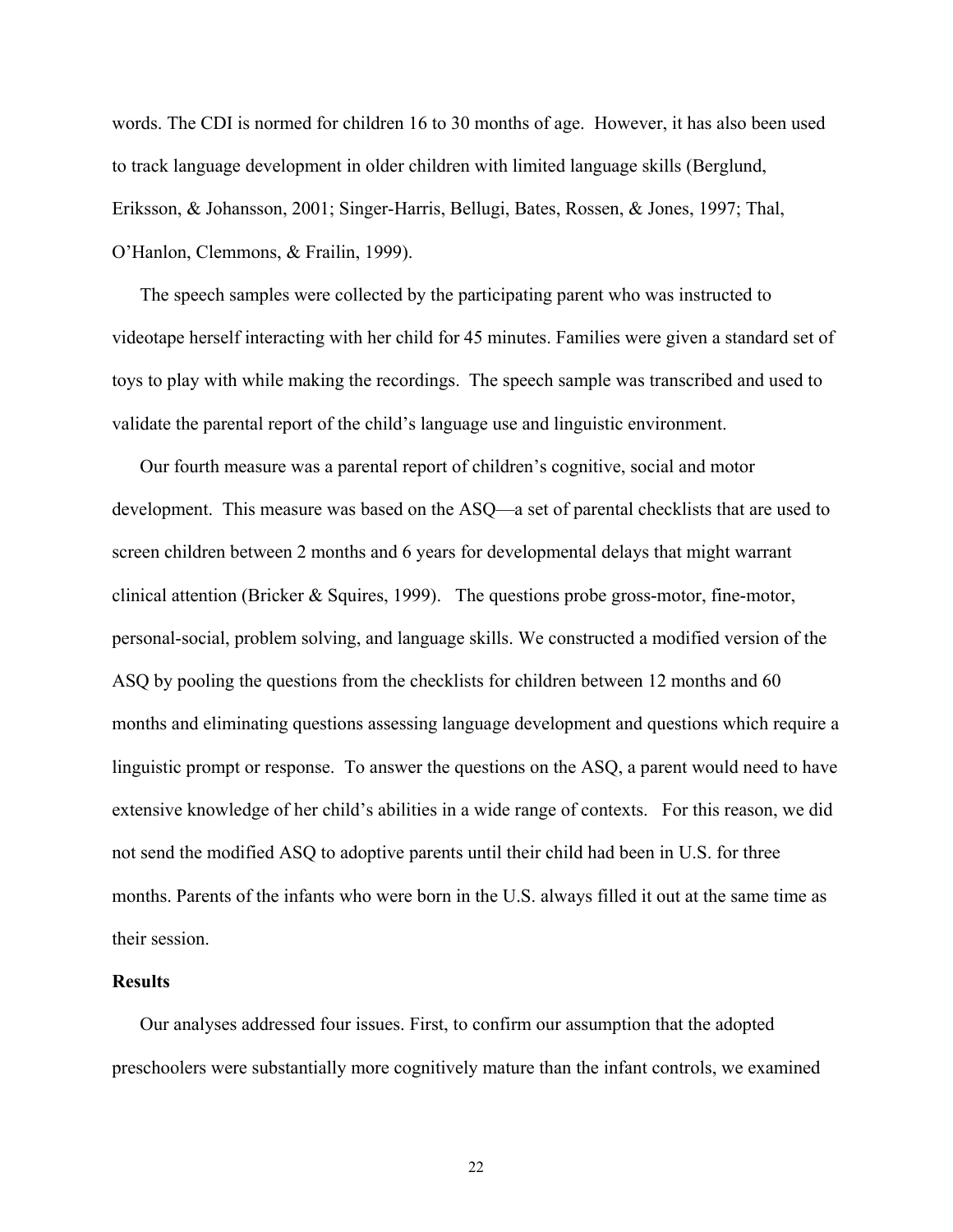the parents' responses on the modified ASQ. Second, we explored whether age of adoption and country of origin influenced the pace of language acquisition in the adopted preschoolers. Next, to explore how cognitive development influences word learning we compared the vocabulary composition of adopted preschoolers and infants, with particular attention to the differences between the younger preschool group and the older preschool group. Finally, we explored whether lexical-grammatical synchrony persisted in older learners by examining the relation between measures of syntactic development and vocabulary size.

#### Assessment of Developmental Milestones (the modified ASQ)

The primary goal of this study is to examine how language acquisition proceeds in a population that is more cognitively mature than typical infant language learners. We recognize that post-institutionalized children are likely to have cognitive delays. The logic of our design simply requires that they be more cognitively advanced than infant learners who are passing through the same stages in acquiring English (i.e. between 16-30 months).

To assess this, we analyzed performance on the modified ASQ, calculating the percentage of milestones that each child had passed. Separate regression analyses were conducted for the infants and the preschoolers. In both groups, the child's current age accounted for a substantial portion of the variance ( $R^2 = .681$ ,  $p < .001$ ;  $R^2 = .477$ ,  $p < .001$  for infants and preschoolers, respectively) demonstrating that the modified ASQ is sensitive to development in this age range. In the infant group, there was a small interaction between the child's age and population (incremental  $R^2 = .034$ , p < .05). Curiously, the infants who were born in the U.S. appeared to develop slightly more slowly than infants adopted from China. This may reflect the gender composition of the adopted sample or the higher education level of the mothers. There was also a small effect of country of origin in the preschool adoptees (incremental  $R^2 = .060$ , p < .05). The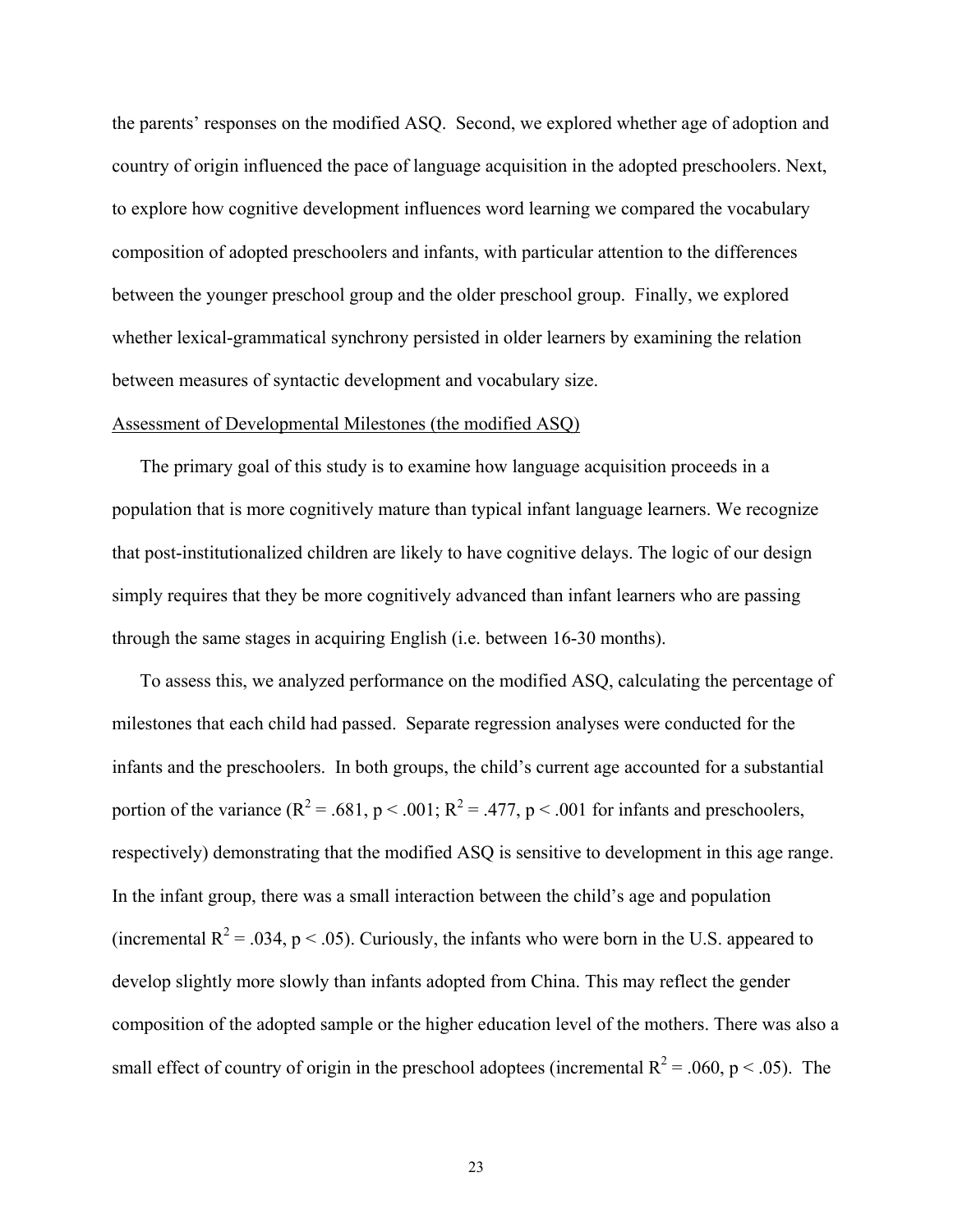parents of the children from Russia reported slightly fewer milestones than the parents of children from China, consistent with their higher level of expressed concern about their child's development (see Table 2). The difference in ASQ scores between the Russian and Chinese adoptees was equivalent to about 4 months of age.

--------------------------------------------------------

Figure 1 here

--------------------------------------------------------

The ASQ scores were submitted to an ANOVA with age group (infant or preschool adoptee) and half of sample (younger preschoolers & controls vs. older preschoolers & controls) as between participant variables. As Figure 1 suggests, there was a robust effect of participant group  $[F(1,92)=99.55, p < .001]$ . The preschoolers had passed 88% of the milestones while the infants had only passed 57%. There was also a significant effect of half of sample  $[F(1,92)=15.03, p < .001]$ . While there was no interaction between age group and half of sample  $[F(1,92)=1.82, p > .1]$ , the effect of half of sample was carried largely by the preschoolers. The older preschoolers were considerably more advanced than the younger preschoolers  $[F(1,44)=36.61, p < .001]$  presumably because they were, on average, almost two years older (Table 1). In the infant group, there was a trend suggesting that the infants matched with the older sample might be slightly more advanced than the infants matched with the younger sample  $[F(1,44)=2.93, p = .094]$ . These groups of infants were pulled from the same population, thus any differences between them are likely to result from the vocabulary matching procedure. As we will see, the older preschoolers learned more rapidly than the younger preschooler hence their controls had slightly higher vocabulary levels and thus may have been more cognitively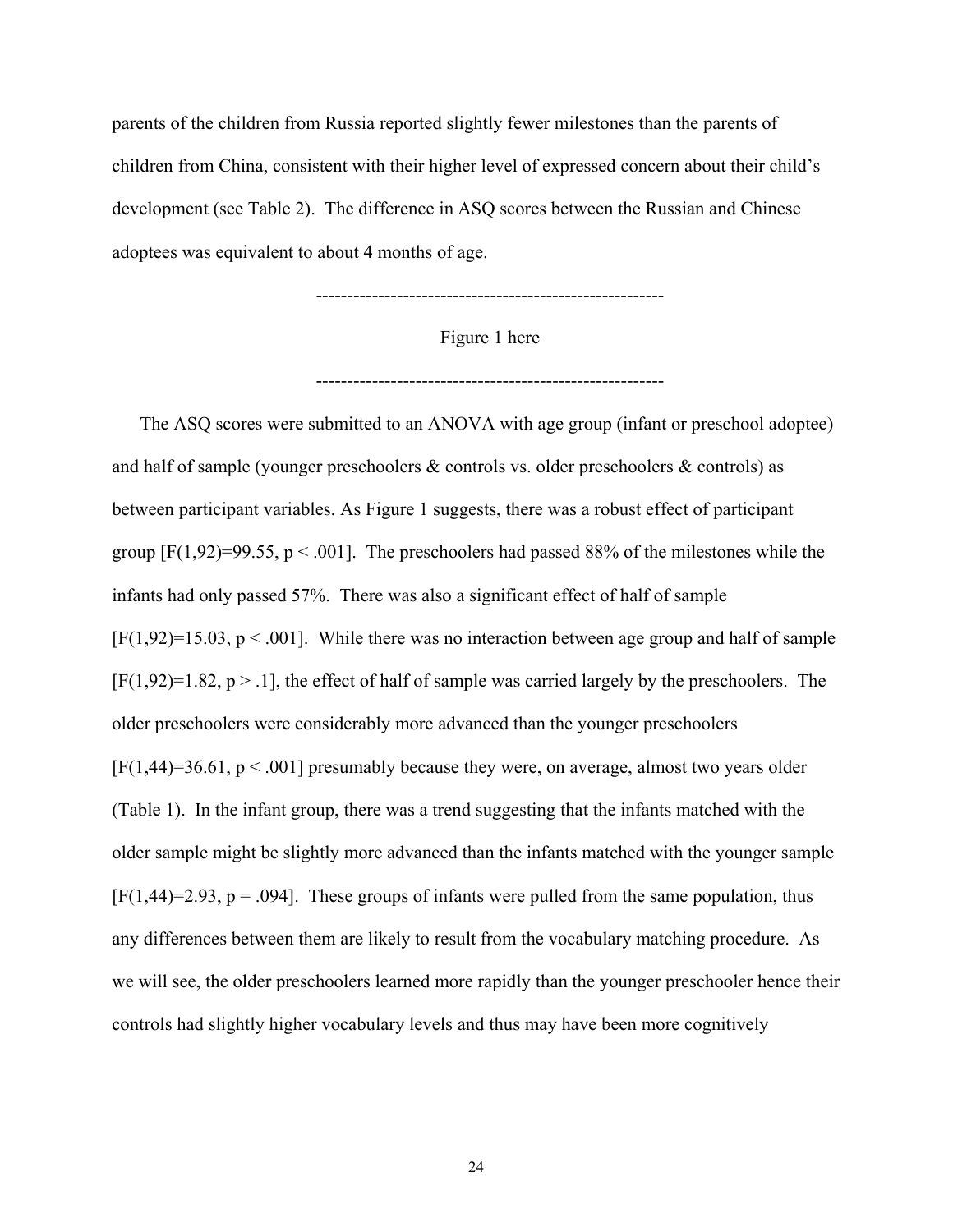advanced. Critically, both the younger and older preschoolers had substantially higher scores on the ASQ than their controls  $[F(1,44)=50.90, p < .001; F(1,44)=87.18, p < .001$ , respectively]. The pace of vocabulary acquisition

A hierarchical stepwise regression was conducted on the total number of words that the child produced on the CDI vocabulary measure (CDI vocabulary size). Because the primary goal of this analysis was to explore the factors that influence the pace of acquisition in adopted preschoolers, only the children in the preschool sample were included. In our previous work, we found that vocabulary grew rapidly in the first months after adoption, but the pace of CDI vocabulary growth decelerated over the first year as the child neared the ceiling of this measure (Snedeker, et al., in press). In the first step, time since adoption was added as a linear predictor, to capture vocabulary growth, and quadratic predictor, to capture the deceleration. There was a large linear effect ( $R^2 = .491$ ,  $p < .001$ ) and a smaller but reliable quadratic component (incremental  $R^2 = 0.052$ , p < 0.05). On average children were initially learning approximately 84 new CDI words a month, but this decreased on average by about 4 words each month.

In the second step of the regression, age at adoption was added as a predictor along with the interaction between age and both the linear and quadratic components of time. Then a backward regression was conducted to determine the best predictors. There were reliable interactions of age and time (incremental  $R^2 = .067$ ). For every additional year of age, children were initially learning about 20 more words per month ( $p < .001$ ). However, older children also had a faster deceleration in their CDI vocabulary score ( $p < .05$ ). Figure 2 illustrates this by graphing the vocabulary growth curves for the younger and older half of the preschool sample.

Figure 2 here

--------------------------------------------------------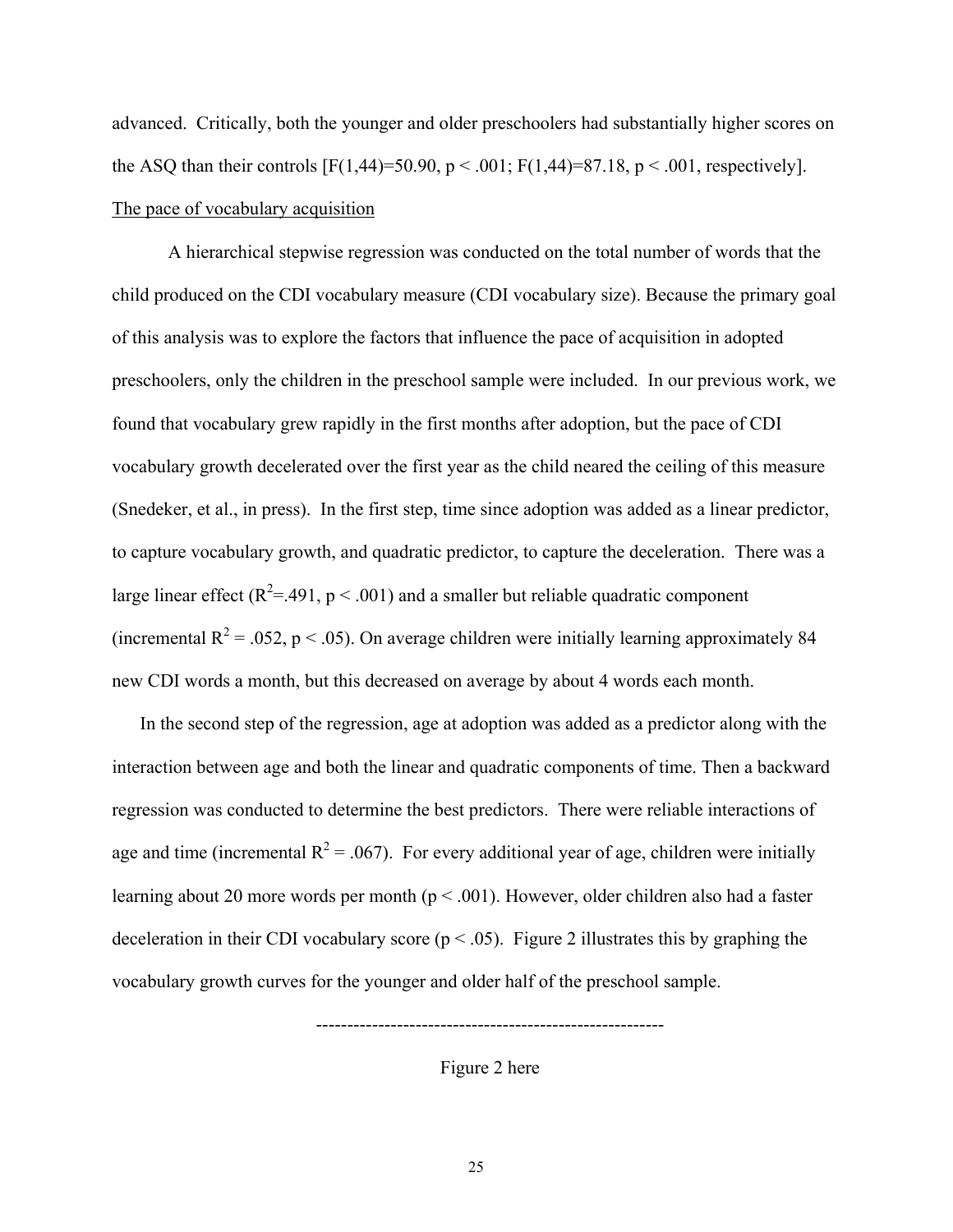--------------------------------------------------------

Finally, in the third step of the hierarchical regression, we added the child's country of origin and its interaction with the linear and quadratic components of time. Again a backward regression was conducted to prune down the predictors. The effects of age at adoption remained in the model and an interaction between country of origin and the linear effect of time emerged (incremental  $R^2 = .037$ , p < .05). Children who were adopted from Eastern Europe were learning on average about 10 fewer words per month than children from China.

#### Vocabulary Composition

Next we explored the shifts in vocabulary composition that occur during early language development. The dependent variable in these analyses is the percentage of the words in the child's lexicon that belong to a particular category. For example, if a child knows 10 words and 6 are nouns then her noun percentage is 60%. All analyses were conducted as hierarchical stepwise regressions with the predictors that are simple metrics of vocabulary size entered in the first step. The relation between vocabulary composition and vocabulary size is robust and extensively documented (see e.g., Bates et al., 1995; Caselli, Casadio, & Bates, 1999). We selected our metrics of vocabulary size based on this literature. For example, prior studies have found that the proportion of nouns in children's vocabularies increases between 0 and 200 words and then declines. Thus we entered one predictor to capture the rise of nouns (vocabulary  $\leq 200$ ) words, which is equal to the child's vocabulary if it is less than 200 words, but is equal to 200 if vocabulary size is higher) and another to capture the fall of nouns (vocabulary  $> 200$  words, which is vocabulary size minus 200 words for children with more than 200 words, but 0 otherwise). Additional predictors were added to the model as sets. Specifically, when a group variable, such as age group, entered the model it was always accompanied by the interactions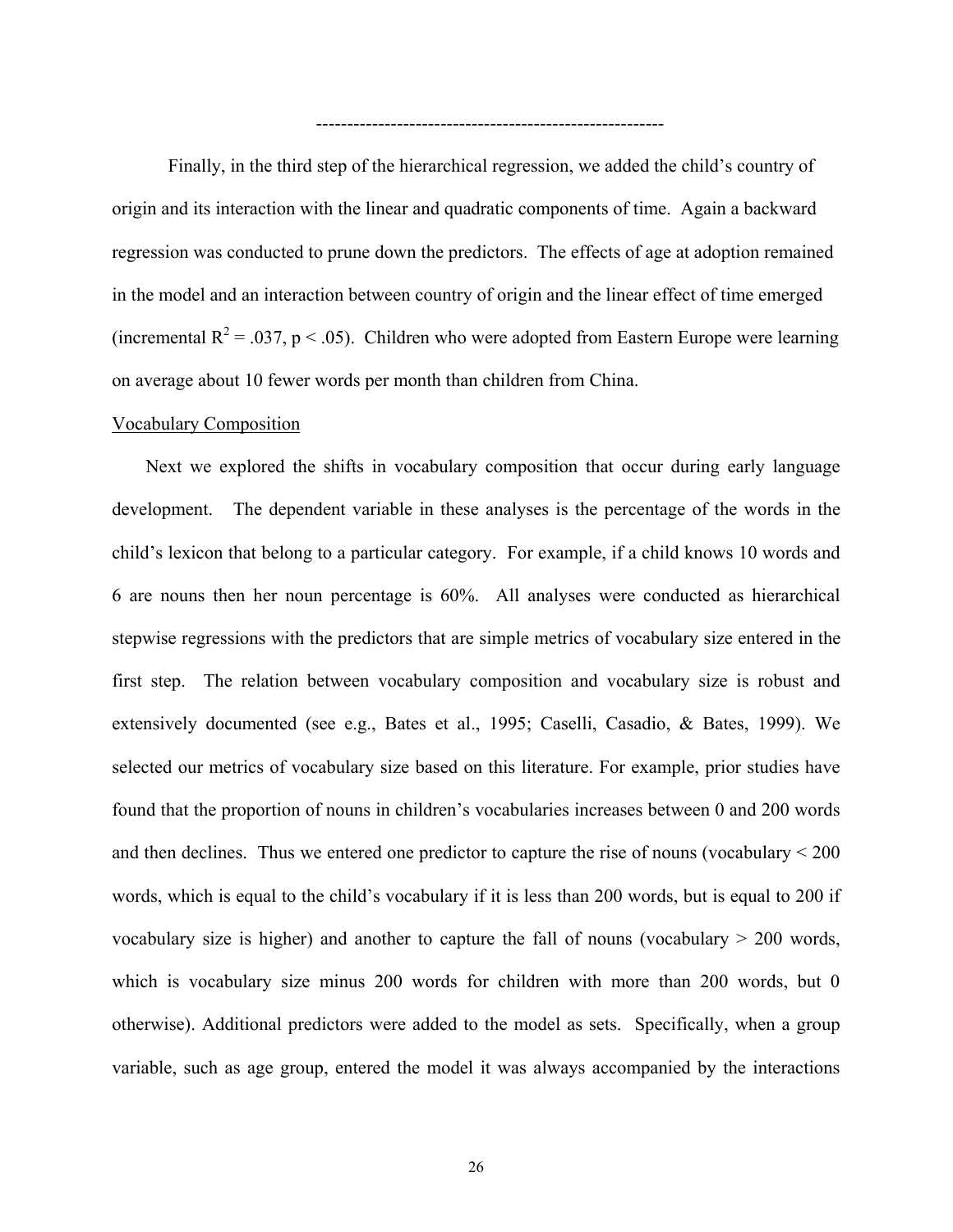between that variable and the vocabulary size metrics for that model. Variation in vocabulary composition between groups is likely to involve both a change in the starting state and a change in the rate of growth over time. By entering the predictors in sets we ensure that we capture relations of this kind, which might not emerge in typical forwards stepwise regression.

In our initial analyses we compared vocabulary composition in preschool adoptees and infant controls collapsing across younger and older preschoolers and children adopted from China and Eastern Europe. Table 3 provides the results of these analyses. Vocabulary size predictors were entered in the first step of each regression. In the second step age group was entered along with all interactions between age group and metrics of vocabulary size. Finally, a backwards regression was conducted to determine which predictors were reliable. Four findings emerge from this analysis.



--------------------------------------------------------

First, the effects of vocabulary size on vocabulary composition accounted for a substantial portion of the variance in all analyses ( $R^2 = 0.754$  to 0.317, all p's < 0.001), as they had in our previous studies (Snedeker et al., 2007; in press). Second, as in our previous longitudinal study (Snedeker et al., in press), we found that age did not have a reliable effect on the proportion of social words: in both groups these words were initially very common then dropped of steeply (the linear effect of vocabulary size) with the rate of decline decelerating as vocabulary grew (the quadratic effect). Third, we found that preschool adoptees learned many more words for time than typically developing infants, again replicating the findings of the longitudinal study.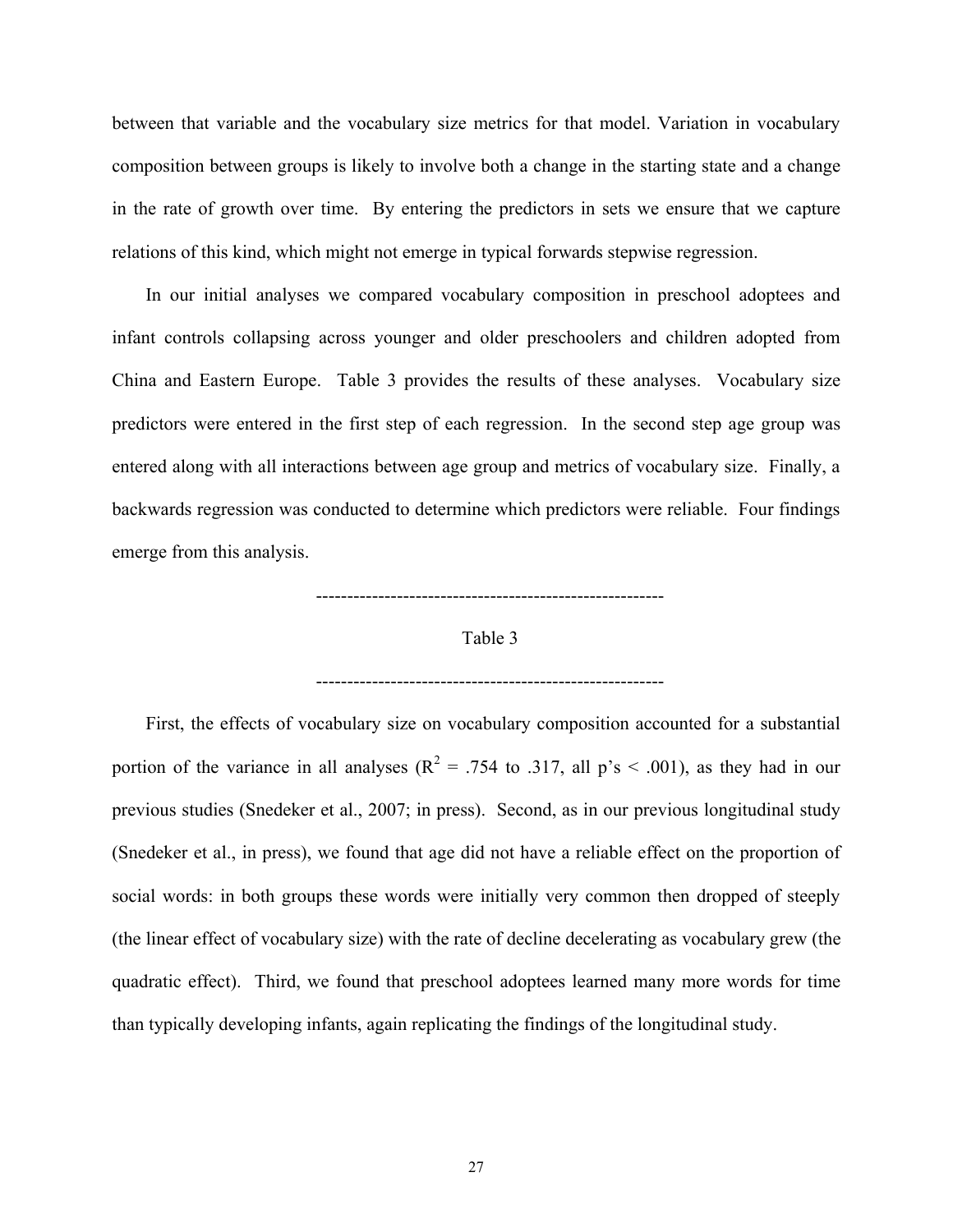But fourth, and most interestingly, we discovered that age group had a small but significant effect on the three other lexical classes. In the adopted preschoolers, the proportion of nouns did not grow as rapidly in the first 200 words. They learned more predicates (adjectives and verbs) at an early age and showed less of an increase in the predicate proportion as vocabulary size increased. Finally they learned more closed class items than the infants. These effects were surprising because they had not emerged in either of our prior studies which used the same method, similar analyses, and similar populations (Snedeker et al., 2007, in press). Interestingly, these are precisely the kind of effects that we would expect if infants encounter conceptual difficulty in learning relational words that are resolved during early language acquisition. However, the modest size of these effects ( $R^2 = .103 - .054$ ) and the fact that they had not appeared in the previous studies suggests that they might be limited to a subgroup of the adopted children. Perhaps the oldest preschoolers in our sample are tackling language learning in a different way the younger preschoolers and succeeding with a wider range of lexical classes.

 To explore this possibility, we conducted hierarchical regressions exploring the effects of three variables: 1) age group (preschool adoptees vs. infant controls); 2) half of sample (younger preschoolers and their controls vs. older preschoolers and their controls); and 3) an interaction term for age group and half of sample (which separates the older preschool group from both the younger preschool and the controls). We calculated the additional variance that each set of variables (independently) contributed to a model that included the vocabulary-size metrics, and then conducted a backwards regression to find the predictors that were most robust (Table 4).

Table 4

--------------------------------------------------------

--------------------------------------------------------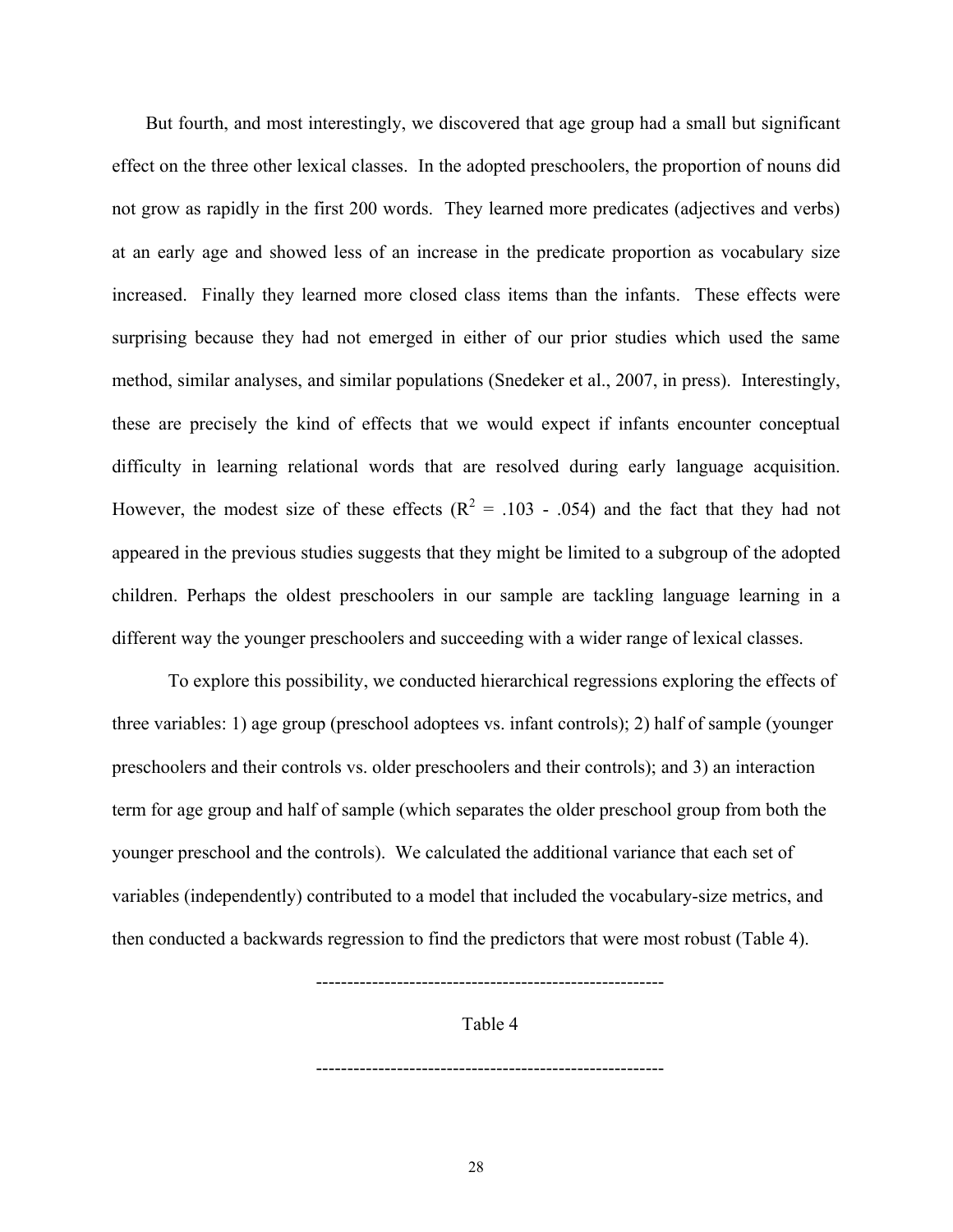On the developmental hypothesis, we should expect effects of age group to dominate, demonstrating that preschoolers as a group have cognitive prerequisites that infants in the earliest stages of acquisition may lack. This is precisely the pattern that is observed for time words; age group accounts for more of the variance than the other factors, and only the effect of age group is reliable in the final model. In contrast social words, nouns, predicates, and closed class items show a very different pattern. In all cases, the interaction between age group and half of sample accounts for more of the variance than age group, and at least one of these interaction terms is reliable in the final model. In fact, only in the case of nouns is there any suggestion that age group has predictive value beyond this interaction. This pattern suggests that older preschoolers (adopted 3;10 - 5;6) are patterning differently than both the infants and the younger preschoolers (adopted 2;5 - 3;9).

--------------------------------------------------------

Tables 5 & 6

--------------------------------------------------------

To verify this, we conducted separate analyses of the younger and older preschoolers, comparing each to their respective controls. For the younger sample, there are robust effects of vocabulary size in every analysis but only in the case of time words is there a difference between the adopted preschooler and their controls (Table 5). In contrast for the older sample (Table 6), there are significant differences between the preschoolers and their controls in every measure of lexical composition (incremental  $R^2 = .054 - .316$ , p's < .005). These effects are illustrated in Figures 3 to 7.

Figures 3-7

--------------------------------------------------------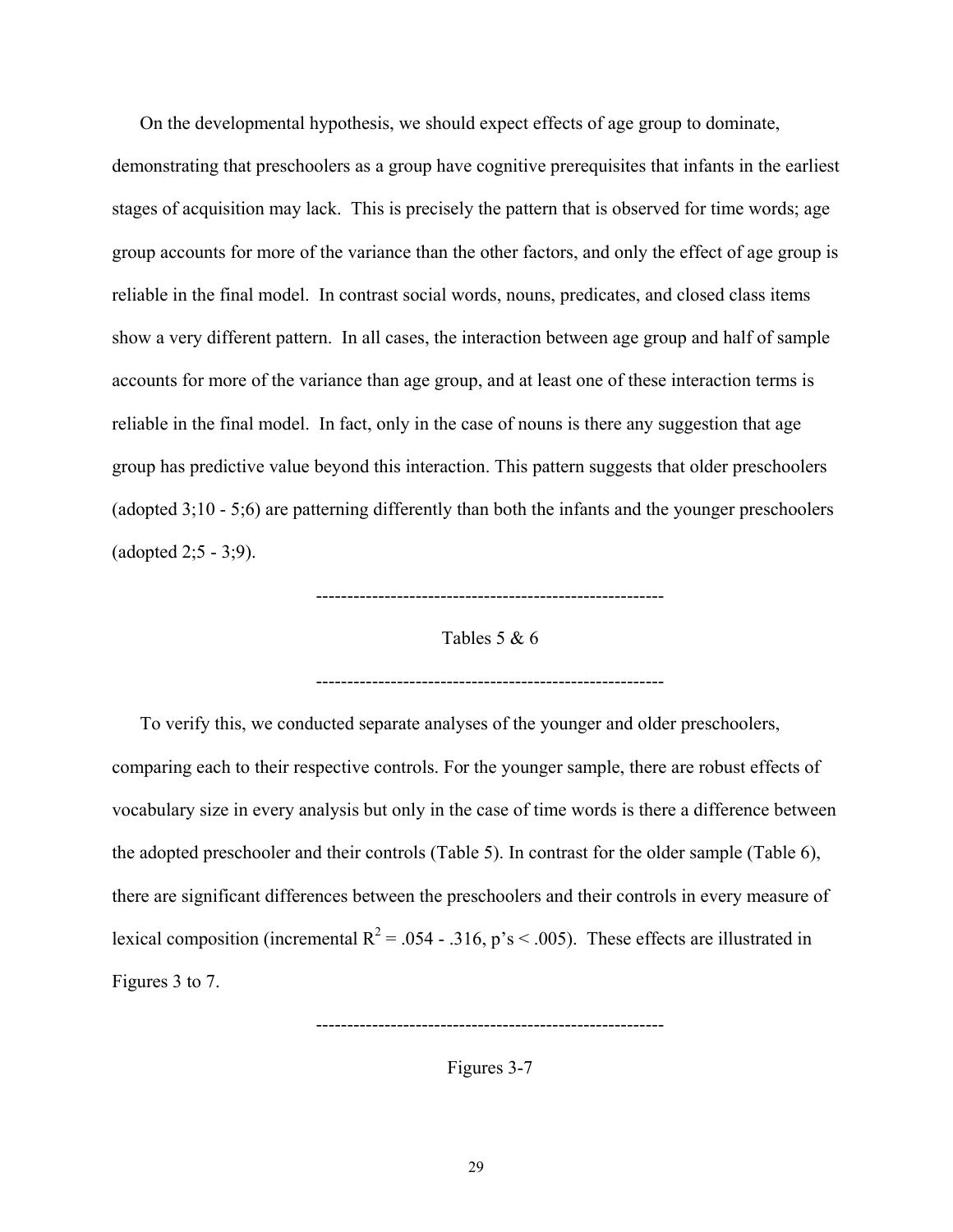--------------------------------------------------------

In all groups, the proportion of social words is high at the beginning of lexical acquisition and then declines as vocabulary size increases (Figure 3). In the younger preschoolers and infants this decline is initially very rapid but then decelerates. In the case of the older preschoolers the initial proportion of social words is smaller, the drop off is less steep, and this deceleration is essentially absent. However, the vocabulary trajectory for social words is strongly shaped by participants with vocabularies under 50 words. Only one older preschooler fell into this category. When this participant and her control are removed from the analysis, the effects of age group are no longer reliable. Thus this pattern requires additional confirmation.

In the infant controls nouns initially make up about 40% of the words that the child knows (Figure 4). This proportion increases until it reaches a peak of about 60% when vocabulary size is 200 words and then declines to about 40% as the children near the ceiling of the CDI. This same pattern is observed in the younger preschoolers. In contrast the older preschoolers begin with fewer nouns (30%) and have a lower peak, suggesting that they are learning a wider variety of words early on. Consequently they also show a more gradual drop off. The scatter plots suggest that the differences in noun proportion between the older preschoolers and their controls are quite consistent across subjects and removal of a small number of observations (e.g., children with vocabulary sizes near 200 words) does not alter the pattern of the findings.

As Figure 5 illustrates, the proportion of predicates in the vocabulary of infants and younger preschoolers increases steadily from about 10% in the first 100 words to about 25% at 600 words. In contrast the older preschoolers have a high predicate proportion from the earliest sessions (about 20%) and there is little change in this as vocabulary size grows. Again the scatterplots suggest that this is fairly consistent across children.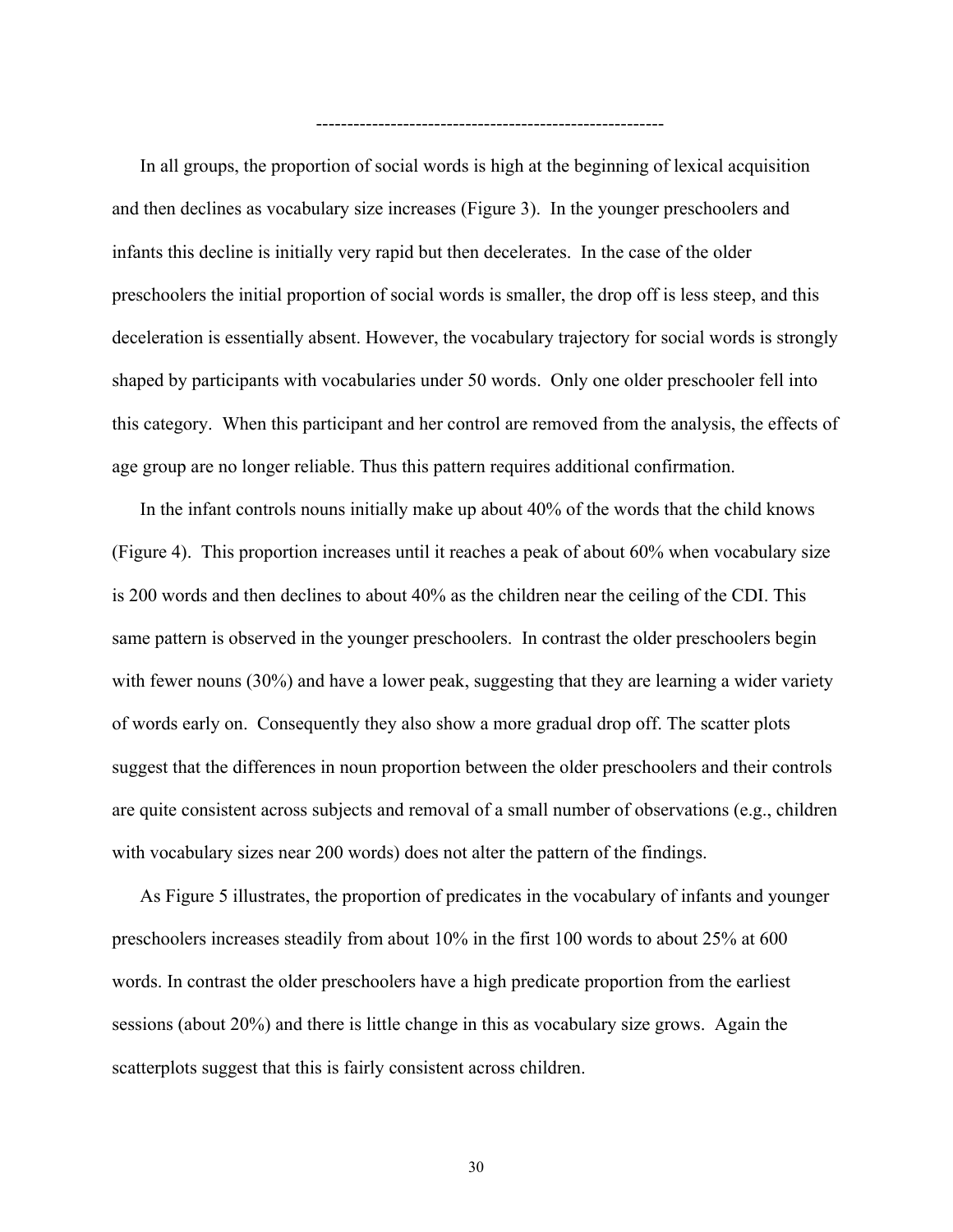The proportion of closed-class words is highly variable in the early lexicon (Figure 6). In infants, at around 300 words it becomes less variable and begins increasing. The younger preschoolers show precisely this pattern of growth. In contrast, the older preschoolers show an overall increase in the proportion of closed-class words at all vocabulary levels with considerably more variability across children. While the group difference does not appear to be driven by a small number of outliers, the extreme variability in this population suggests that these findings might be variable across samples.

Finally, the effects for time words mirror what we observed in the prior longitudinal study (Figure 7). Infants learn very few of these words in the initial stages of vocabulary acquisition but they emerge steadily as vocabulary size increases. In contrast, many of the preschoolers, both older and younger, learn these words earlier, elevating the time word proportion in this age group.

### Lexical-grammatical synchrony

In infants the grammatical complexity speech is strongly correlated with the size of the productive lexicon. We explored the relation between CDI vocabulary size and the CDI sentence complexity metric in series of hierarchical regressions identical to the ones described above. The results were quite different. In our initial analysis, collapsing across the younger and older subsamples, we found no differences between the adopted preschoolers and infant controls (Table 3). Furthermore, there were no reliable effects of half of sample or interaction between age group and half of sample (Table 4), suggesting that both the older and younger preschoolers were patterning like infants in this respect. This was confirmed in the separate analyses of each group (Tables  $6 \& 7$ ). In both the younger sample and the older sample there were strong effects of vocabulary size ( $R^2 = .631$ ,  $p < .005$ ;  $R^2 = .730$ ,  $p < .005$  respectively) and no apparent effect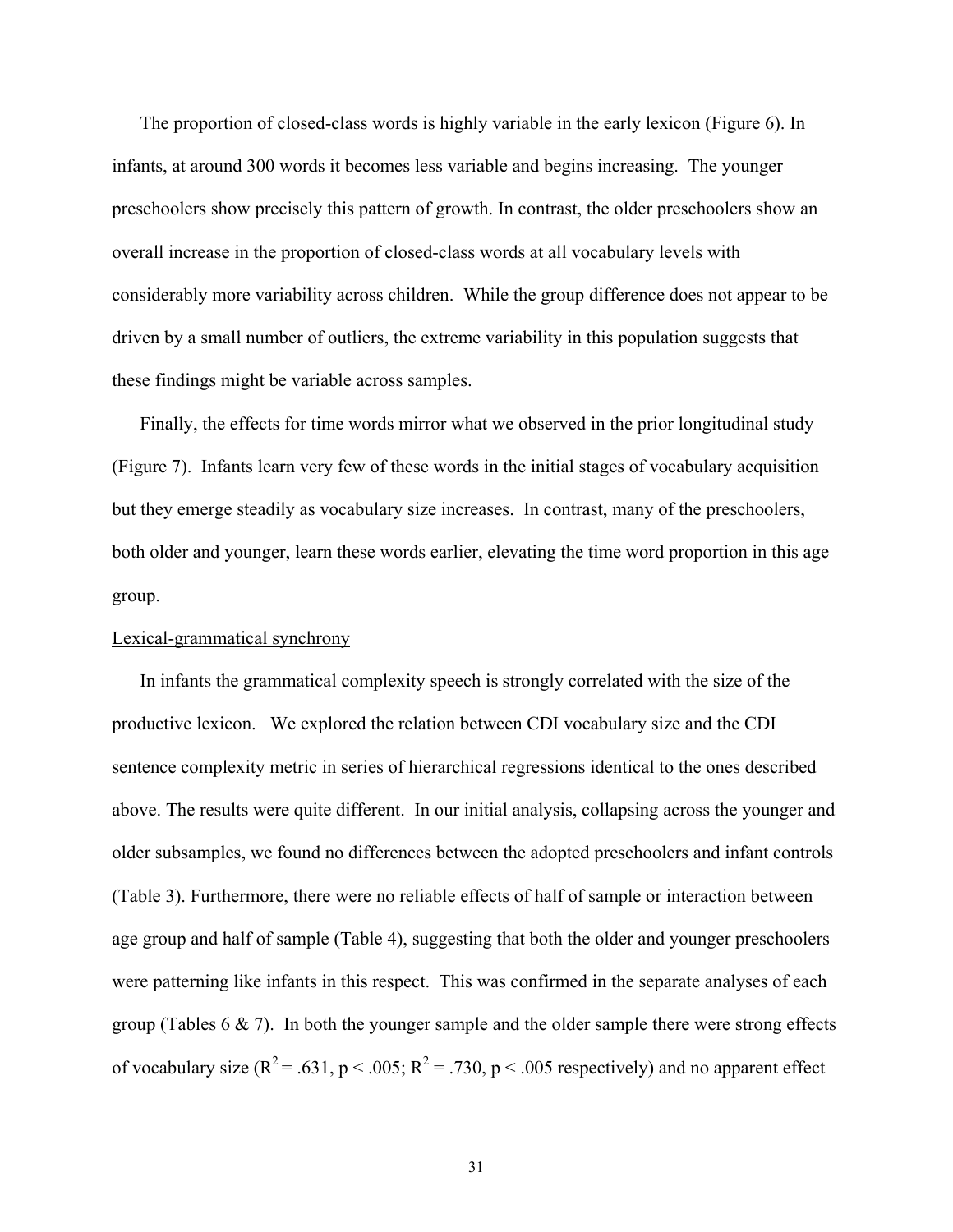of age group. As Figure 8 indicates, at all ages performance on the sentence complexity measure is near floor until about 200 words, and then increases steadily with vocabulary size.

--------------------------------------------------------

Figures 8 & 9

--------------------------------------------------------

If children are combining words, the CDI also asks parents to report the three longest utterances that the child produced. To ensure that these effects were not unique to the sentence complexity measure, we performed a parallel series of regressions comparing the mean length of these utterances (in words) to the child's vocabulary size. Children who were not yet credited with combining words were given credit for utterances of 1 word long. If a child was said to be combining words but the parent did not provide any examples, the child was removed from this analysis along with her control. This resulted in the loss of three older preschoolers and their controls.

The results of these analyses tightly paralleled those for the sentence complexity metric (Figure 9). As children's vocabulary size increased, there was a linear increase in the length of their utterances ( $R^2$  = .669, p < .005) with no evidence of any differences between preschool adoptees and infant controls ( $R^2 = .008$ ,  $p > .1$ ). This same pattern characterized both the older half of the sample and the younger half ( $R^2 = .612$ ,  $p < .005$ ;  $R^2 = .691$ ,  $p < .005$  for vocabulary size and  $R^2 = .023$ ,  $p > .1$ ;  $R^2 = .009$ ,  $p > .1$  for age group, respectively). Thus, despite their greater knowledge of closed-class words and predicates, the older preschoolers do not a produce longer utterances than infants and younger preschoolers with the same vocabulary size.

# **Discussion**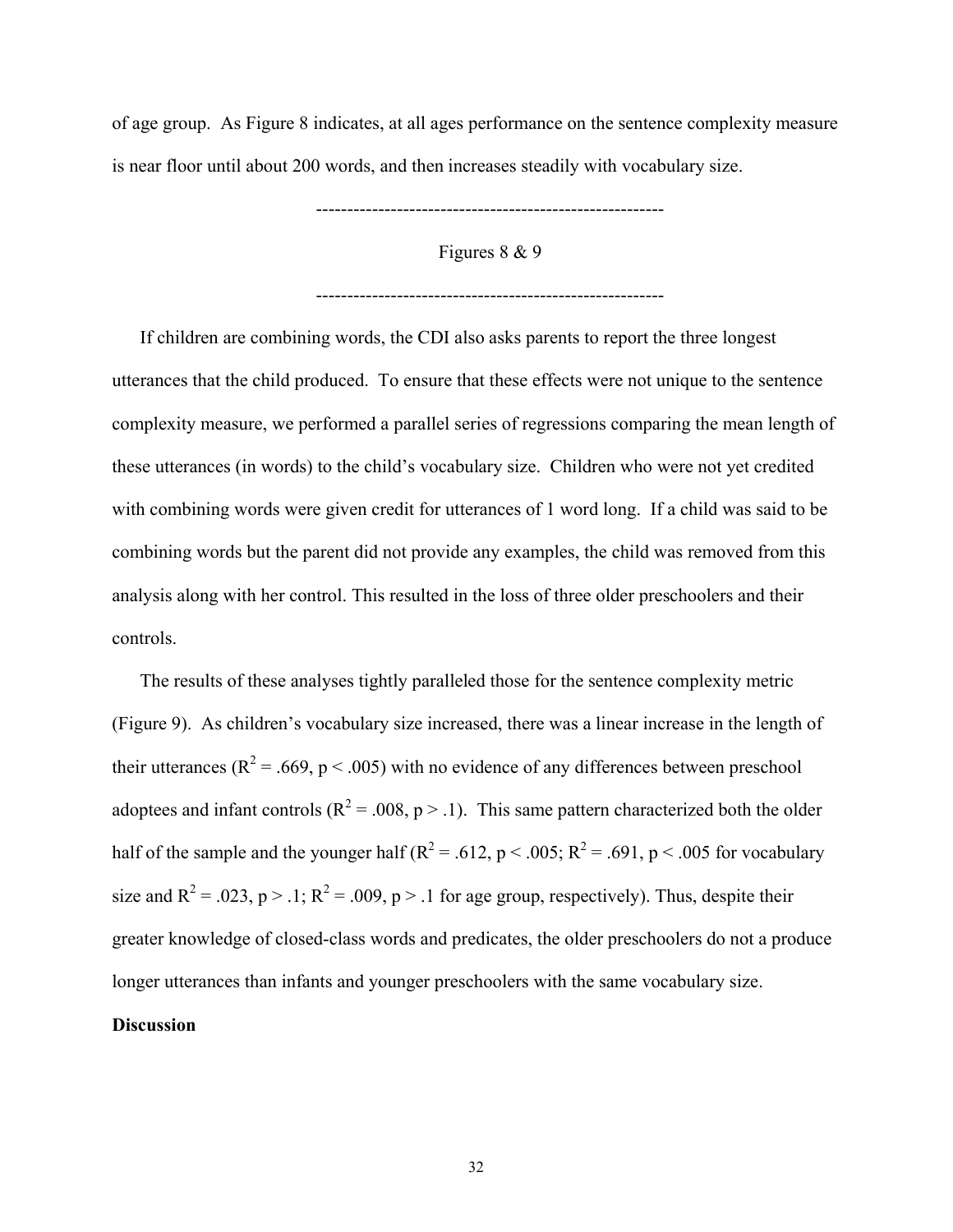The results of Study 1 confirm and extend several of our previous findings. As in the previous studies we found that preschool adoptees were more cognitively sophisticated than infants with the same level of English proficiency. They begin learning English quickly and start bumping up against the ceiling of the CDI after less than a year in the U.S. We confirmed that their rate of acquisition depends in part upon their age; older preschoolers learn faster. However, there were also small differences in the two populations that we tested. Children from Russia learned language somewhat more slowly than children from China and were reported to have passed fewer developmental milestones for their age. This could reflect differences in the social conditions that lead children to be put up for adoption in the two countries (and their medical and genetic correlates), but it might also reflect the differences in the gender distribution of the two samples and in the level of education of the adoptive mothers. The acquisition of time words was accelerated in preschool adoptees in both the younger group and the older group confirming the finding from our previous longitudinal study. Finally, like infants the preschoolers showed a tight synchronization between lexical and grammatical development, which was apparent both in the sentence complexity scale and in the parent's report of the child's longest utterances.

However, we also made a discovery which diverges from our previous findings. In both of our earlier studies, we found that the vocabulary composition of preschool adoptees tightly mirrored that of infant controls, with the only exceptions being words for time and adjectives for internal states. The present study complicates that picture. While the two and three years old adoptees went through the same shifts in vocabulary composition as the infants, these patterns were strongly attenuated in the older preschoolers. Nouns did not dominate their initial lexicon to the same degree, predicates came on strong from the onset of word learning and some children even appeared to show precocious acquisition of closed-class terms. These findings suggest that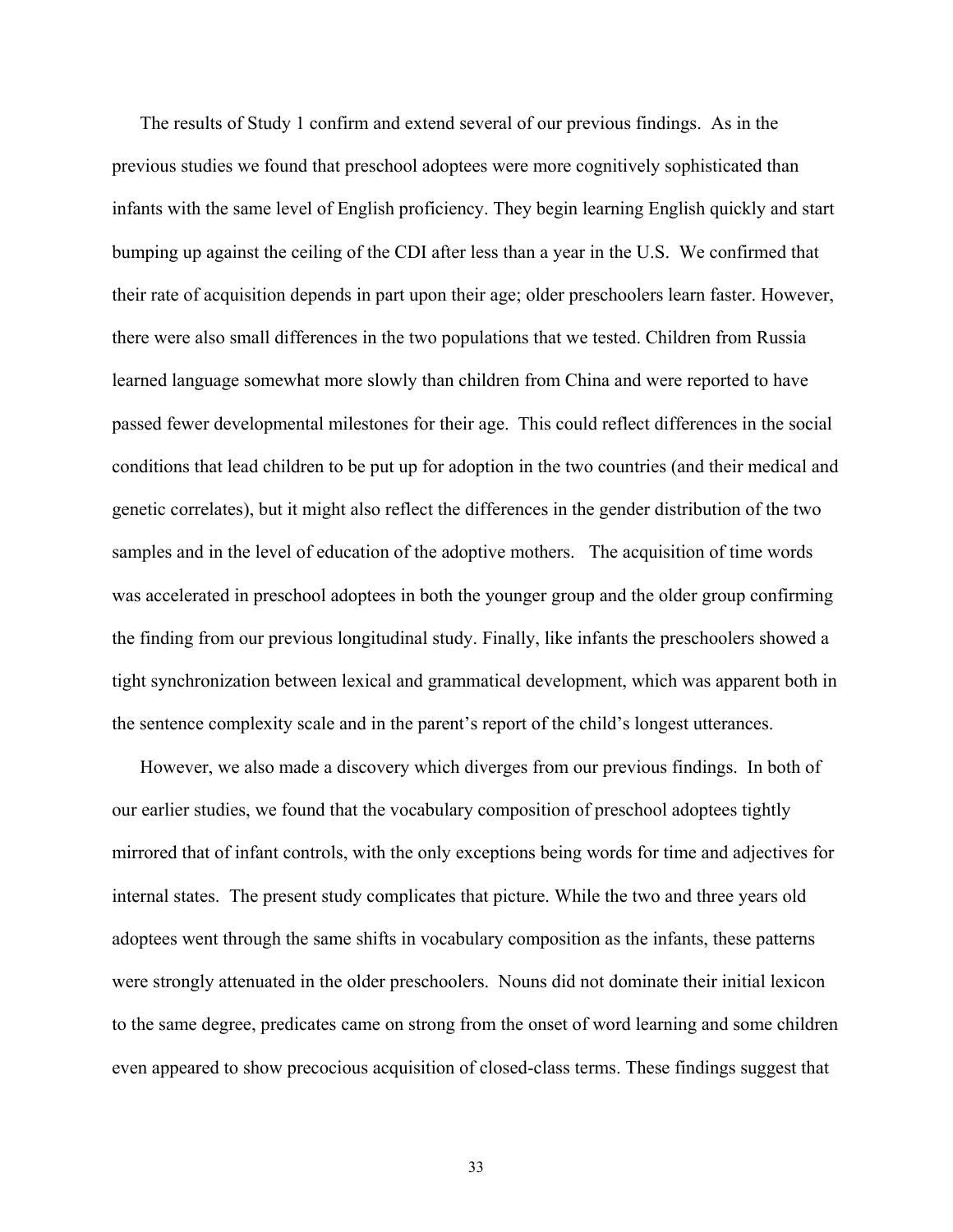developmental effects on language acquisition during early childhood are more complex than our initial data suggested. But before drawing any strong conclusions from these findings, three issues had to be resolved.

First, we needed to rule out the possibility that these effects were driven by lexical differences in the input to infants and preschoolers. Nouns are lower in frequency and more variable across contexts, thus input differences would be expected to affect the acquisition of nouns more than verbs or closed-class items. The appendix reports a series of analyses that demonstrate that differences in frequency cannot account for these patterns. The frequency of the CDI words in the input to preschoolers is very similar to their frequency in the input to infants. When we remove terms that are low in frequency in the input to preschoolers, the critical findings are unaffected.

Next, we needed to ensure that this finding was replicable. In our prior studies, we observed no obvious differences between young preschoolers and older preschoolers. This could reflect the smaller sample size of those studies, differences in the statistical analyses, or the lack of systematic balancing for age of entry and time since adoption. However, it raises the possibility that the present findings are a fluke. To check this, in Study 2, we drew a second sample of adoptees from our pool of participants and conducted the same analyses.

Finally, if there are systematic differences between older adoptees and infants it raises the question of where these differences come from. One possibility is that older preschoolers, like school-aged children and adults, lean heavily on their first language in acquiring their second. If this is the case, then we might expect that Chinese adoptees and Russian adoptees would vary in their approach to language acquisition. This possibility is tested in Study 3, where we create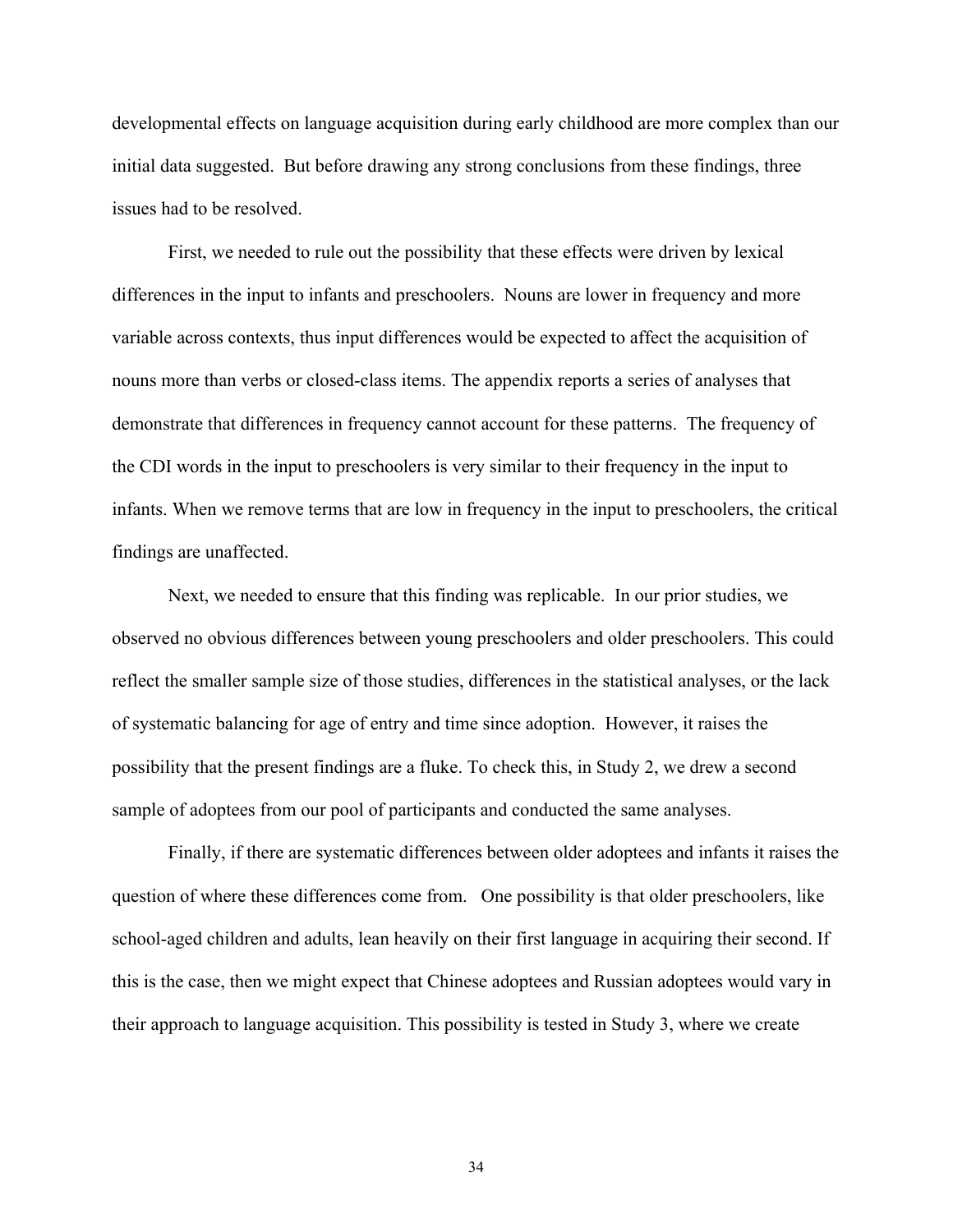matched samples of Chinese and Russian adoptees on the basis of vocabulary size and compare these critical qualitative features of early language production.<sup>2</sup>

# **Study 2**

# **Methods**

 $\overline{a}$ 

53 adopted preschoolers and 53 infant controls were selected for this analysis. To acquire the sample for Study 1, we had amassed a set of 262 CDI's from 90 different internationally-adopted preschoolers who met the exclusionary criteria of the study. Some of these children were not eligible for the previous study either because their age of adoption was just below (2;1-2;4) or just above (5;7-5;9) our range or because they had been adopted from a country outside of our regions of interest. Other children had been excluded from the sample because their parents had not returned the ASQ or because the cell that they would fit into was already full. Finally, most of our families contributed several sets of data over the course of the first year, but because we were using a cross-sectional design and wished to limit the impact of individual children on our analyses, only one session had been selected for the analysis.

To find out whether the observed differences between older and younger preschoolers would replicate, we constructed a new sample from this data set. First, we removed all the sessions that were used in Study 1. For each child who had not been included in the first study, we selected a session for Study 2 subject to the following constraints: 1) a vocabulary-matched control was

<sup>&</sup>lt;sup>2</sup> We did not explore the effects of country of origin on vocabulary composition in Studies 1 and 2 for two reasons. First, the discovery that younger preschoolers differed from older preschoolers suggested that it would be necessary to look at the effects of country within each age group, severely limiting our power. Second, in these studies the Russian and Chinese children were not matched for their vocabulary size. Preliminary analyses demonstrated that spurious effects emerged in comparing unmatched samples. For example in Study 2, we found differences between the infant controls who were matched to the Russian preschoolers and the infant controls who were matched to the Chinese preschoolers. Since these two groups were pulled from the same population, based solely on their vocabulary size, this suggests that these analyses are disrupted by differences in the distribution of vocabulary sizes across groups. Many of the critical patterns in lexical composition are most apparent in a narrow vocabulary range (e.g., noun proportion peaks sharply between 150-250 words), thus their magnitude can be influenced by the number of children within that critical range. For this reason, all subsequent analyses focused on comparisons between groups of children who were tightly matched in this respect.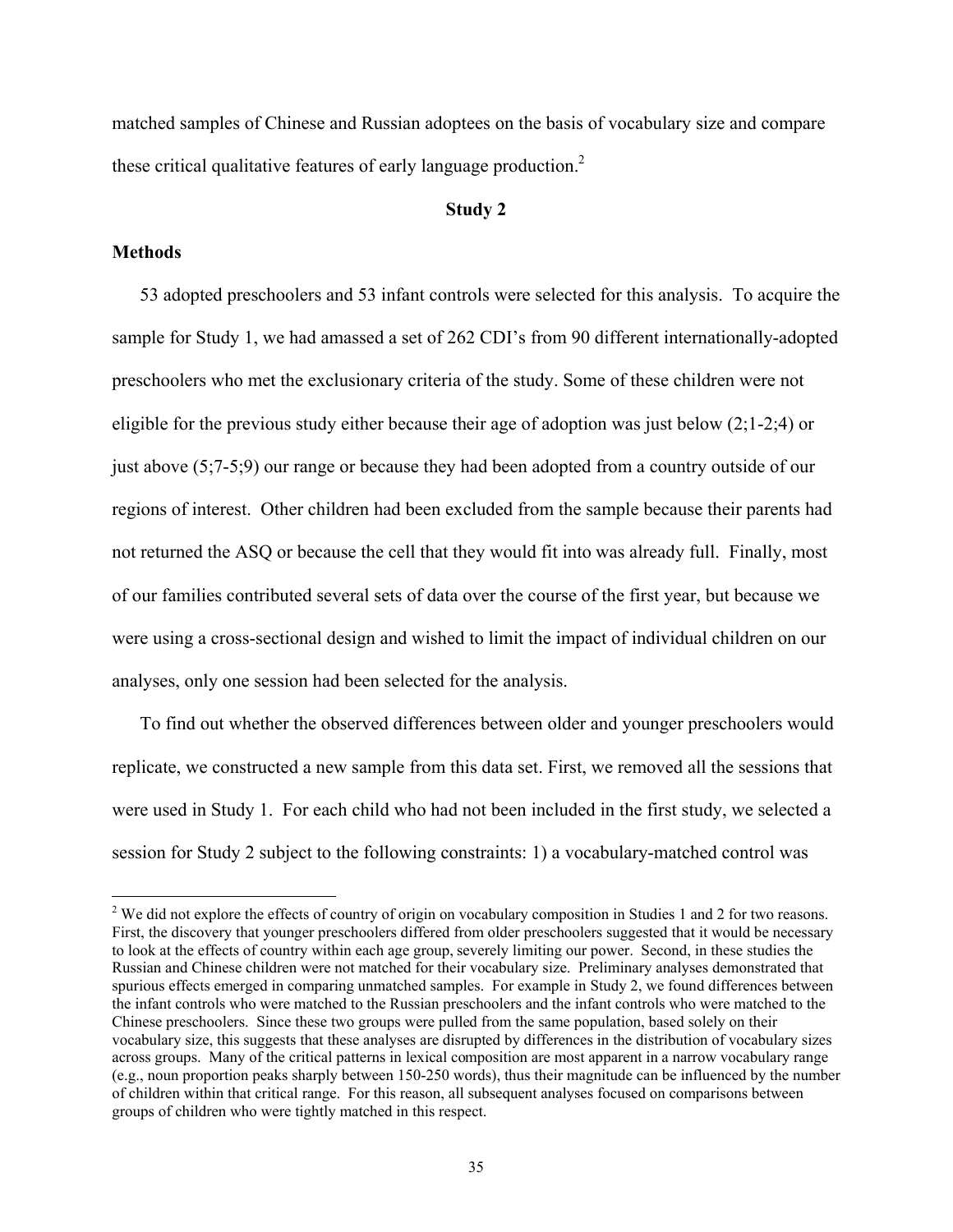available; 2) when more than one session was available the earliest session was used. The second criterion was to ensure that we gained new data points at the earliest stages of lexical development when vocabulary composition is most variable. For those children who had contributed a session to the previous analysis, but had other sessions available, we selected a CDI that was as far apart as possible from the session that had been used in the previous analysis  $(M = 214$  words apart). Thus children who contributed to the early portion of the acquisition curves in Study1, contributed to the later portion of these curves in Study 2.

The adoptees were matched to monolingual infant controls who had not been adopted. Each control had a CDI vocabulary that was within 6% or 25 words of the target child's vocabulary. The controls were drawn from a set of 119 sessions contributed by 100 children with the following constraints: all sessions used in Study 1 were removed and whenever possible a control who had not contributed a session to the first analysis was selected.

The final preschool group included 27 new children and 26 children who had contributed data to Study 1. The older preschool group consisted of 18 children, 10 from China (5 new) and 8 from Russia (3 new). Their ages ranged from  $3;10$  to  $5;9$  (M = 4;10) and they had been in the U.S. for an average of 8 months. The younger preschool group included 35 children, 19 from China (10 new), 1 from Korea and 15 from Russia (8 new). Their ages ranged from 2;1 to 3;9 (M  $= 2;11$ ) and they had been in the U.S. for an average of 7 months. The infant control group included a total of 53 children (49 new) with a current age between 1;4 to 2;9 ( $M = 2;0$ ).

The families participated in the data collection process described under Study 1. All families provided a background questionnaire and a completed CDI. Some also completed an ASQ and/or returned a videotape.

#### **Results & Discussion**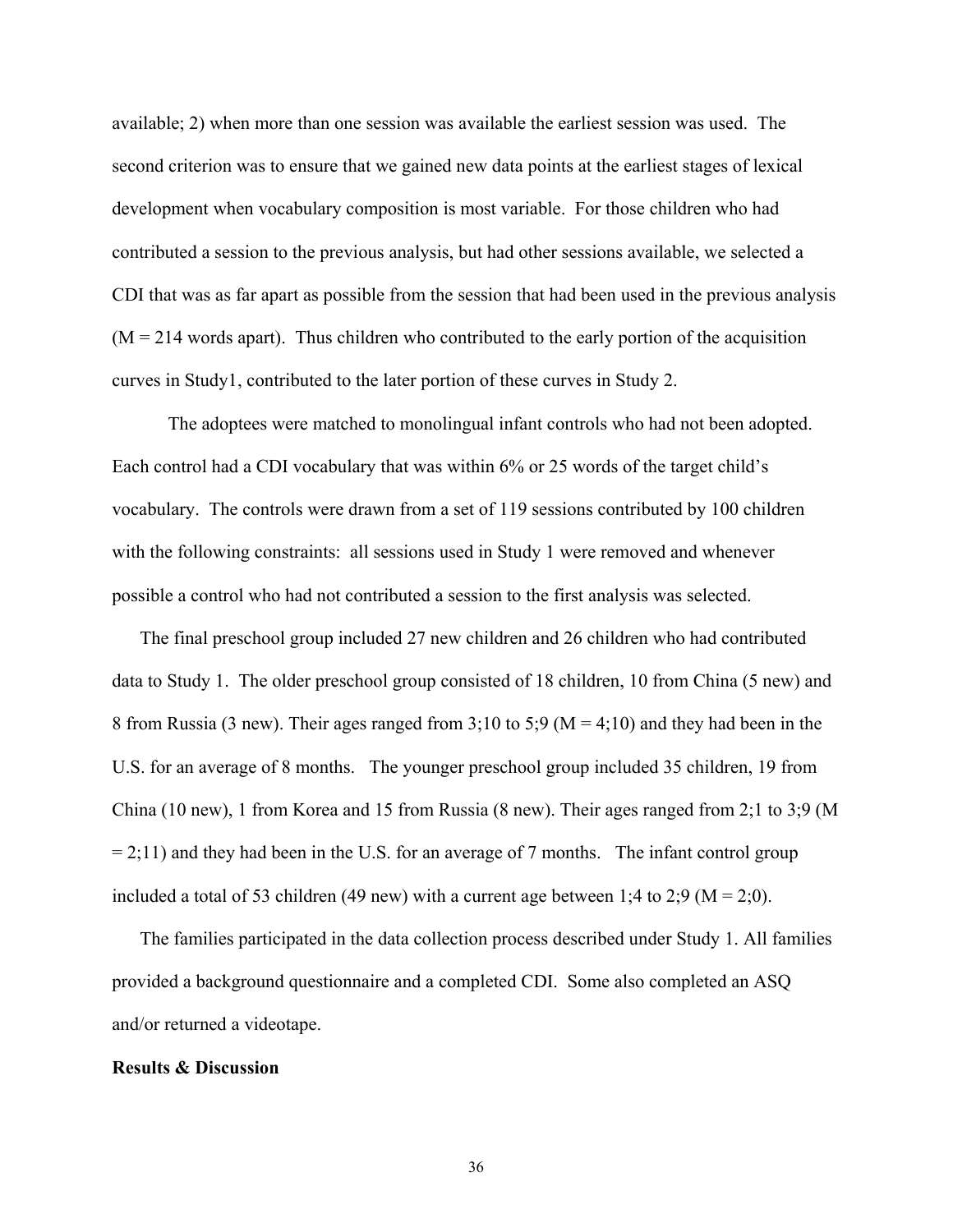Our analyses focused on the lexical composition measures from the CDI $^3$ . The first series of regressions examined the effects of vocabulary-size measures and age group (infant control vs. preschool adoptee) in the full data set. We followed the analytic procedure described in Study 1. For all word types, there were robust effects of vocabulary size ( $R^2$  = .653 to .297, all p's < .005). As in Study 1, age group (and its interactions with vocabulary) had no effects on the social word proportion (incremental  $R^2 = .005$ , p > .1), but reliable effects on nouns, predicates and time words (incremental R<sup>2</sup> = .101, p < .005; R<sup>2</sup> = .053, p < .005; R<sup>2</sup> = .109, p < .005 respectively). In contrast with Study 1, there were no effects of age group on closed-class words (incremental  $R^2 = .000$ ,  $p > .1$ ).

---------------------------------------------

Tables 7 & 8 about here

---------------------------------------------

To understand the source of the age effects, we split the sample in two and conducted a separate series of regressions on the younger preschoolers (and their controls) and another on the older preschoolers (and their controls). Again, these findings largely confirmed the results of Study 1 (see Tables  $7 \& 8$ ). This is illustrated in Figures 3 to 7, in which the data for Study 2 appears underneath the parallel data from Study 1. For time words, there was a robust difference between both groups of preschoolers and their controls, with preschoolers knowing more words for time across the range of vocabulary sizes (Figure 7). The younger preschoolers were similar

 $\overline{a}$ 

<sup>&</sup>lt;sup>3</sup> Vocabulary growth rate was not analyzed in this sample because sessions had been selected in part on the basis of vocabulary size which might create artifacts in this measure. The relation between sentence complexity and vocabulary size was not analyzed because the Study 2 sample was not balanced for the number of sessions that the children had participated in (preschoolers, particularly the younger ones, had participated in more session than infants). Prior research suggests that repeated sampling results in a small but discernable rightward shift in the sentence-complexity curve, presumably because parents remember more words if they have frequent exposure to the list (Bates & Goodman, 1997). However, repeated sampling does not have discernable affects on vocabulary composition (V. Marchman, personal communication). Both effects were verified in our data set by comparing a subset of infants adopted from China who differed in the number of sessions they had participated in but were matched for vocabulary size.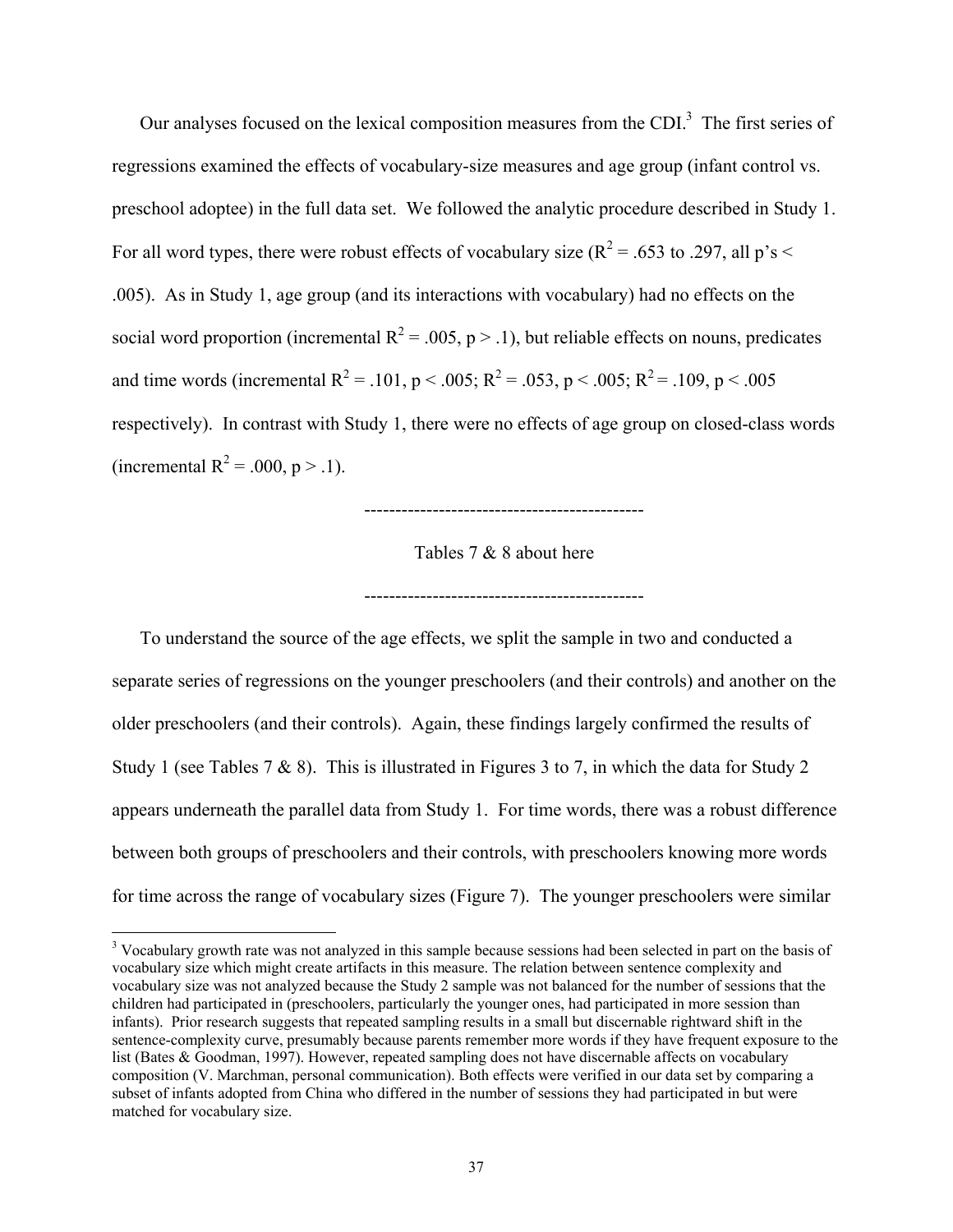to their controls in all other respects: their early vocabularies were filled with social routines, nouns increased rapidly until 200 words and then declined, predicates experienced steady growth throughout this period, and the proportion of closed-class words began to grow at around 300 words. In each of these cases there was no reliable effect of age group and the variance that was accounted for when the age group variables were forced to enter the model was quite small (all incremental  $R^2$ 's < .04, all p's > .1).

In contrast, the lexical composition of the older preschoolers differed from their controls in two critical respects. First, as in Study 1, the older preschoolers initially learned fewer nouns than the infant controls and thus have a lower peak and a more gradual descent to the baseline value of the checklist (Figure 4). The effects of age group were quite strong; when these factors were added to the regression model that already contained the vocabulary size predictors, the proportion of variance that was accounted for tripled. Second, the shift in the noun trajectory was accompanied by changes in the trajectory of predicates. Just as in Study 1, the older preschoolers learned many of these words early in lexical development. In infants the proportion of predicates tripled as vocabulary size increased from 20 to 600 words, in older preschoolers it essentially stayed constant.

In contrast with Study 1, there were no effects of age group on social words in the older half of the sample. This was not surprising: as we noted, the effect in Study 1 was driven largely by a single data point and was small in magnitude. Finally, we found no difference between the older preschoolers and their controls in the acquisition of closed-class words in this sample (Figure 6). In Study 1, this effect was fairly large (incremental  $R^2 = .163$ ) and was not attributable to any small set of data points. However, in all groups, the proportion of closed-class words was variable and not strongly correlated with vocabulary size. Consequently, small differences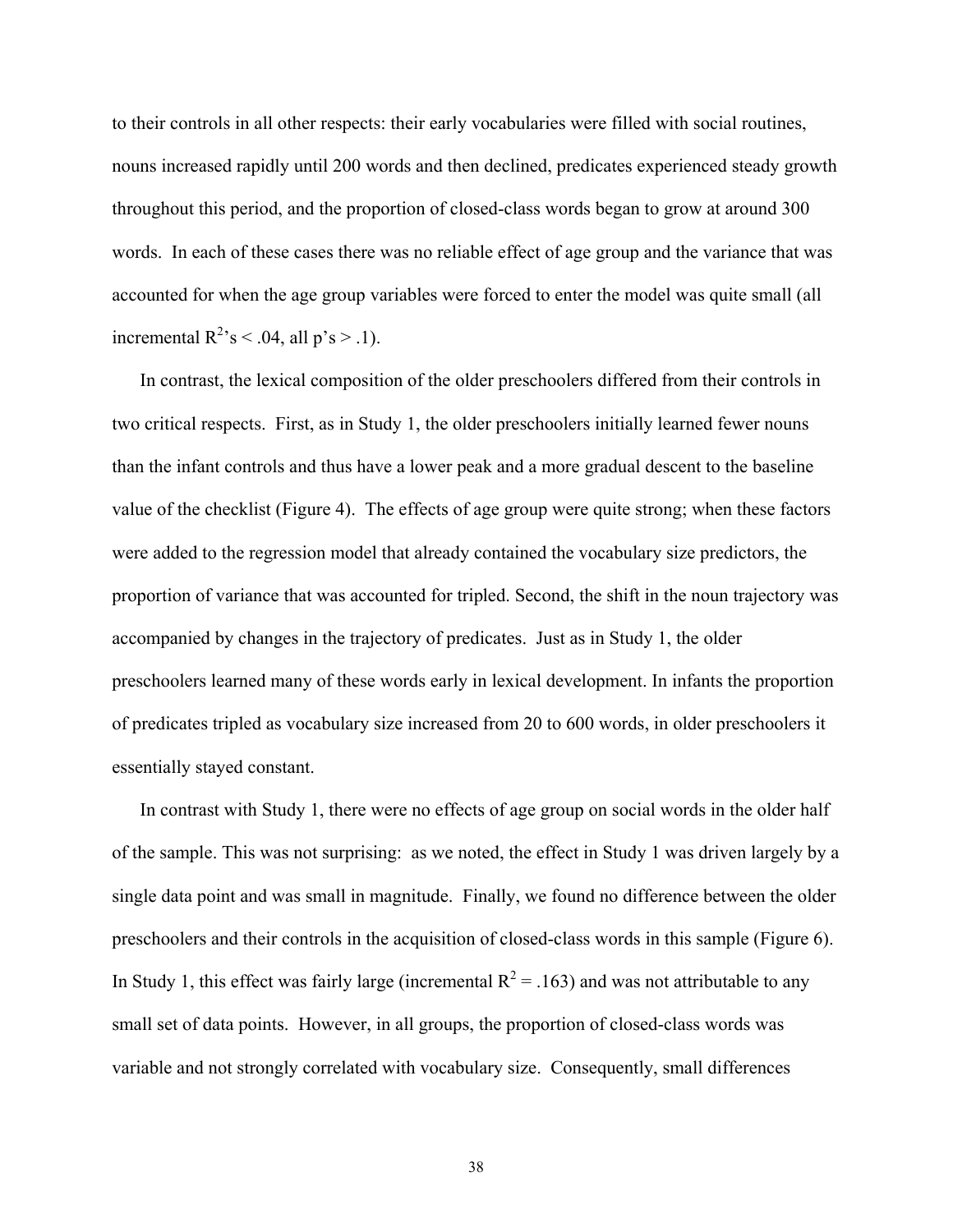between populations would be expected to emerge and disappear in studies with a moderate sample sizes.

In sum, the basic pattern of effects that we observed in Study 1 is robust. Children who begin acquiring English at four or five years old show systematic deviations from the vocabulary composition trajectories that characterize early development in infants and young preschoolers. Next, we explored whether these deviations were shaped by the birth language of the child.

## **Study 3**

## **Methods**

Thirty-nine preschoolers who were adopted from China and 39 preschoolers who were adopted from Russia were selected for this analysis. For each country of origin there were 20 children who had been adopted as younger preschoolers and 19 who had been adopted as older preschoolers. This sample was selected from the full set of 262 CDI's that had been collected and was constructed by taking each Russian adoptee and attempting to match him or her to a Chinese adoptee from the same half of the sample (younger vs. older preschooler) who had a similar vocabulary size  $(\pm 10\%$  or 25 words). Where multiple sessions could be selected, we chose ones in which the child's vocabulary size was under 500 words and which had not been used in a previous analysis. All of the participants had been included in the sample for Study 1, Study 2, or both. No infant controls were used.

The older group of Russian adoptees had been adopted between the ages of 3;10 and 5;9 (M  $= 4;10$ ) and had been in the U.S. for an average of 7 months. The matched group of older Chinese adoptees was  $3;11$  to  $5;6$  (M = 4;9) at the time of adoption and had been in the U.S. for an average of 7 months. The younger preschoolers from Russia were adopted between 2;5 to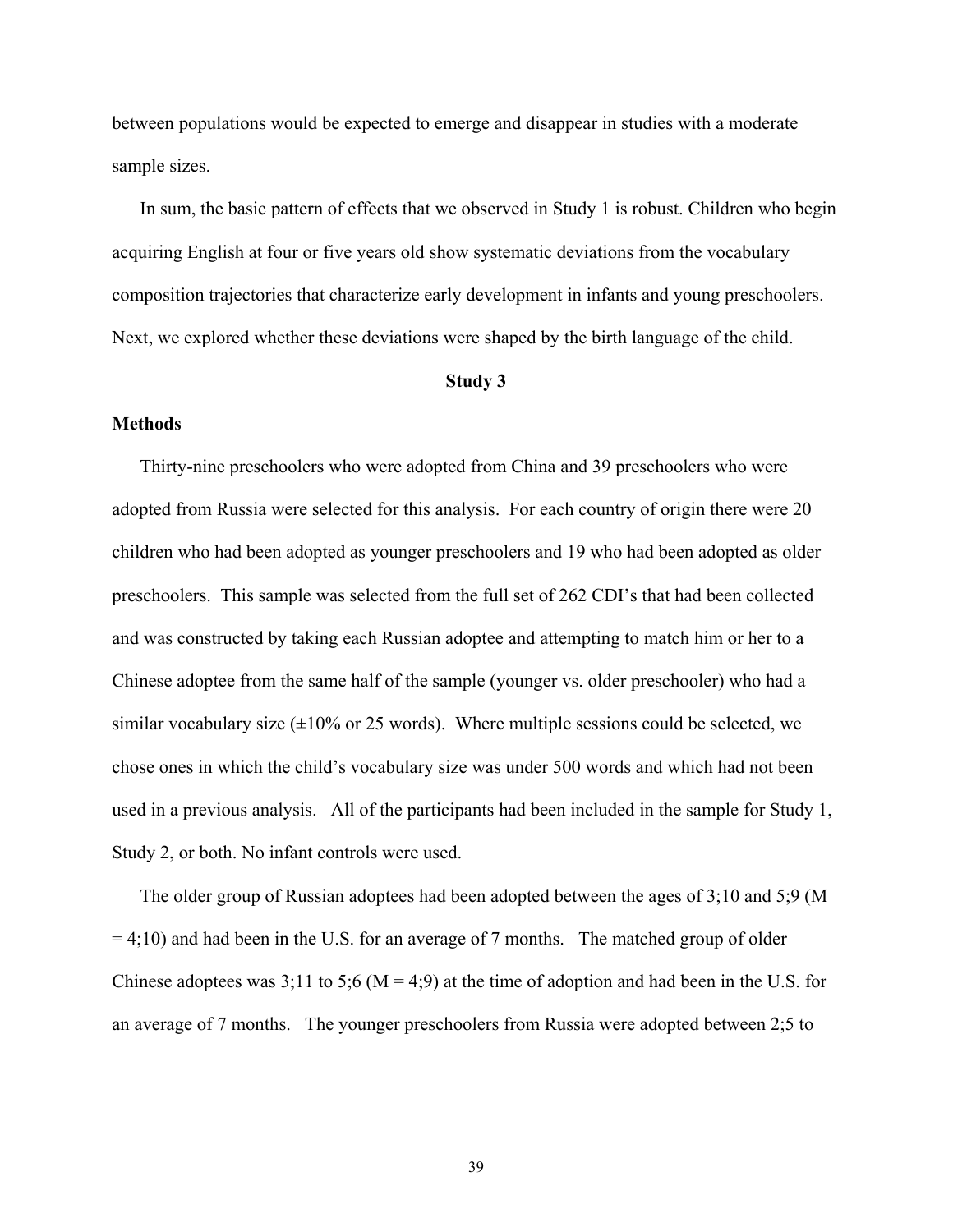$3;8 (M = 2;11)$  and had been in the U.S. for an average of 8 months. The younger preschoolers from China were 2;5 to 3;7 ( $M = 3(0)$ ) at adoption and were tested an average 8 months later.

# **Results & Discussion**

1

## Vocabulary Composition

The first series of regressions examined the effects of vocabulary size and country of origin in the full data set. In all of these analyses, there were robust effects of vocabulary size  $(R^2 =$ .833 to .177, all  $p's < .005$ ) confirming that there are systematic shifts in the vocabulary composition of preschool learners during this period of acquisition. However, country of origin did not have reliable effects in any of these analyses (all incremental  $R^2$ 's < .05, p > .1).

---------------------------------------------

Table 9 & 10 about here

---------------------------------------------

To explore whether there might be effects of country of origin that are limited to older preschoolers, we split the younger and older groups and conducted separate regressions (Tables 9  $& 10$ ). In the younger preschoolers, there were very large effects of vocabulary size on the proportion of nouns, verbs and closed-class words in the child's lexicon. The effects of vocabulary size were considerably smaller in the older preschoolers, confirming our previous findings.<sup>4</sup> In the younger group, none of the effects of country of origin were reliable. But critically, in the older children country of origin had a moderate and reliable effect on the predicate proportion. Figures  $10 - 12$  illustrate these effects for three dependent variables that were consistently affected by the age of the learner in Studies 1 and 2.

<sup>4</sup> These differences between younger and older preschoolers were reliable, resulting in large effects of half of sample in an additional analysis of the full data set (incremental  $R^2 = .081$  to .346, all p's < .05)

---------------------------------------------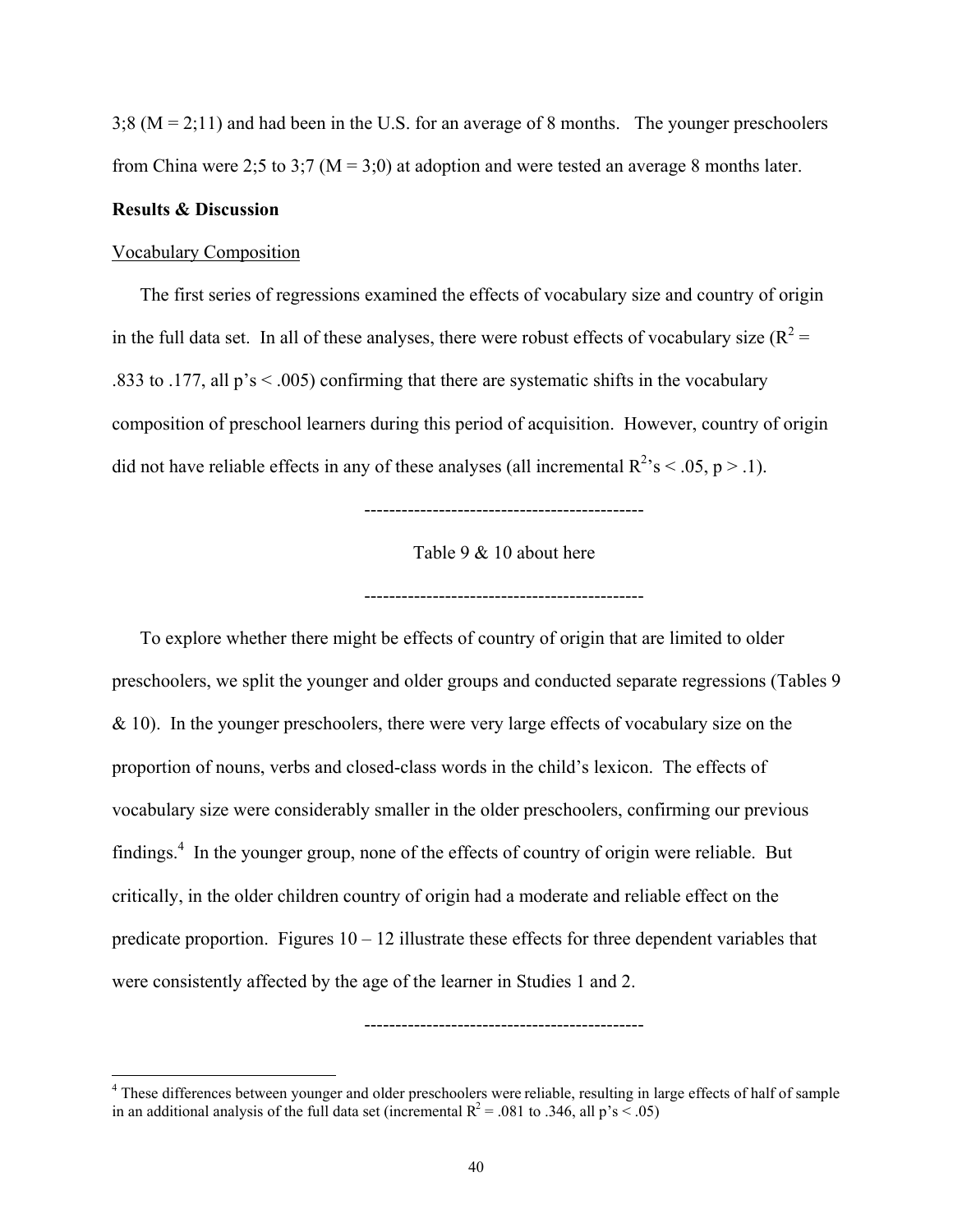Figures 10 -12 about here

---------------------------------------------

Figure 10 graphs the noun proportion in younger and older preschoolers. As in the previous studies the curve for the younger children has the high peak that characterizes infant language learning, while the growth curve for preschoolers is much flatter. However this difference appears to be present in both the children from China and the children from Russia (with one exception) suggesting that whatever causes it is consistent across both groups. Given that children in both linguistic groups are likely to have had substantial experience acquiring nouns, this is not surprising.

The predicate proportion for each group is shown in Figure 11. Again, we see a striking difference between the younger and older preschoolers. The younger children show the steady growth in predicates that occurs in infant language learning. The older children have much flatter acquisition curves. In this case, there is also an effect of country of origin. While the proportion of predicates for Russian adoptees grows a little over time, the children with China start out high and show no increase. This difference between the two groups is highly variable across children particularly in the early stages of development, suggesting that while the effect is statistically significant, it may not be a stable feature of acquisition in these two populations.

Finally, Figure 12 graphs the time word proportion. Here the younger and older preschoolers appear to be quite similar to one another and different from infant learners. The scatter plots and analyses suggest that whatever advantage the preschoolers have in learning time words is equally shared by the younger and older preschoolers and by the children from China and those from Russia.

## Lexical –Grammatical Synchrony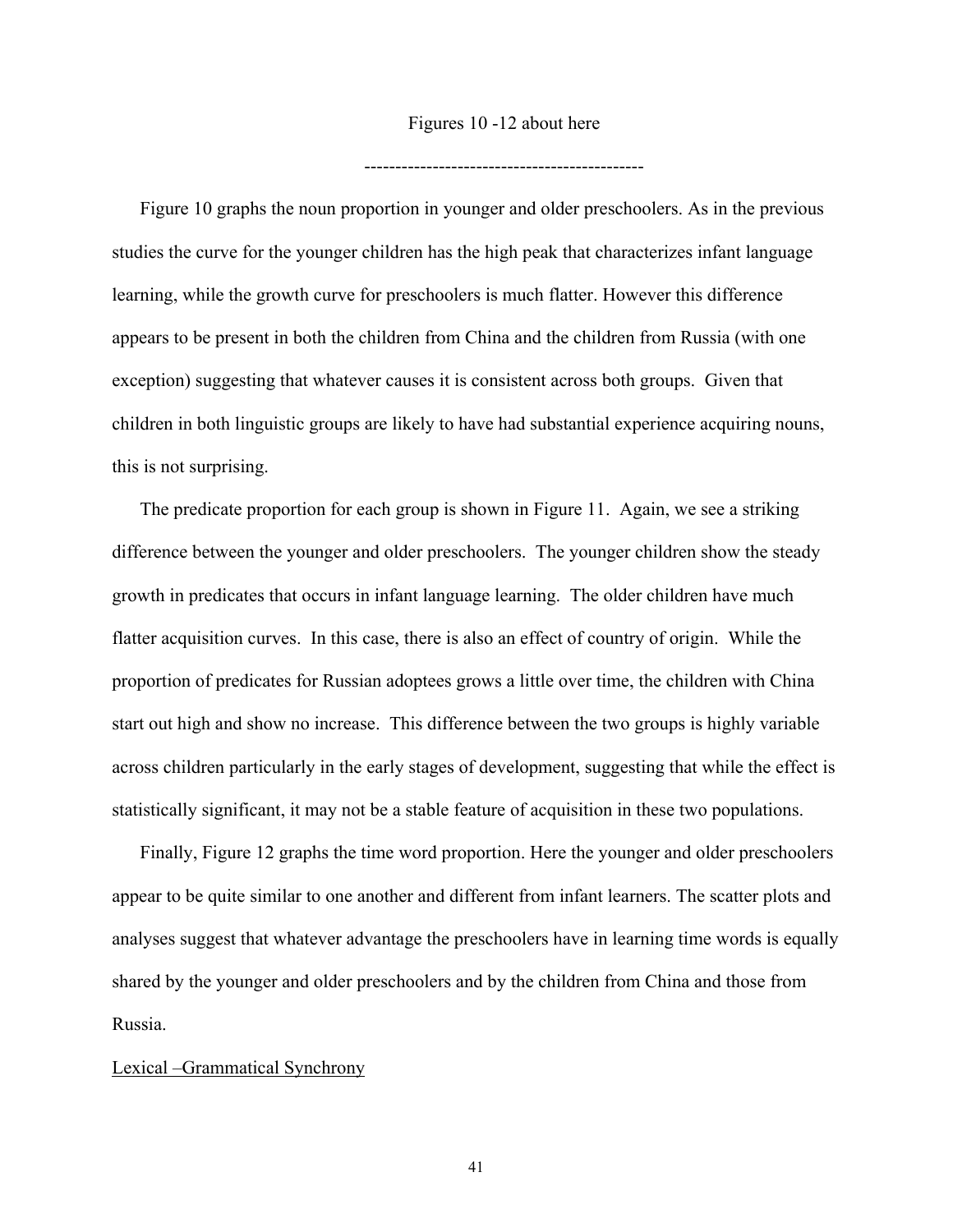Parallel regression analyses on the sentence complexity scores confirmed that utterance complexity is tightly correlated with vocabulary size. This function is completely unaffected by the child's country of origin (incremental  $R^2$ 's < .003) and is closely parallel in the younger and older preschoolers.

# **General Discussion**

These results confirm four of the findings from our previous studies. First, preschool language learners show accelerated acquisition of temporal terms, suggesting that there are developmental roadblocks that hinder the acquisition of these words in younger children (see Snedeker et al., in press for discussion). Second, older children learn faster than younger children who are similarly situated: our preschoolers outpaced typically developing infants and the older preschoolers outpaced the younger ones. Third, with the exception of temporal terms, children who were adopted between the ages of 2;5 and 3;9 showed the same shifts in lexical composition as infant language learners. Fourth, all of the groups of preschool learners showed the same systematic relation between lexical and grammatical development that characterizes typical infant learners. This was true not only for the sentence complexity metric but also for the measure of utterance length based on the parental report of the child's longest sentences.

But these studies also resulted in three new discoveries. First, we found that there were large and persistent differences in lexical composition between children who began acquiring English between 2;5 and 3;9 (three-year-olds) and those who began between 3;10 and 5;6 (five-yearolds). In the five-year-olds, the typical developmental shifts were attenuated. Predicates appeared early, nouns never really dominated, and there was some evidence suggesting that closed-class words were acquired precociously. Second, most of these patterns were unaffected by the child's country of origin suggesting that transfer between the child's first and second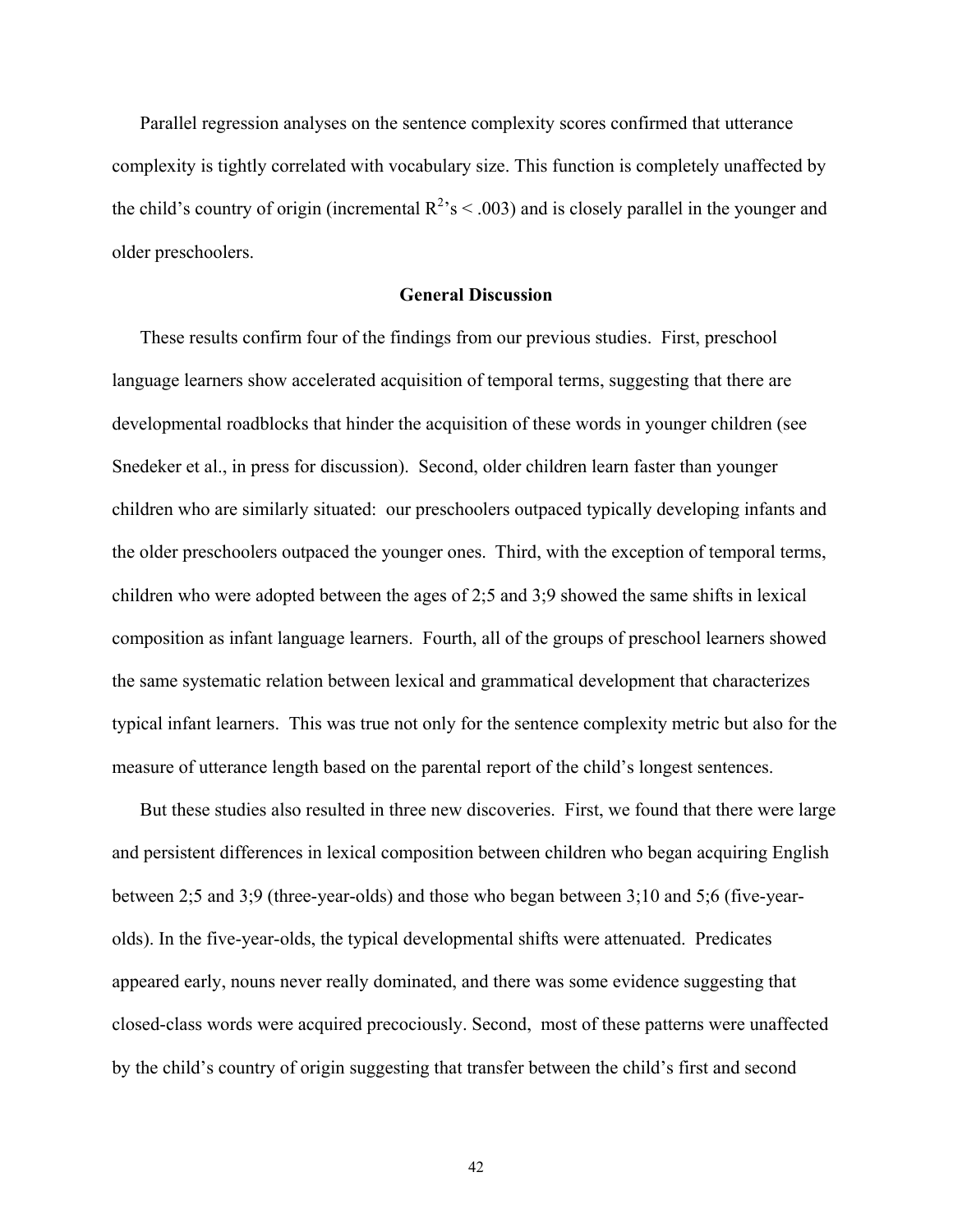language was limited, or had similar effects on the children who had learned Chinese and those who had learned Russian.

In the remainder of this discussion we explore four questions raised by this data pattern. How do the new findings bear on the developmental hypothesis? What might account for the differences that we observed between the lexical development of the five-year-olds and that of the three-year-olds? What role is the child's birth language playing in these changes?

## **Evaluating the developmental hypothesis**

The present data suggest that the effects of cognitive development on language acquisition in early childhood are more complex than our previous data had suggested. While three-year-old learners show the same shifts in lexical composition as infants, five-year-olds do not. At first glance these findings may appear to be compatible with a developmental hypothesis for shifts in lexical composition: with sufficient cognitive resources the child can overcome whatever hurdles hinder the acquisition of predicates in the early stages of typical acquisition. However, this interpretation cannot explain how typically-developing infants overcome these hurdles. If it requires the cognitive skills of a five-year-old to develop a lexicon with a more proportional representation of nouns and verbs, then typically-developing children should not master this feat until kindergarten. In actuality, all the changes that we studied typically occur between about 16 and 30 months of age.

Thus the most relevant population for testing the developmental hypothesis is learners who are just a little bit more mature than first language learners who are solving these problems (but reliably more mature). Our young preschoolers provide precisely the right comparison. As the ASQ analyses demonstrated, these learners are more cognitively sophisticated than the infant learners. Our previous longitudinal study suggests that most of these children probably produced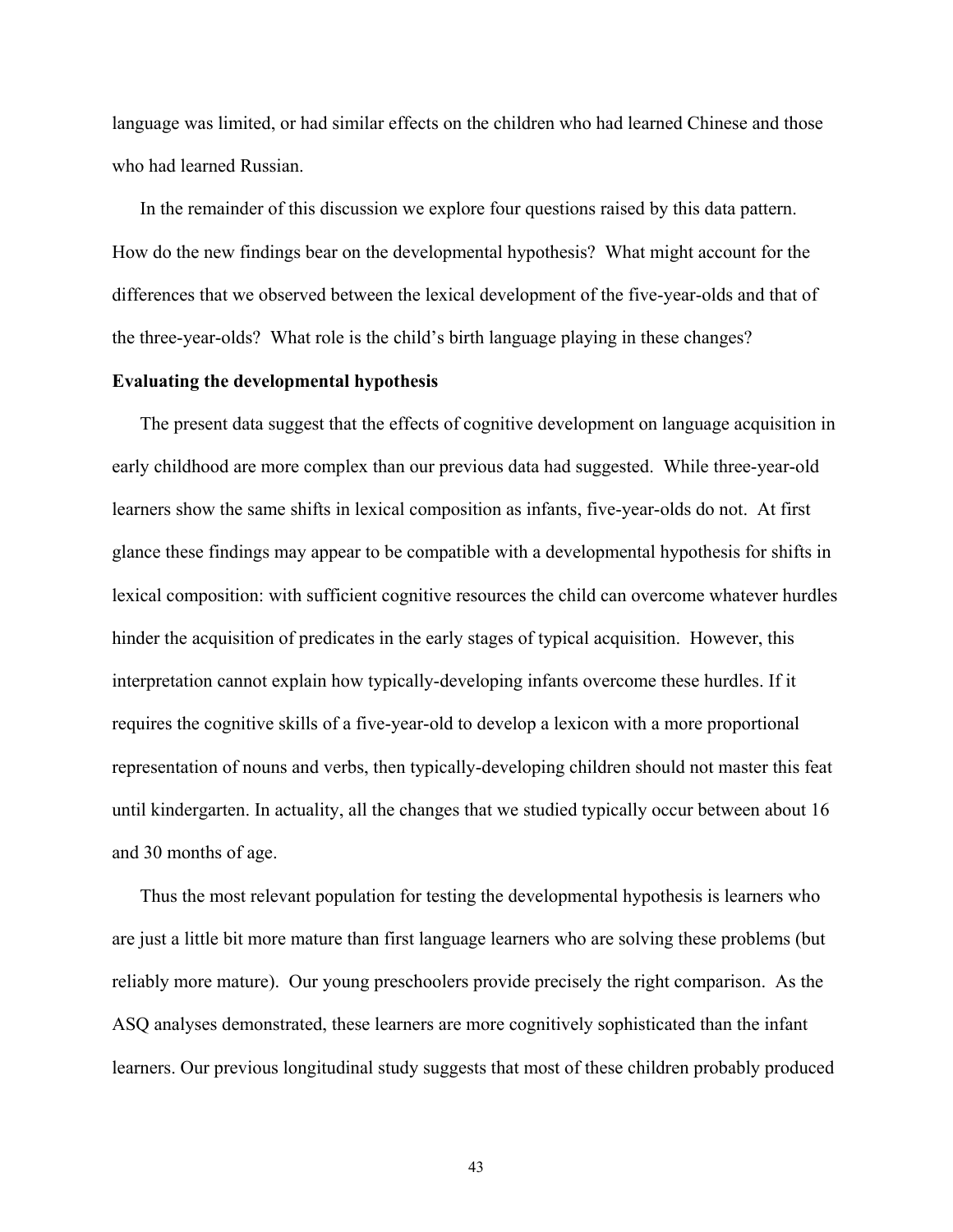4-5 word utterances in their native language at the time they began learning English (Snedeker et al., in press). Thus they clearly possess any cognitive prerequisites to learning a diverse set of lexical items. Nevertheless, they show the same pattern of changes in lexical composition as infant learners. Thus cognitive development or maturation cannot account for these qualitative shifts. Instead it is likely that the early acquisition of nouns is fueled by the child's ability to quickly identify the referents of nouns on the basis of social cues and visual context, while the slow acquisition of predicates and closed-class items reflects the need to use linguistic cues (such as the nouns or syntactic context) to acquire these terms (Gillette et al., 1999; Gleitman, 1990). Until the child masters many nouns and learns the syntactic structures of her new language, the development of relational and grammatical words will lag behind.

The current studies also addressed developmental hypotheses about the relation between syntax and lexical development. Here the results were simple and consistent, with all groups showing the same pattern of lexical-grammatical synchrony. This is consistent with research on a variety of populations, including early simultaneous bilinguals (Conboy & Thal, 2006; Marchman, Martínez-Sussmann, & Dale, 2004). The persistence of this pattern in older children suggests that there are strong causal links between lexical development and growth in the complexity of children's utterances which are not attributable to rate-limiting development in some other domain.

However, the fact that the pattern persists even when vocabulary acquisition is atypical raises questions about what the nature of these connections might be. Four possibilities are typically proposed (Bates & Goodman, 1997). The correlations could reflect: 1) the use of emerging grammatical abilities to learn words (Gleitman, 1990), 2) the dependence of syntactic acquisition on an understanding of lexical content (e.g, Pinker, 1984), or 3) the use of lexically-specific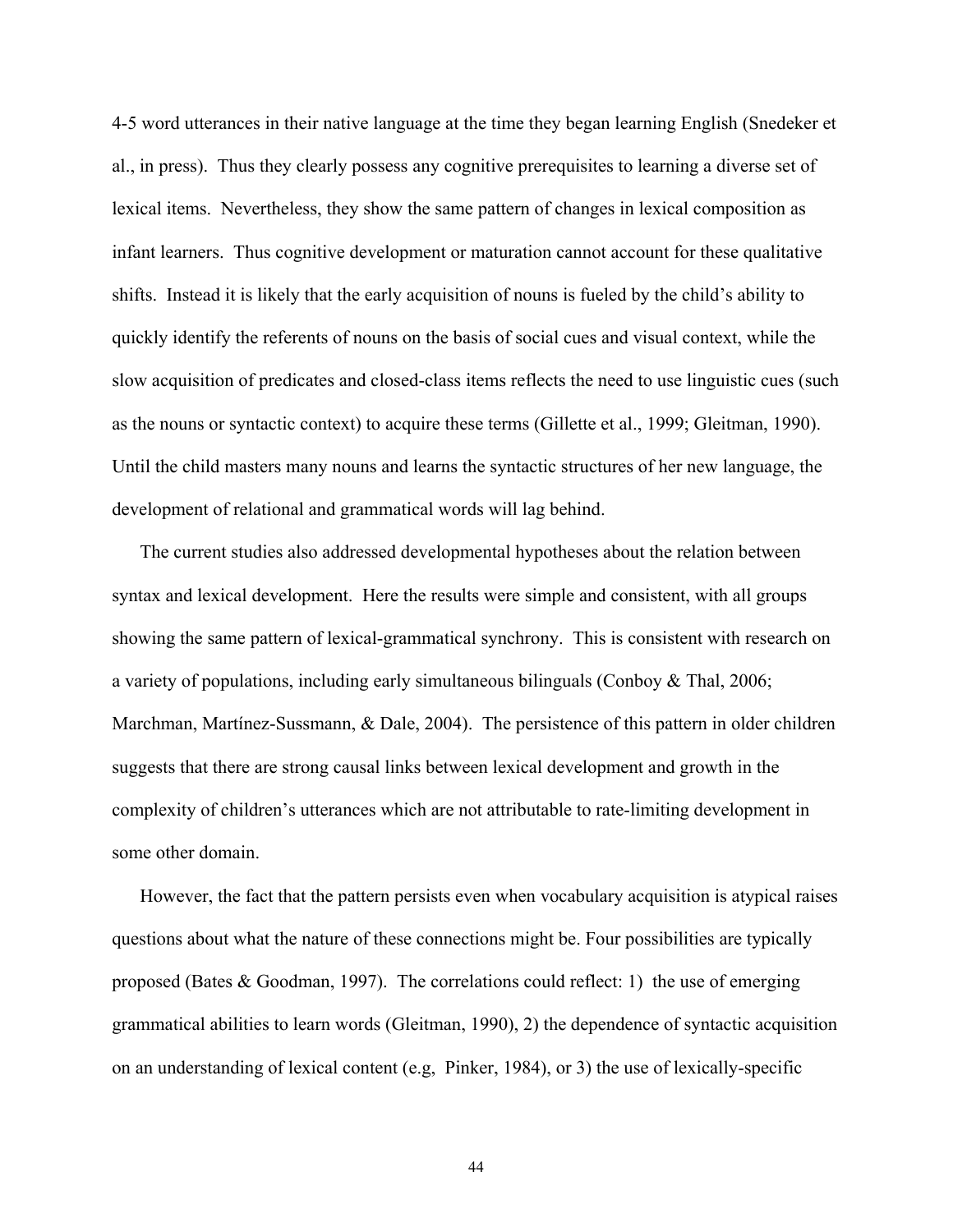combinatorial operations in a period before abstract syntactic categories develop (Tomasello, 1992). We believe that all of these proposals, have one thing in common: the relation between lexical development and syntax should be specific (or at least stronger) for some classes of words than others. On Gleitman's hypothesis it should be the acquisition of verbs and other relational terms that depends on prior syntactic development. In contrast, if knowing the meanings of words is critical to discovering syntactic rules (Pinker, 1984), then the acquisition of the lexical classes that are pivotal to discovering these rules (such as verbs) should be particularly important. Finally, on Tomasello's hypothesis, nouns play little role in structuring early utterances; in the verb-island stage,predicates guide combinatorial speech. Thus it appears that all of these theories would predict that sentence complexity would be linked to predicate knowledge. Because older children are acquiring this knowledge at an earlier vocabulary size, we would expect that there complexity curves would be shifted to the left. But they are not. Thus our data present another mystery to be solved.

## **Why do five-year-olds learn more predicates and fewer nouns?**

The five-year-old children in this study broke into word learning in a very different way than either the infants or the three-year-olds. They learned a more diverse set of words and thus acquired proportionally fewer nouns and more predicates (and perhaps more closed-class terms). These differences are particularly interesting because they occur in a learning context with few of the confounding factors that typically plague research on early second-language acquisition. The differences occurred despite the fact that the three-year-olds and five-year-olds were receiving similar input, in a similar social context, and had begun acquiring the same birth languages. The prior literature offers several different ways of viewing these differences.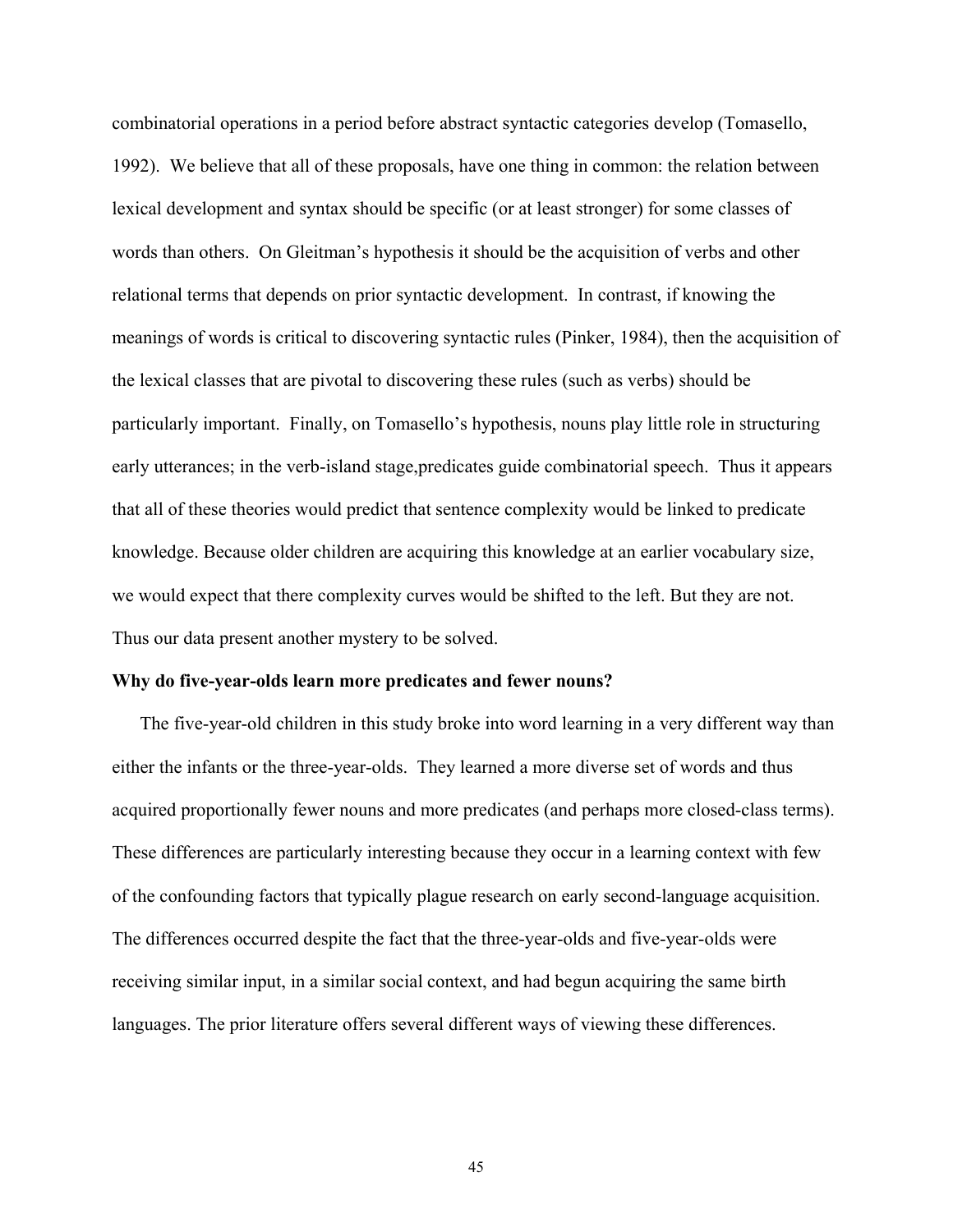Inspired by Meisel's hypothesis for an early critical period in syntactic development (2009), one could argue that these data suggest that there is a critical period of sorts for lexical learning. At some point in maturation children lose access to the implicit processes by which they typically acquire words and are forced to use other mechanisms which have different processing signatures. The current data do not provide compelling support for this hypothesis. It is not clear that the five-year-olds are using a different or a poorer method for acquiring words than the three-year-olds. In fact, whatever they are doing allows them to acquire a greater variety of words in a shorter period of time. Thus there is no reason to conceive of this developmental change as the loss of an ability (or decline in neural or cognitive flexibility).

Second, these differences could reflect the use of cognitive and linguistic skills that are unavailable to the younger preschoolers. For example, the five-year-olds may be using their greater metalinguistic abilities to seek out translation equivalents to words that they had learned in their first language. Or they may have the ability to better remember and compare utterances. Of course these hypotheses are not mutually exclusive. The very cognitive skills that help fiveyear-olds learn words could lead them analyze the input in ways that may impede their morphosyntactic development (Newport, 1990). While our data provides no evidence that this is occurring, our measures (utterance length and performance on the sentence complexity metric) were quite coarse. Our ongoing work explores a richer set of syntactic phenomena using the speech samples that we collected for these studies.

# **How does birth language influence early acquisition?**

One of the primary goals of this study was to find out whether differences in the children's birth language had any effect on their acquisition of English. There is ample evidence that second-language acquisition in adults and older children is strongly shaped by the learners' first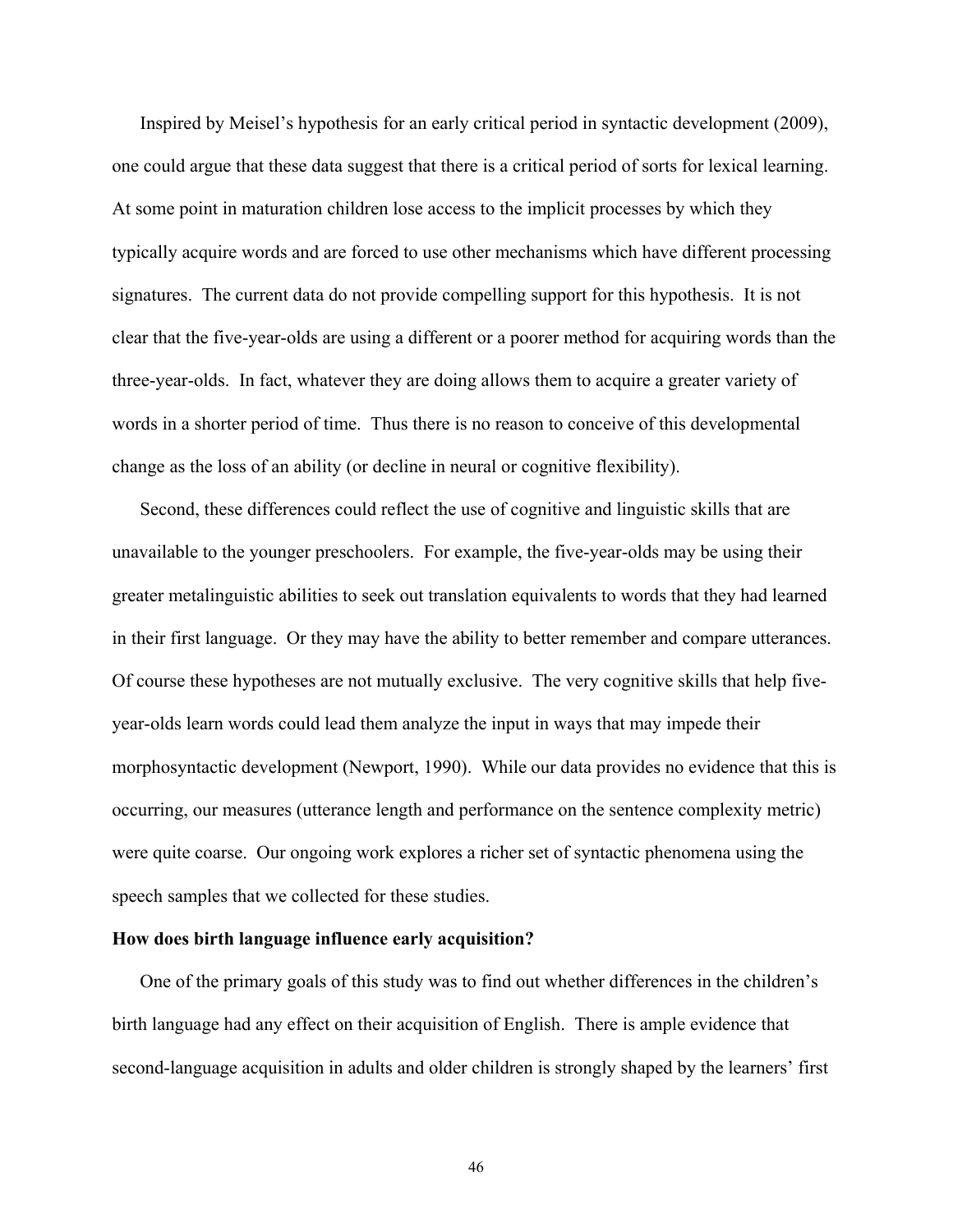language. Transfer effects occur in all domains of language from speech perception and production to syntax (see e.g., Dupoux, Kazehi, Hirose, Pallier & Mehler, 1999; Eckman, Elreyes & Iverson, 2003; White, 1985).<sup>5</sup> Thus we might expect to see such effects in internationally-adopted preschoolers. Three kinds of transfer effects might plausibly have emerged in these analyses. First, we might have expected children from Russia to show more advanced acquisition of closed-class morphemes resulting in higher sentence complexity scores. Russian is an inflectionally rich language that morphologically marks tense, aspect and case (Comrie, 1990). Many of these forms are acquired early and thus might have provided the adopted children with a template for acquiring the more limited inflectional system of English (Smoczynska, 1985; Weist & Witkowska-Stadnik, 1986). In contrast Mandarin and Cantonese have no inflectional morphology and few function words (Comrie, 1990). However, there were no differences between the children from China and Russian in the acquisition of closed-class words or the development of sentence complexity.

Second, because Chinese languages do not morphologically mark tense, the communication of tense distinctions requires the use of open class items like the time words on the CDI. Consequently, we might have expected that the accelerated acquisition of temporal terms would be greater in children from China, but no such effect appeared.

Finally, Chinese languages have properties that may facilitate the acquisition of predicates: the lack of inflectional morphology simplifies the form to meaning mapping, the permissibility of dropping subjects and objects results allow verbs to appear often in perceptually salient positions, and the use of many semantically heavy verbs may make it easier for children to learn

<u>.</u>

 $<sup>5</sup>$  The word "transfer" is rarely used in the second-language acquisition literature because it is associated with</sup> theories that posit a shallow representational basis for such phenomena (copying of surface structures or individual items). However, the transfer of more abstract knowledge (e.g., parameter settings or constraint rankings) pervades contemporary theories (see Glass, 1996 for historical discussion in the domain of syntax).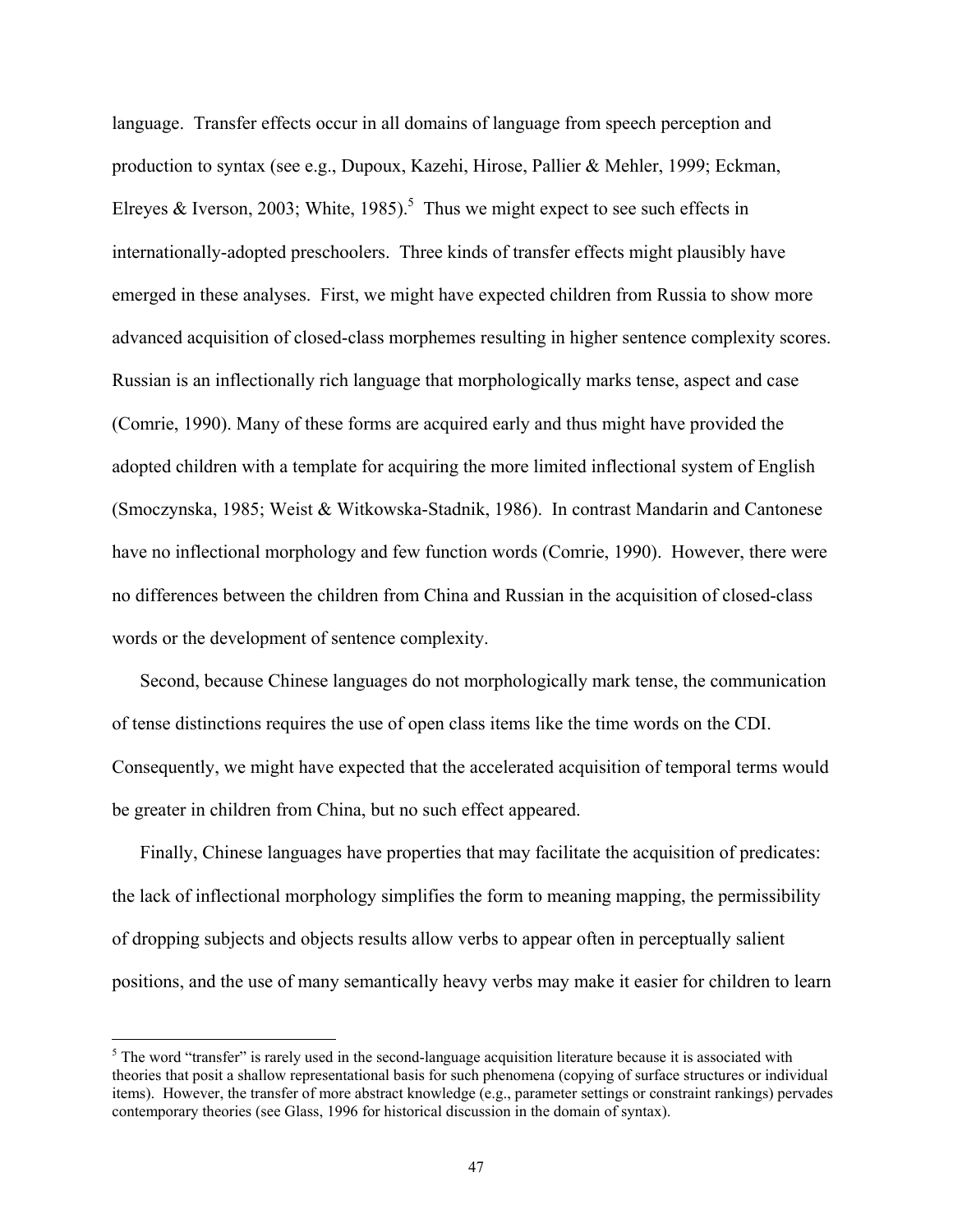their meanings (Tardif, Shatz & Naigles, 1997). Children acquiring Mandarin or Cantonese learn more verbs in the early stages of acquisition than children learning English, or most other European languages (Tardif, Gelman & Xu, 1999). Thus we might expect that children from China would begin acquiring English with knowledge of more verbs and perhaps with better strategies for acquiring them, leading them to succeed at this task at an earlier age. This prediction receives some support in Study 3. In the older preschool group, the children from China have a small but reliable advantage in acquiring predicates.

But by and large we find little evidence for cross-linguistic transfer in the preschool learners. In the case of the three-year-olds, this is consistent with the claim that they are acquiring English in much the same way as an infant. In the case of the five-year-olds, it is more puzzling. Our findings are consistent with three possibilities. First, the maturational changes that shape lexical development in five-year-olds may not be ones that promote cross-linguistic transfer during acquisition. For example the acquisition of predicates might be helped along by domain-general cognitive processes. Second, children may be transferring knowledge from their birth language but the relevant knowledge might be equivalent in both languages. For example, both groups of children might be using the verbs they know from their birth language to acquire English verbs, but Russian and Mandarin might be equally helpful in this respect. Finally, there may be more specific patterns of cross-linguistic transfer which do vary across the two language groups but were not assessed in these studies.

# **The end of the beginning and the beginning of the end**

These studies explored how developmental changes between the ages of one and five years might shape language acquisition. Lenneberg proposed that a biological capacity for language matured over the first three years of life, accounting for the gradual emergence of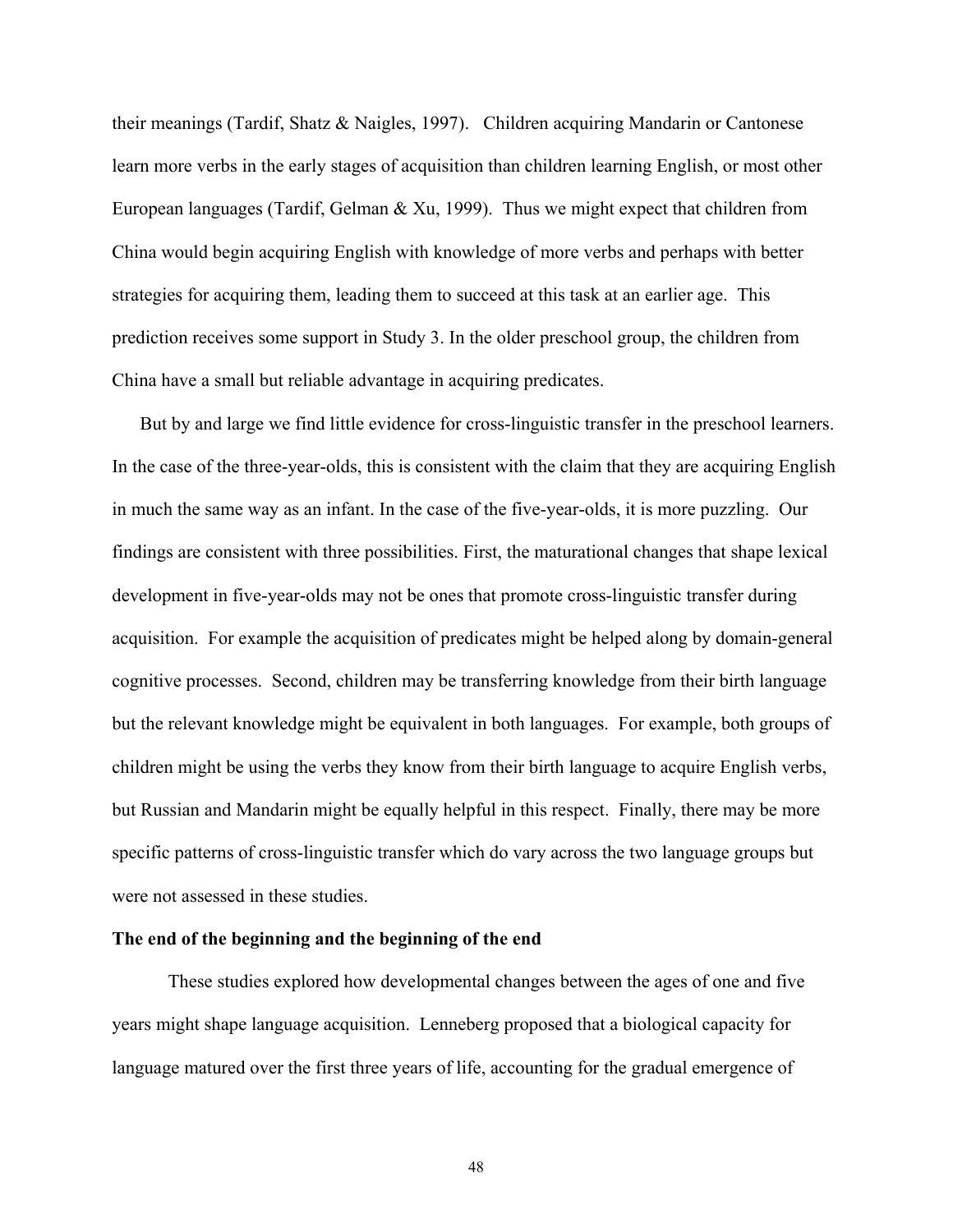linguistic abilities (Lenneberg, 1967). We investigated this possibility by comparing children who begin acquiring a new language at the end of this period, to young infants who start the process at the beginning of this period. Our findings suggest that this facet of the critical period hypothesis is wrong. Three-year-old children go though many of the same stages in acquiring a language as infants do.

So when does this period of infant like acquisition end? Our results suggest that the beginning of the end may come as early as four or five years of age. However, it is too early to know whether the differences that we observed in early lexical composition have any bearing on the decline in ultimate attainment observed in second-language learners during the school years (Flege et al., 1999; Johnson & Newport, 1989) or reports of an early critical period for the acquisition of inflection (Meisel, 2009).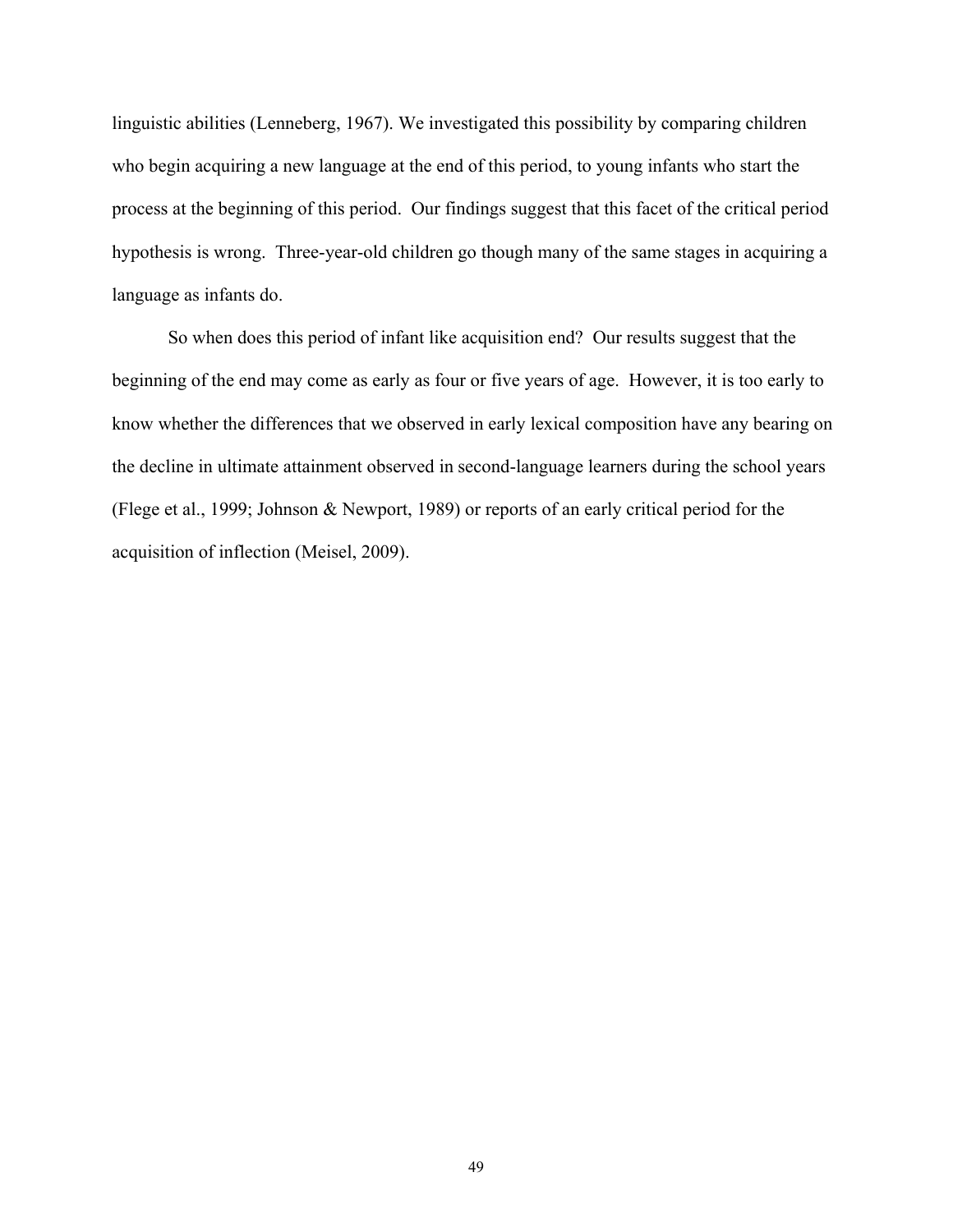# **Appendix: Can differences in input frequency account for the shift in vocabulary composition in the older preschoolers?**

The token frequency of different words varies systematically across syntactic categories (see e.g., Johansson & Hoffland, 1989). Closed-class items are highly frequent and stable across contexts; we use the same determiners, auxiliaries, prepositions, pronouns, and quantifier regardless of the topic at hand. The token frequency of verb types is quite variable. However, the most common verbs, many of which appear on the CDI, are both frequent and ubiquitous (Sandhofer, Smith & Luo, 2000) because they have semantically bleached meanings (e.g., *give*, *get*, *look*) which allow them to appear across a variety of contexts. In contrast, most noun types are quite low in frequency and often used in very limited contexts (e.g., *pumpkin*, *snow*, *crib*).

These differences could impact the older learners in two ways. First, because the words on the CDI were selected to assess infant language acquisition, they may not reflect the words that are commonly heard (or learned) by children who encounter the language at an older age. Thus the CDI might underestimate the vocabulary size of older learners. Because nouns are less stable across contexts, preschoolers' performance on these terms could be impacted to a greater degree than closed-class items or predicates. Both older and younger children encounter words like *over*, *go,* and *blue*, but it is possible that only infants are hearing words like *diaper*, *crib* and *boo boo.* Second, the older preschoolers are learning their first words far more rapidly than infants (see Snedeker et al., in press) and somewhat more rapidly than younger preschoolers (see Study 1). Because the set of nouns that speakers use is less stable across situations, children may simply fail to run into many of these words until they reach a higher vocabulary level. For example, an older adoptee might be less likely to acquire nouns like *pumpkin*, *snowman* and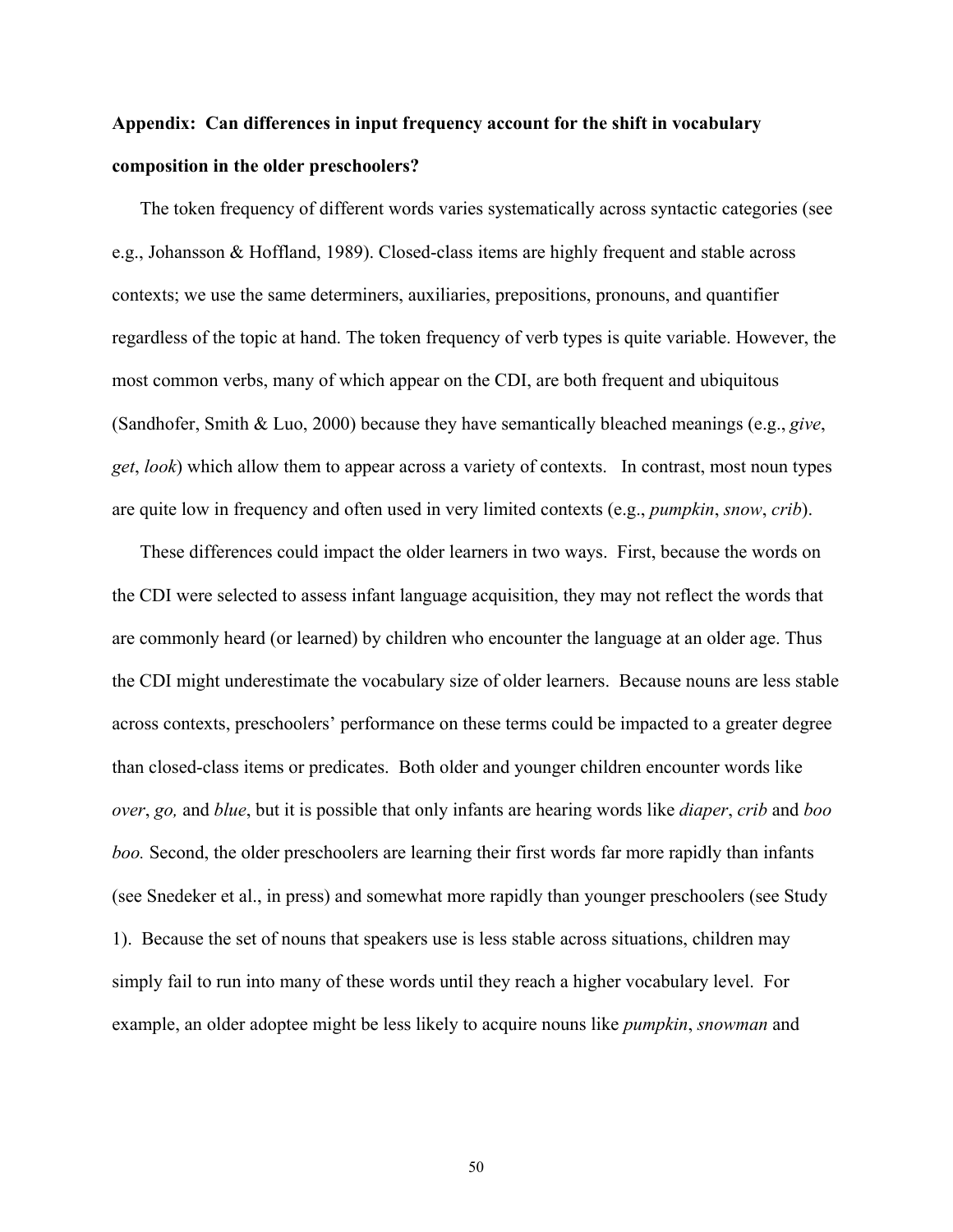*mittens* at a low vocabulary level because she arrived in the spring and acquired 500 words before Halloween rolled around. To explore these possibilities, we conducted two analyses.

First, we searched the CHILDES corpora to determine the frequency of the words on the CDI both in speech to infants and in speech to preschoolers. Transcripts were included in the analysis if: 1) they were in the U.S. English corpora on CHILDES; 2) they had the target child marked as \*CHI (to allow us to check tiers of speech for speakers other than \*CHI) and 3) if information on the age of the child in the transcript was readily available (either from the CHILDES manual or other sources). Transcripts were grouped by age of the target child, with one group for children under 2;6, and another for children between 2;6 and 6;0. There were 1,049 transcripts analyzed for children under 2;6 (2.2 million words of child-directed speech) and 1,067 for children over 2;6 (2.6 million words of child-directed speech).

The frequency of CDI words was obtained using FREQ and FREQMERG. The CDI vocabulary measure contains 680 items, 59 of these items were excluded from our analysis for one of three reasons: 1) the item did not provide a stable search string (e.g., "child's own name"); 2) the item consisted of more than one word (e.g., "on top of"); 3) the word was ambiguous and if the other meaning of the word was frequent in the corpora. $6$  For the remaining 621 CDI words, totals were determined by using FREQ to search for the root word and all relevant inflected forms (e.g., plural or past tense) and common diminutives (e.g., *doggie* for *dog*). The raw frequency of each word in the infant corpora was highly correlated with its raw frequency in the preschool corpora ( $R^2 = .97$ ,  $p < .001$ ). Because word frequency follows a

 $\overline{a}$ 

<sup>6</sup> Specifically, if a word appeared on the CDI with more than one meaning (e.g., *chicken* as food and *chicken* as an animal) or if the coder noted that it had two frequent meanings that were unrelated or belonged to different syntactic categories, then ten instances of this word were sampled from at least two transcripts. These ten instances were coded by hand. If the word was used 70% or more of the time with one meaning, then that word was included in the analysis and the total count was assigned to that meaning. If it was used as one part of speech 60% of the time or less, it was excluded from analysis.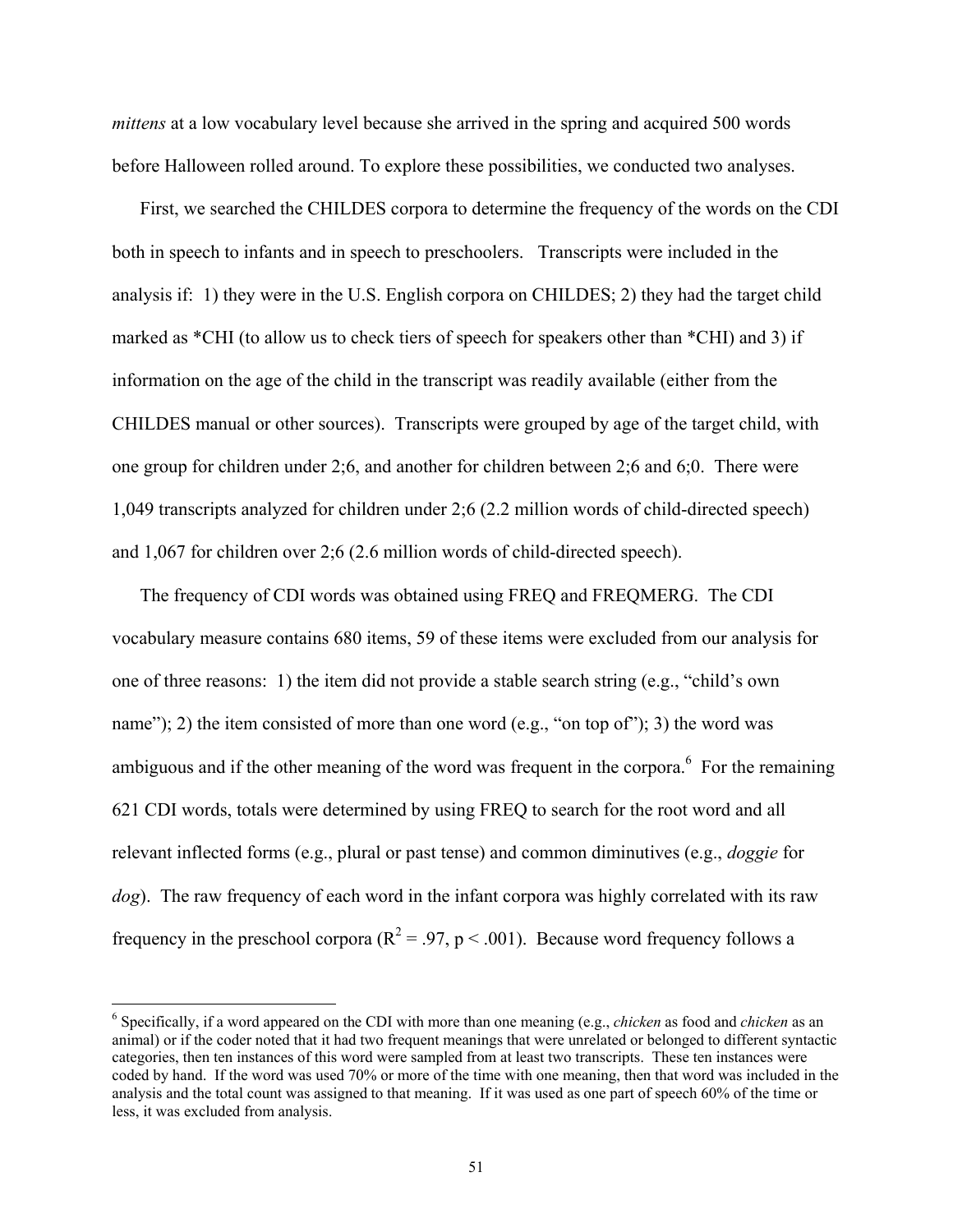Zipfian distribution, the relation between two corpora is more accurately captured by comparing them on a log-log scale (Zipf, 1935). On the log-log scale the correlation between the infant and preschool corpora continues to be highly robust ( $R^2 = .87$ , p < .001). The residual variance in this analysis is primarily contributed by words that have a low raw frequency in both corpora. This could reflect differences in the use of these lower-frequency words with children of different ages, or it could be a side effect of the increase in noise that occurs in estimates of log frequency as the number of expected instances decreases (Baayen, 2001).

Second, to explore whether input differences for low frequency words might have contributed to the effects that were observed in Study 1, we removed these words and reanalyzed our data. Specifically, all words whose natural log frequency in the preschool corpora was less than 5 were deleted from the CDI data set for Study 1 (these are words that occur less than 57 times per million words of speech directed at preschoolers). Vocabulary size and composition was recalculated for each participant and the analyses described in Study 1 were conducted using these new values. The central findings persisted and the size of the effects was quite similar to the original analyses. More precisely, the younger preschoolers differed from their controls only the proportion of time words in their lexicon ( $R^2$  = .190 in Experiment 1,  $R^2$  = .160 in the restricted analysis), while the older preschoolers differed in their controls for nouns, predicates, closed-class words and time words ( $R^2 = .323$  vs.  $R^2 = .316$ ;  $R^2 = .262$  vs.  $R^2 = .201$ ;  $R^2 = .163$  vs.  $R^2 = 0.105$ ; and  $R^2 = 0.175$  vs.  $R^2 = 0.142$ , respectively). The only effect that did not replicate in the restricted analysis was the difference in the acquisition of social words that was observed in Study 1, suggesting again that this difference might be artifactual.

In addition to these analyses, two arguments suggest that frequency differences between nouns and other words cannot account for our findings. First, the frequency hypothesis predicts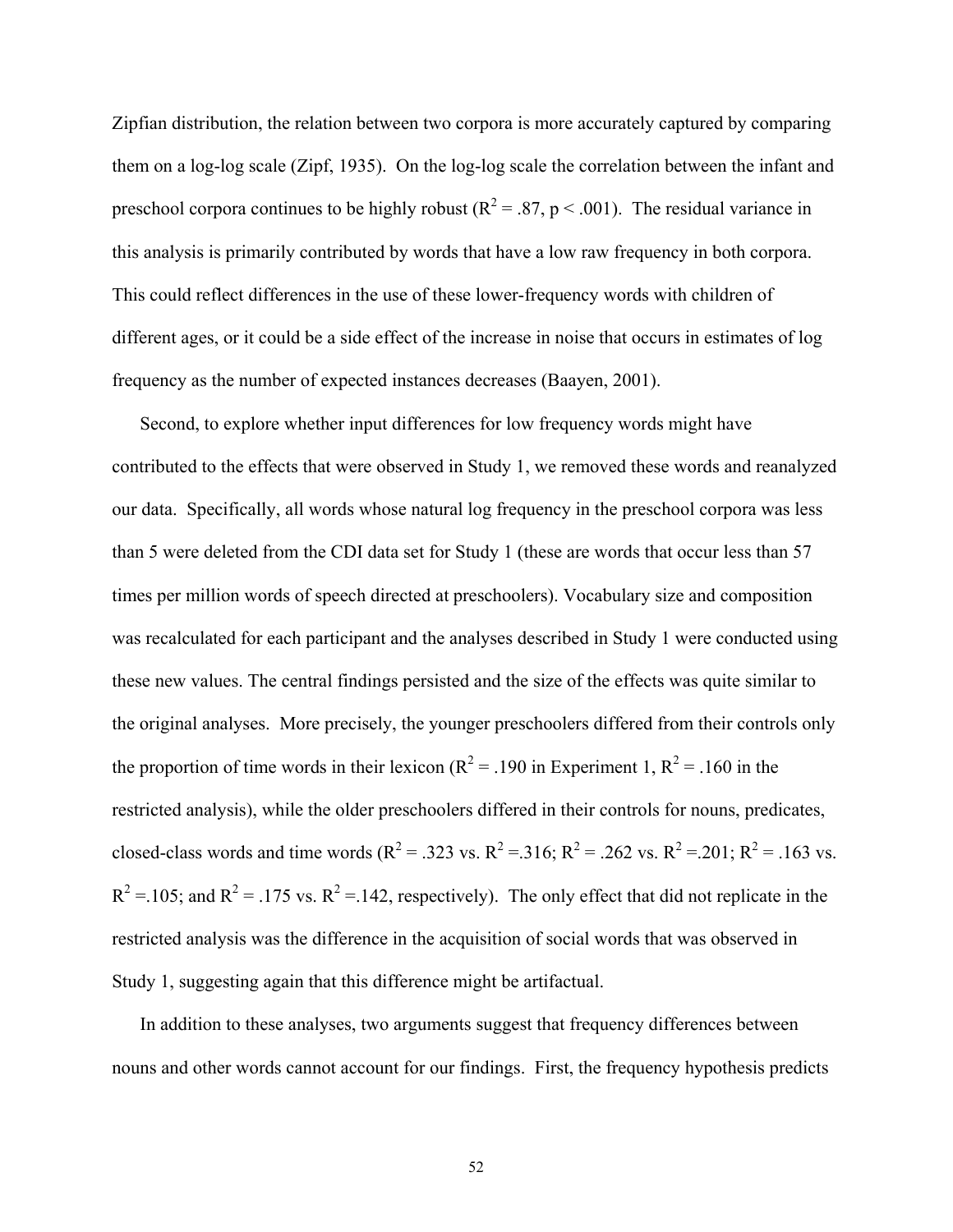that younger preschoolers should either pattern with older preschoolers or be intermediate between the infant learners and the older preschool group. Specifically, the pace of learning in the younger preschoolers is more similar to older preschoolers than it is to infants. At 18 months of age, about six months after word learning begins in earnest, the average infant has a CDI vocabulary of around 100 words (Fenson et al., 1994). Six months after adoption our younger preschoolers have amassed an average 330 words, while the older ones have acquired about 450. Similarly, like older children, the younger preschoolers are unlikely to wear diapers, sleep in cribs, or use high chairs, and thus they might be delayed in learning those words. Nevertheless, with the exception of time words, they showed the same acquisition patterns as infants and starkly different patterns than the older preschool group, resulting in reliable interactions (see Table 4).

Second, on the frequency hypothesis we would expect a disruption in lexical-grammatical synchrony in the older preschoolers. On this account, older preschoolers appear to have a different lexical composition than younger learners because we are systematically underestimating their vocabulary size (specifically the number of nouns that they know). If the older children are really more lexically advanced than their CDI vocabulary score would suggest, then we might expect their sentence complexity scores to be higher than the controls, since presumably their grammatical development should reflect their true vocabulary and not our misestimate. However, we found that the grammatical abilities of the older children were linked to their CDI vocabulary in precisely the same way as the younger children. We conclude that the observed differences in vocabulary composition are not merely a side effect of input differences or an artifact of our measures. They warrant a real explanation.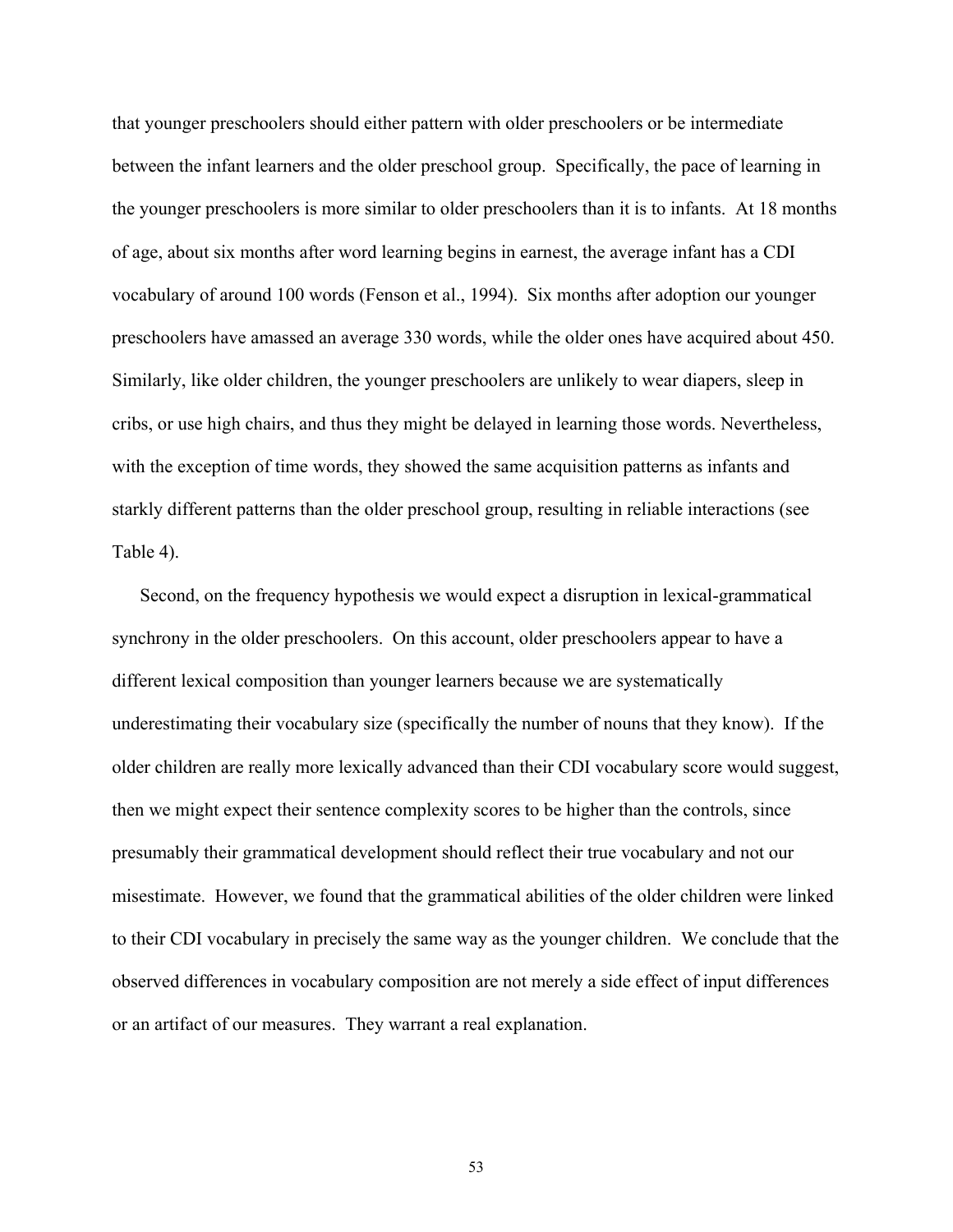# **Authors Note**

We thank all the families who participated for sharing their children with us at a very busy time in their lives. We are grateful to Jean Crawford who conducted the CHILDES analyses in the appendix and to Katie Felkins for her assistance over several years. We also thank Nadia Chernyak, Abbie Claflin, Ellen Godena, Candice Ishikawa, Corinne Jones, Eva Liggett, Angela Lou, John Ste Marie, Cathy Tillman, and K. Yvonne Woodworth for their help with data collection and transcription. This research was supported by a grant from the National Science Foundation (BCS-0418423).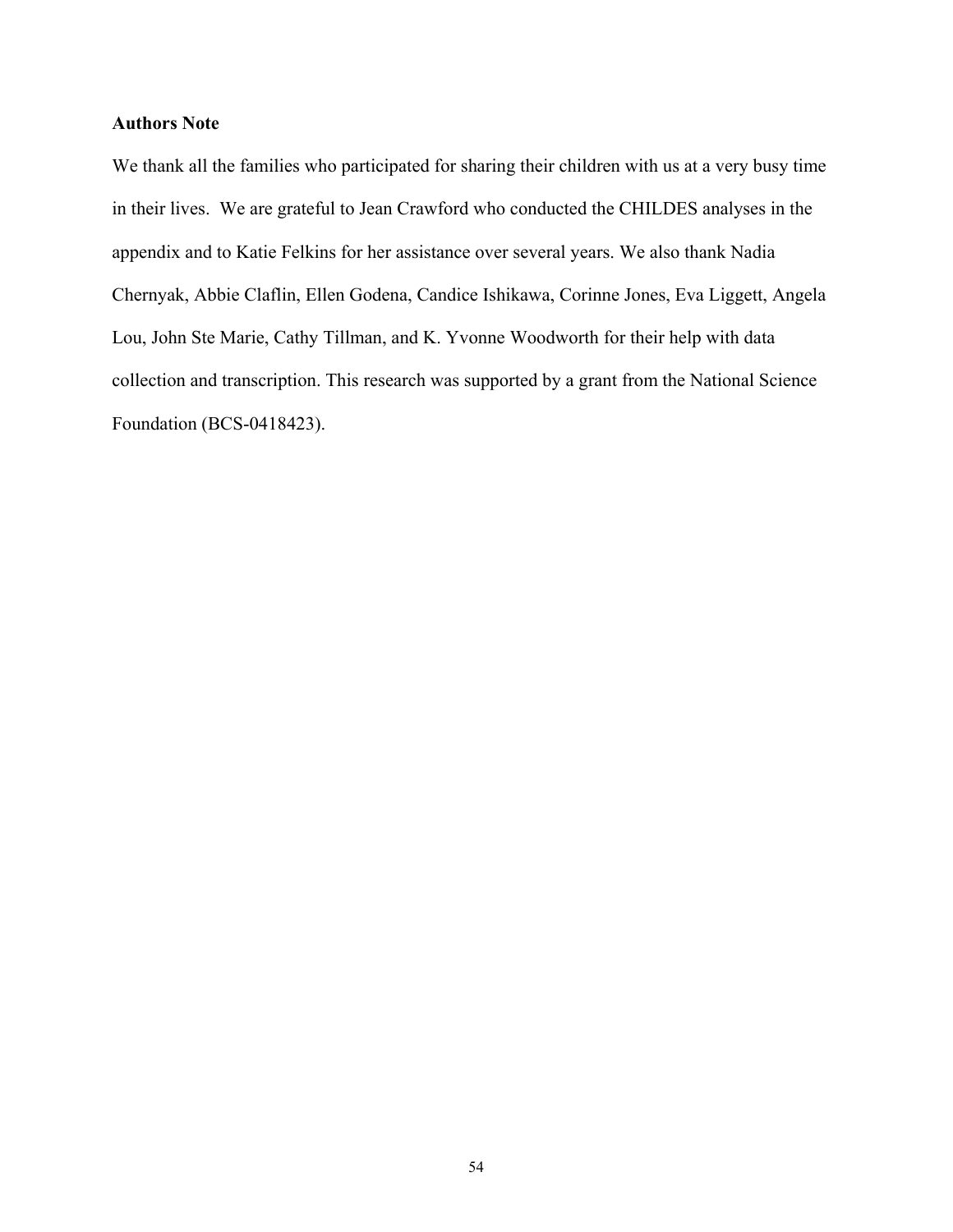# Table 1: Age and time since adoption for Study 1 sample.

|                             |         | Age of Adoption (years) |      | Time since Adoption at Test<br>(months) |       | Age at Test (years) |                          |     |           |                          |
|-----------------------------|---------|-------------------------|------|-----------------------------------------|-------|---------------------|--------------------------|-----|-----------|--------------------------|
|                             |         | M                       | SD   | range                                   | M     | SD                  | range                    | M   | <b>SD</b> | range                    |
|                             | Younger | 3;0                     | .38  | $2;7-3;9$                               | 6.42  | 4.08                | $0 - 12$                 | 3;7 | .42       | $2;10-4;4$               |
| <b>Chinese Preschoolers</b> | Older   | 4;8                     | .36  | $3;11-5;1$                              | 6.33  | 3.50                | $2 - 11$                 | 5;3 | .46       | $4;6-5;10$               |
|                             | Total   | 3;10                    | .94  | $\overline{\phantom{a}}$                | 6.4   | 3.70                | $\overline{\phantom{m}}$ | 4;4 | 0.94      | $\overline{\phantom{a}}$ |
|                             | Younger | 2;11                    | .29  | $2; 5 - 3; 6$                           | 6.58  | 3.99                | $1 - 12$                 | 3;6 | .48       | $2;7-4;3$                |
| <b>Russian Preschoolers</b> | Older   | 4;11                    | .58  | $3;10-5;6$                              | 6.75  | 3.33                | $2 - 12$                 | 5;6 | .52       | $4;9-6;3$                |
|                             | Total   | 3;11                    | 1.11 | $-\!$ $\!-$                             | 6.7   | 3.6                 | $-\,$ $-$                | 4;6 | 1.14      | $\qquad \qquad -$        |
| Chinese Infants             |         | 1;0                     | 0.15 | $0; 8-1; 3$                             | 13.88 | 4.5                 | $4 - 20$                 | 2;2 | 0.41      | $1;4-2;10$               |
| Unadopted Infants           |         | n/a                     | n/a  | n/a                                     | n/a   | n/a                 | n/a                      | 2:0 | 0.36      | $1; 5 - 2; 8$            |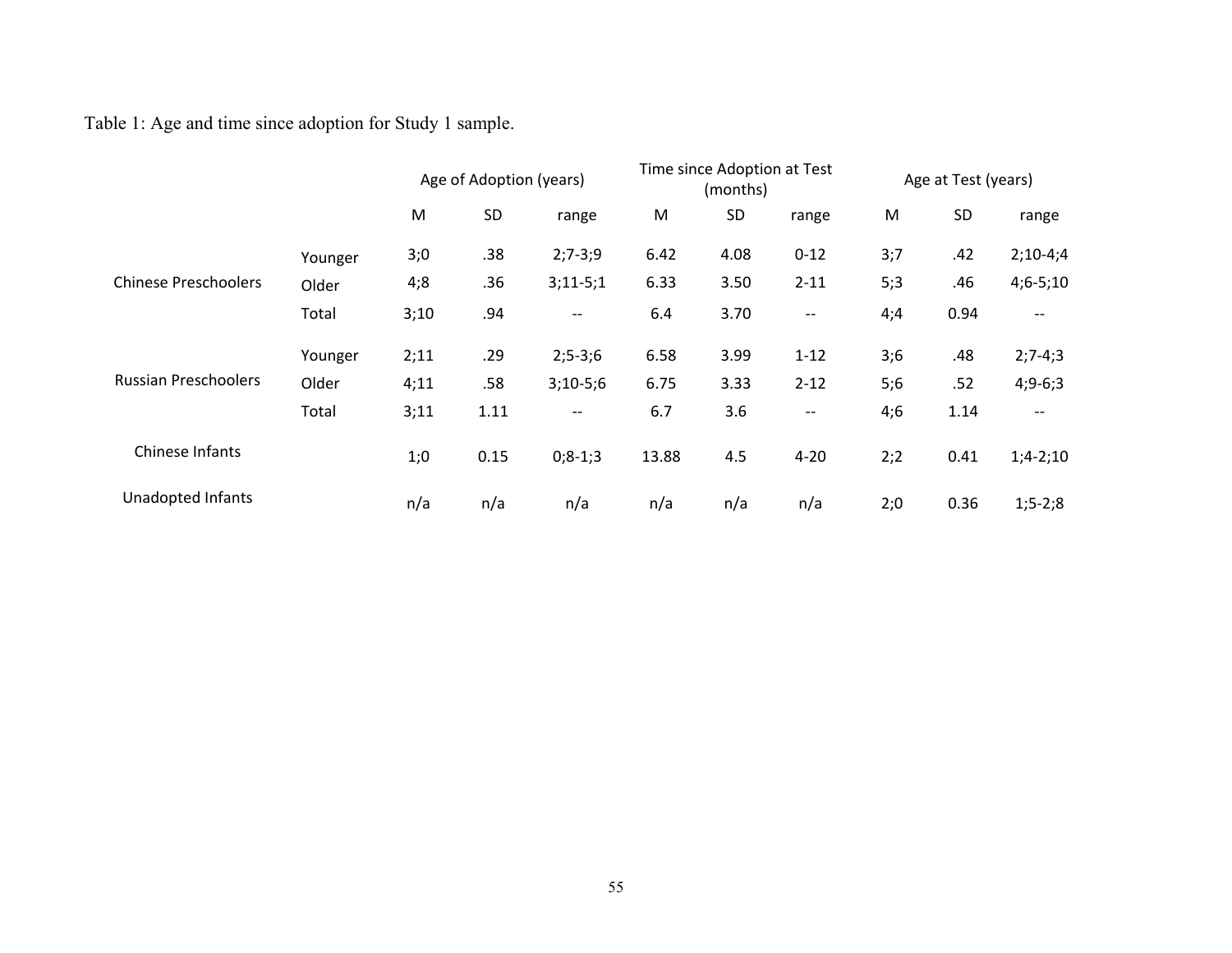Table 2: Demographic information and developmental concerns for Study 1 sample.

## Diagnosed Developmental Delay

|                             | Female | Maternal<br>Education* | Believed<br>delayed in<br>birth language | Never or<br>rarely<br>exposed to<br>birth language | No or Little<br>concern about<br>child's language | <b>Hearing</b><br>Impairment** | Attention | Gross<br>Motor | Fine<br>Motor | Social |
|-----------------------------|--------|------------------------|------------------------------------------|----------------------------------------------------|---------------------------------------------------|--------------------------------|-----------|----------------|---------------|--------|
| <b>Chinese Preschoolers</b> | 75%    | $M = 3.54$             | 9%                                       | 88%                                                | 71%                                               | 13%                            | 0%        | 4%             | 0%            | 0%     |
| <b>Russian Preschoolers</b> | 54%    | $M = 3.29$             | 70%                                      | 79%                                                | 71%                                               | 13%                            | 8%        | 21%            | 13%           | 17%    |
| Chinese Infants             | 100%   | $M = 3.54$             | 0%                                       | 92%                                                | 100%                                              | 4%                             | 0%        | 13%            | 0%            | 0%     |
| Unadopted Infants           | 46%    | $M = 3.71$             | n/a                                      | n/a                                                | 100%                                              | 4%                             | 0%        | 4%             | 0%            | 0%     |

\* Maternal education: high school (1), some college (2), college graduate (3), graduate or professional degree (4).

\*\* Hearing impairments had been resolved at the time of data collection for all participants except the one unadopted infant. No participant was known to have had bilateral hearing loss.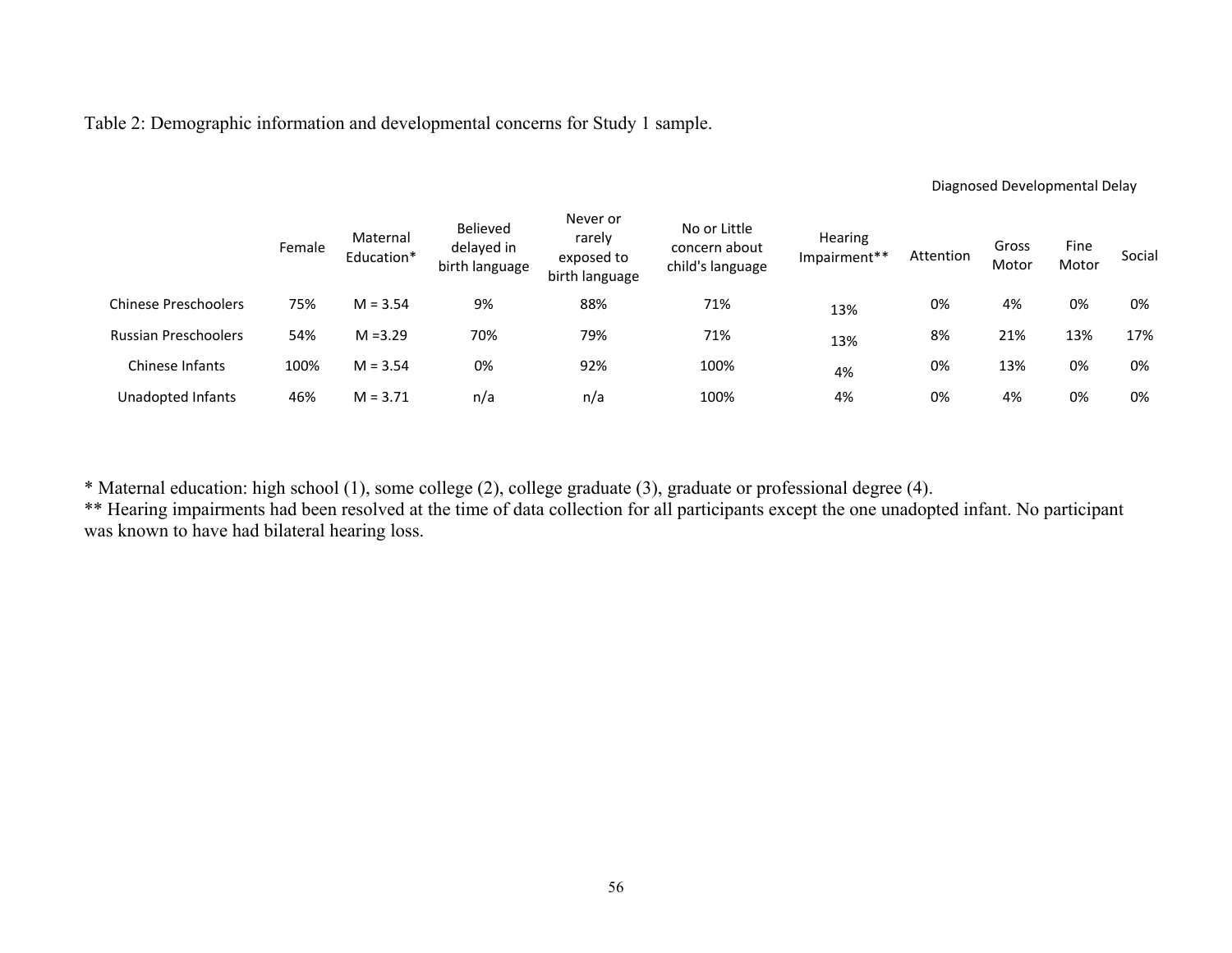Table 3: Study 1, regression models for effects of vocabulary size and age group (infant control or preschool adoptee) on vocabulary composition and sentence complexity.

|                            |                          | <b>CDI Vocabulary Size</b> |                           | Age Group (Preschooler = 1, Infant = 0)       |                             |                           |  |
|----------------------------|--------------------------|----------------------------|---------------------------|-----------------------------------------------|-----------------------------|---------------------------|--|
| <b>Measure</b>             | <b>Total</b><br>Variance | <b>Predictors</b>          | $\beta$ in final<br>model | <b>Total</b><br><b>Additional</b><br>Variance | <b>Predictors</b>           | $\beta$ in final<br>model |  |
| <b>Social Words</b>        | $R^2 = .754$             | intercept                  | 37.24**                   | $R^2 = .009$                                  | age group                   | ns                        |  |
|                            |                          | vocab size                 | $-0.122**$                |                                               | age x vocab                 | ns                        |  |
|                            |                          | vocab <sup>2</sup>         | $1.34E - 04**$            |                                               | age x vocab <sup>2</sup>    | ns                        |  |
| <b>Nouns</b>               | $R^2 = .359$             | intercept                  | 37.82**                   | $R^2$ = .103                                  | age group                   | ns                        |  |
|                            |                          | vocab < 200                | $.103**$                  |                                               | age $x \text{ vocab} < 200$ | $-2.23E-2**$              |  |
|                            |                          | vocab > 200                | $-3.86E-2**$              |                                               | age $x \text{ vocab} > 200$ | ns                        |  |
| <b>Predicates</b>          | $R^2 = .564$             | intercept                  | $8.91**$                  | $R^2 = .054$                                  | age group                   | $5.95**$                  |  |
|                            |                          | vocab size                 | 3.28E-2**                 |                                               | age x vocab                 | $-9.90E-3*$               |  |
| <b>Closed Class</b>        | $R^2 = .317$             | intercept                  | $5.01**$                  | $R^2$ = .074                                  | age group                   | $2.07**$                  |  |
|                            |                          | vocab > 300                | $1.99E-2**$               |                                               | age x vocab                 | ns                        |  |
| <b>Time Words</b>          | $R^2 = .379$             | intercept                  | $-.222$                   | $R^2 = .174$                                  | age group                   | $.615**$                  |  |
|                            |                          | vocab size                 | $2.53E-3**$               |                                               | age x vocab                 | ns                        |  |
| <b>Sentence Complexity</b> | $R^2$ = .705             | intercept                  | .425                      | $R^2 = .003$                                  | age group                   | ns                        |  |
|                            |                          | vocab > 200                | $6.43E-2**$               |                                               | age $x \text{ vocab} > 200$ | ns                        |  |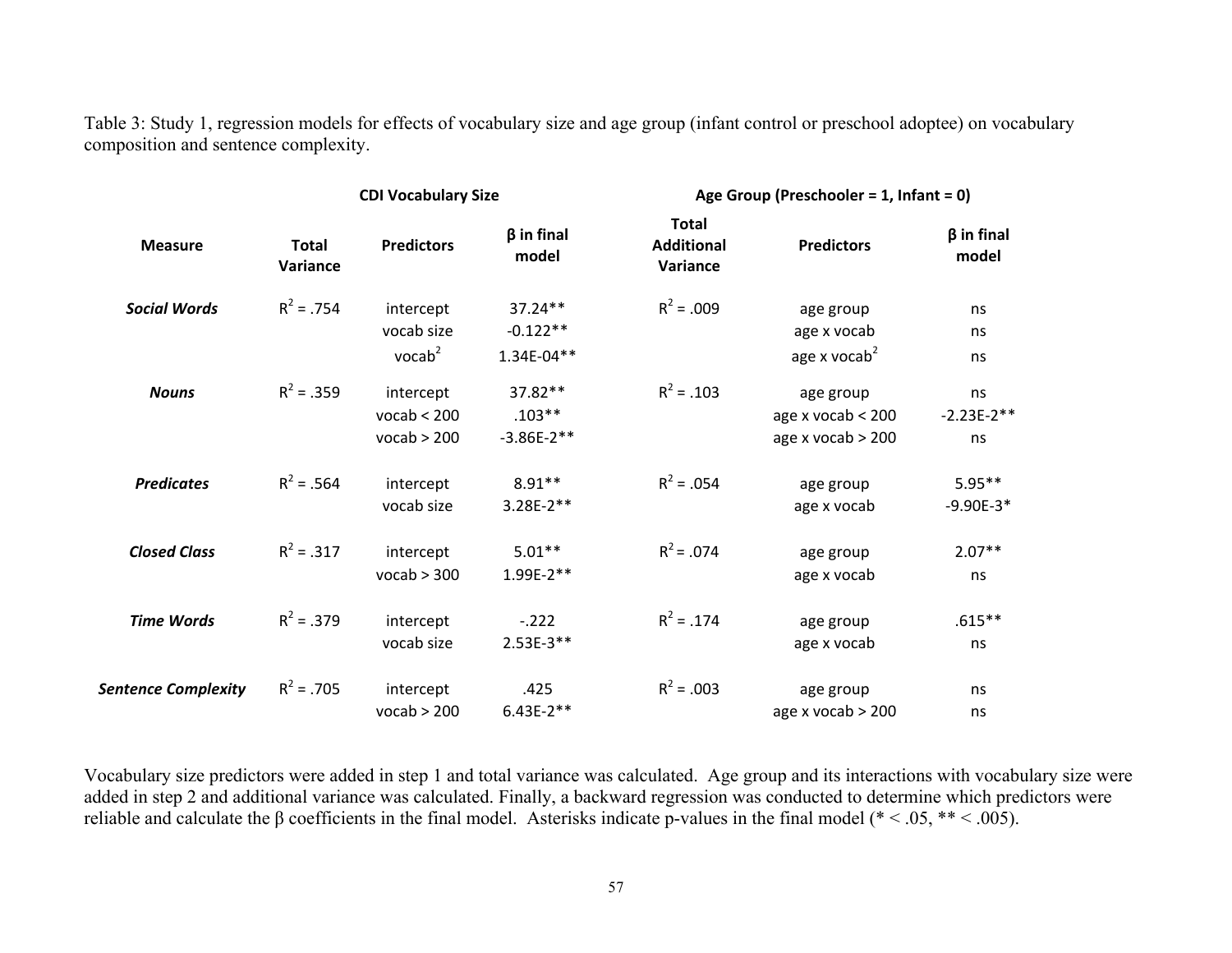Table 4: Study 1, backward regression models comparing the effects of age group, half of sample, and their interaction. Presence of the interaction suggests that differences between infant and preschooler learners may be limited to children adopted after 3;9.

|                   | <b>Age Group</b><br>(1 = Adopted Preschoolers, 0 = Infant Controls) |                       |                           |                                                                 | <b>Half of Sample</b>  |                           | Age Group * Half of Sample                     |                          |                           |  |
|-------------------|---------------------------------------------------------------------|-----------------------|---------------------------|-----------------------------------------------------------------|------------------------|---------------------------|------------------------------------------------|--------------------------|---------------------------|--|
|                   |                                                                     |                       |                           | (1=Older Adoptees & Controls,<br>0=Younger Adoptees & Controls) |                        |                           | (1 = Older Adoptees, 0 = All Others)           |                          |                           |  |
| <b>Measure</b>    | Added<br>Variance<br>(after vocab size)                             | <b>Predictors</b>     | $\beta$ in final<br>model | Added<br>Variance<br>(after vocab size)                         | <b>Predictors</b>      | $\beta$ in final<br>model | Added<br><b>Variance</b><br>(after vocab size) | <b>Predictors</b>        | $\beta$ in final<br>model |  |
| Social            | $R^2 = .009$                                                        | age group             | ns                        | $R^2 = .019$                                                    | half of sample         | ns                        | $R^2 = .032$                                   | age * half               | $-12.45**$                |  |
| Words             |                                                                     | age * vocab           | ns                        |                                                                 | half * vocab           | ns                        |                                                | age * half * vocab       | 8.50E-2**                 |  |
|                   |                                                                     | age * vocab2          | ns                        |                                                                 | half * vocab2          | ns                        |                                                | age * half * vocab2      | $-1.20E - 4**$            |  |
| <b>Nouns</b>      | $R^2$ = .103                                                        | age group             | ns                        | $R^2 = .019$                                                    | half of sample         | ns                        | $R^2 = .149$                                   | age * half               | $-9.12**$                 |  |
|                   |                                                                     | age $*$ vocab < 200   | $-1.55E-2*$               |                                                                 | half $*$ vocab < 200   | ns                        |                                                | age * half * vocab < 200 | ns                        |  |
|                   |                                                                     | age $*$ vocab $>$ 200 | ns                        |                                                                 | half * vocab > 200     | ns                        |                                                | age * half * vocab > 200 | $2.84E-2**$               |  |
| <b>Predicates</b> | $R^2 = .054$                                                        | age group             | ns                        | $R^2 = .009$                                                    | half of sample         | $-2.09*$                  | $R^2$ = .103                                   | age * half               | 12.85**                   |  |
|                   |                                                                     | age * vocab           | ns                        |                                                                 | half * vocab           | ns                        |                                                | age * half * vocab       | $-2.17E-2**$              |  |
| Closed            | $R^2 = .074$                                                        | age group             | ns                        | $R^2$ = .008                                                    | half of sample         | ns                        | $R^2 = .075$                                   | age * half               | $2.44**$                  |  |
| Class             |                                                                     | age $*$ vocab > 300   | ns                        |                                                                 | half $*$ vocab $> 300$ | ns                        |                                                | age * half * vocab > 300 | ns                        |  |
| <b>Time</b>       | $R^2$ = .174                                                        | age group             | $.615**$                  | $R^2 = .010$                                                    | half of sample         | ns                        | $R^2 = .094$                                   | age * half               | ns                        |  |
| Words             |                                                                     | age * vocab           | ns                        |                                                                 | half * vocab           | ns                        |                                                | age * half * vocab       | ns                        |  |
| <b>Sentence</b>   | $R^2 = .003$                                                        | age group             | ns                        | $R^2 = .001$                                                    | half of sample         | ns                        | $R^2 = .008$                                   | age * half               | ns                        |  |
| Complexity        |                                                                     | age $*$ vocab > 200   | ns                        |                                                                 | half * vocab > 200     | ns                        |                                                | age * half * vocab > 200 | ns                        |  |

Each set of factors was added separately to a model which contained the vocabulary size predictors (Table 1) to calculate additional variance. Next, a backward regression was conducted with all factors to determine which predictors were reliable and calculate the  $\beta$  coefficients in the final model. Asterisks indicate p-values in the final model ( $* < .05, ** < .005$ ).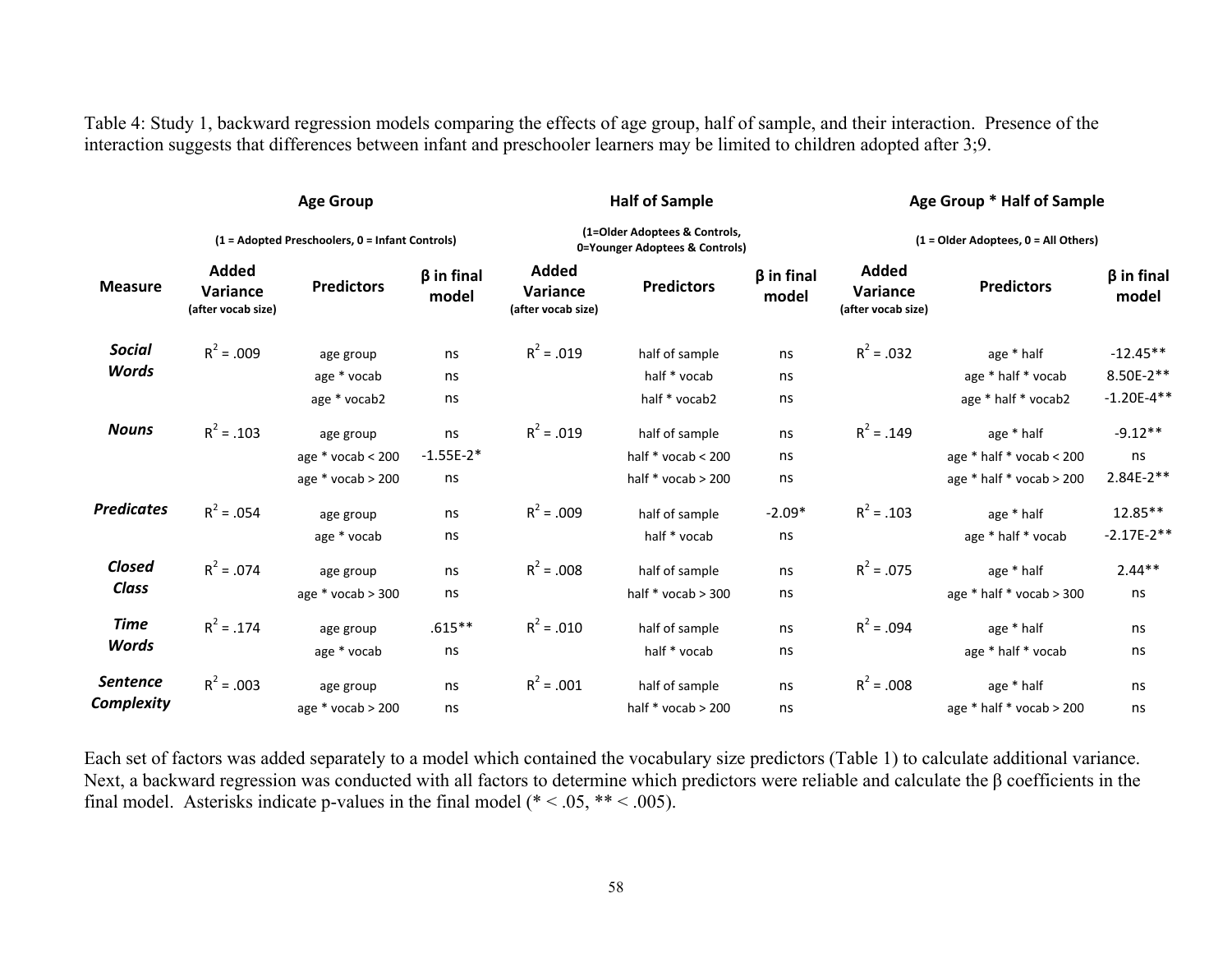Table 5: Study 1, regression models comparing younger preschoolers (age of adoption 2;5 to 3;9) to infant controls.

|                            |                          | <b>CDI Vocabulary Size</b> |                           | Age Group (Preschooler = 1, Infant = 0) |                             |                           |  |
|----------------------------|--------------------------|----------------------------|---------------------------|-----------------------------------------|-----------------------------|---------------------------|--|
| <b>Measure</b>             | <b>Total</b><br>Variance | <b>Predictors</b>          | $\beta$ in final<br>model | <b>Total Additional</b><br>Variance     | <b>Predictors</b>           | $\beta$ in final<br>model |  |
| <b>Social Words</b>        | $R^2$ = .766             | intercept                  | 40.34**                   | $R^2 = .000$                            | age group                   | ns                        |  |
|                            |                          | vocab size                 | $-.150**$                 |                                         | age x vocab                 | ns                        |  |
|                            |                          | vocab2                     | 1.79E-04**                |                                         | age x vocab2                | ns                        |  |
| <b>Nouns</b>               | $R^2$ = .490             | intercept                  | 38.26**                   | $R^2 = .025$                            | age group                   | ns                        |  |
|                            |                          | vocab < 200                | $9.85E-2**$               |                                         | age $x \text{ vocab} < 200$ | ns                        |  |
|                            |                          | vocab > 200                | $-4.52E-2**$              |                                         | age $x \text{ vocab} > 200$ | ns                        |  |
| <b>Predicates</b>          | $R^2 = .651$             | intercept                  | 10.66**                   | $R^2 = .002$                            | age group                   | ns                        |  |
|                            |                          | vocab size                 | 3.09E-2**                 |                                         | age x vocab                 | ns                        |  |
| <b>Closed Class</b>        | $R^2 = .294$             | intercept                  | $5.71***$                 | $R^2 = .027$                            | age group                   | ns                        |  |
|                            |                          | vocab > 300                | $2.05E-2**$               |                                         | age x vocab                 | ns                        |  |
| <b>Time Words</b>          | $R^2$ = .402             | intercept                  | $-.226$                   | $R^2 = .190$                            | age group                   | $.573**$                  |  |
|                            |                          | vocab size                 | $2.41E-3**$               |                                         | age x vocab                 | ns                        |  |
| <b>Sentence Complexity</b> | $R^2 = .631$             | intercept                  | .467                      | $R^2 = .017$                            | age group                   | ns                        |  |
|                            |                          | vocab > 200                | $6.15E-2**$               |                                         | age $x \text{ vocab} > 200$ | ns                        |  |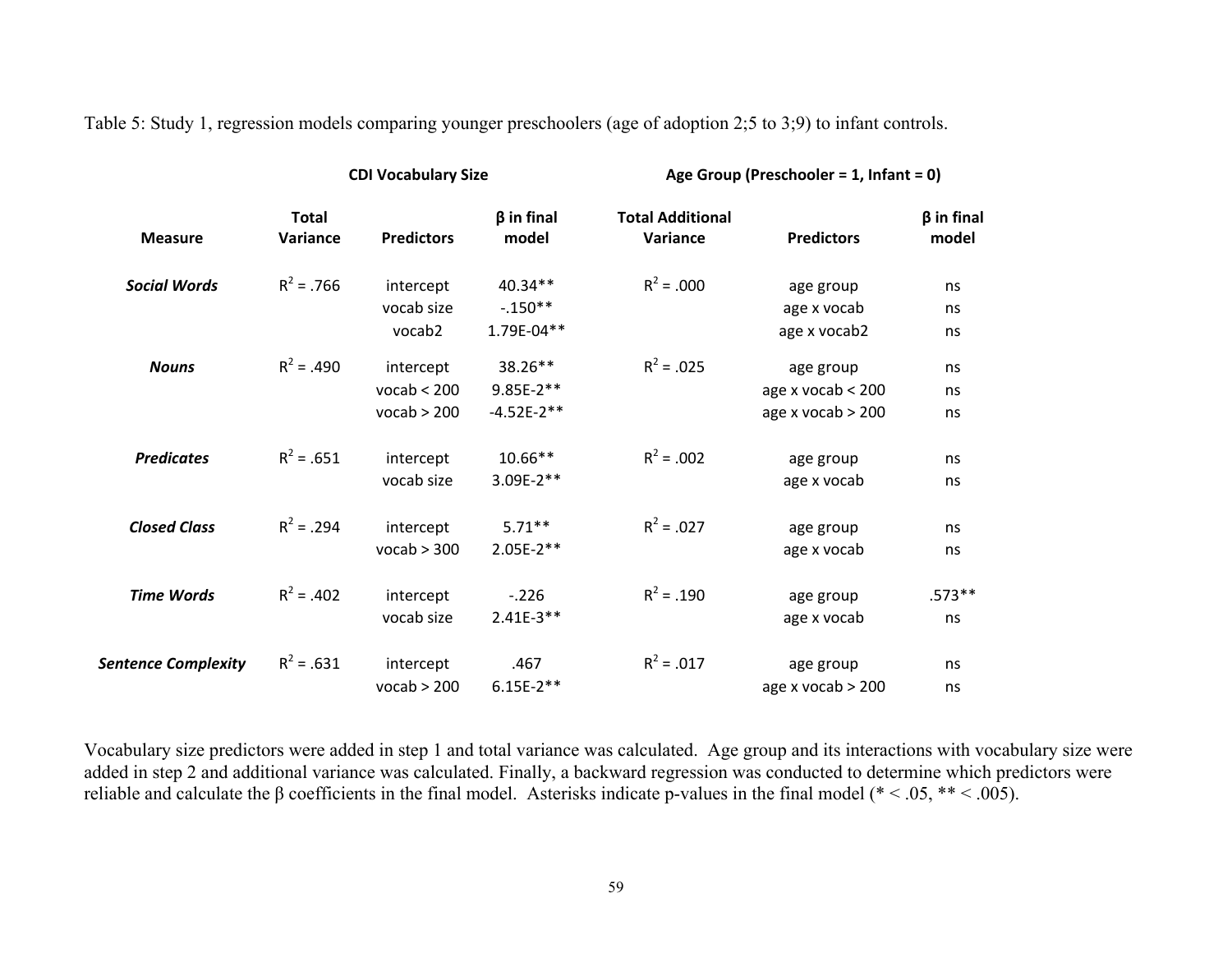Table 6: Study 1, regression models comparing older preschoolers (age of adoption 3;10 to 5;6) to infant controls.

|                            |                          | <b>CDI Vocabulary Size</b>              |                                        | Age Group (Preschooler = 1, Infant = 0) |                                                                         |                                          |  |
|----------------------------|--------------------------|-----------------------------------------|----------------------------------------|-----------------------------------------|-------------------------------------------------------------------------|------------------------------------------|--|
| <b>Measure</b>             | <b>Total</b><br>Variance | <b>Predictors</b>                       | $\beta$ in final<br>model              | <b>Total Additional</b><br>Variance     | <b>Predictors</b>                                                       | $\beta$ in final model                   |  |
| <b>Social Words</b>        | $R^2 = .781$             | intercept<br>vocab size<br>vocab2       | 38.91**<br>$-.128**$<br>$1.40E - 4**$  | $R^2 = .054$                            | age group<br>age x vocab<br>age x vocab2                                | $-11.57**$<br>$7.10E-2**$<br>$-9.53E-5*$ |  |
| <b>Nouns</b>               | $R^2 = .236$             | intercept<br>vocab < 200<br>vocab > 200 | 42.59**<br>$9.18E-2**$<br>$-4.73E-2**$ | $R^2 = .316$                            | age group<br>age $x \text{ vocab} < 200$<br>age $x \text{ vocab} > 200$ | $-13.03**$<br>ns<br>$2.94E-2*$           |  |
| <b>Predicates</b>          | $R^2$ = .452             | intercept<br>vocab size                 | $6.45**$<br>$3.68E-2**$                | $R^2$ = .262                            | age group<br>age x vocab                                                | $14.37**$<br>$-2.57E-2**$                |  |
| <b>Closed Class</b>        | $R^2 = .306$             | intercept<br>vocab > 300                | $5.03**$<br>$1.83E-2**$                | $R^2$ = .163                            | age group<br>age x vocab                                                | $3.08**$<br>ns                           |  |
| <b>Time Words</b>          | $R^2 = .333$             | intercept<br>vocab size                 | $-.168$<br>$2.52E-3**$                 | $R^2 = .175$                            | age group<br>age x vocab                                                | $.659**$<br>ns                           |  |
| <b>Sentence Complexity</b> | $R^2 = .730$             | intercept<br>vocab > 200                | .623<br>$6.52E-2**$                    | $R^2 = .017$                            | age group<br>age $x \text{ vocab} > 200$                                | ns<br>ns                                 |  |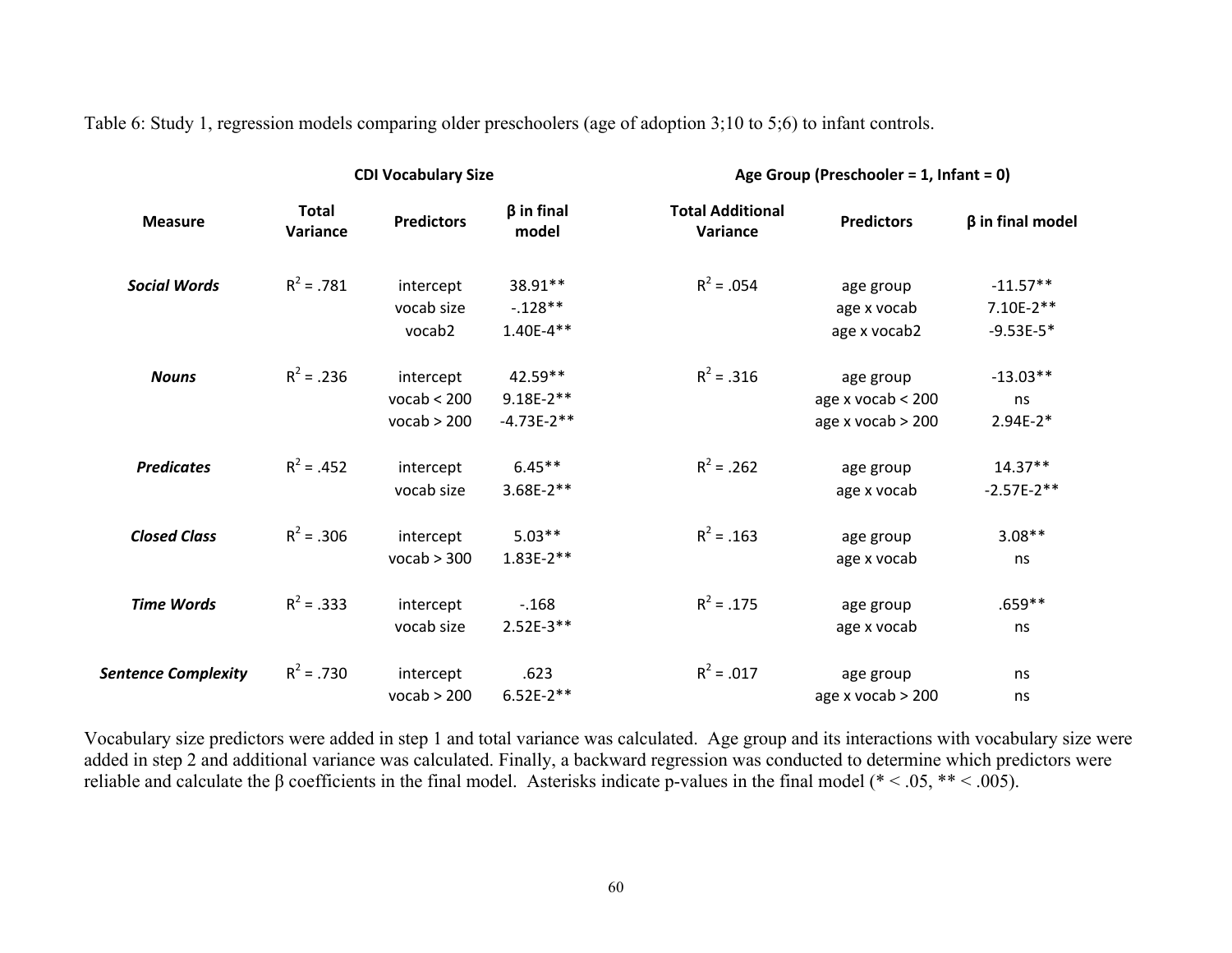Table 7: Study 2, regression models comparing younger preschoolers (age of adoption 2;1 to 3;9) to infant controls.

|                     |                          | <b>CDI Vocabulary Size</b> | Age Group (Preschooler = 1, Infant = 0) |                                     |                             |                           |
|---------------------|--------------------------|----------------------------|-----------------------------------------|-------------------------------------|-----------------------------|---------------------------|
| <b>Measure</b>      | <b>Total</b><br>Variance | <b>Predictors</b>          | $\beta$ in final<br>model               | <b>Total Additional</b><br>Variance | <b>Predictors</b>           | $\beta$ in final<br>model |
| <b>Social Words</b> | $R^2 = .678$             | intercept                  | 46.09**                                 | $R^2$ = .004                        | age group                   | ns                        |
|                     |                          | vocab size                 | $-.177**$                               |                                     | age x vocab                 | ns                        |
|                     |                          | vocab2                     | $2.04E-4**$                             |                                     | age x vocab2                | ns                        |
| <b>Nouns</b>        | $R^2$ = .345             | intercept                  | 38.91**                                 | $R^2 = .031$                        | age group                   | ns                        |
|                     |                          | vocab < 200                | $7.53E-2**$                             |                                     | age $x \text{ vocab} < 200$ | ns                        |
|                     |                          | vocab > 200                | $-3.03E-2**$                            |                                     | age $x \text{ vocab} > 200$ | ns                        |
| <b>Predicates</b>   | $R^2 = .641$             | intercept                  | $10.43**$                               | $R^2$ = .025                        | age group                   | ns                        |
|                     |                          | vocab size                 | 3.03E-2**                               |                                     | age x vocab                 | ns                        |
| <b>Closed Class</b> | $R^2$ = .354             | intercept                  | $6.20**$                                | $R^2$ = .007                        | age group                   | ns                        |
|                     |                          | vocab > 300                | $2.02E-2**$                             |                                     | age x vocab                 | ns                        |
| <b>Time Words</b>   | $R^2$ = .421             | intercept                  | $-.111$                                 | $R^2 = .078$                        | age group                   | $.384**$                  |
|                     |                          | vocab size                 | $2.42E-3**$                             |                                     | age x vocab                 | ns                        |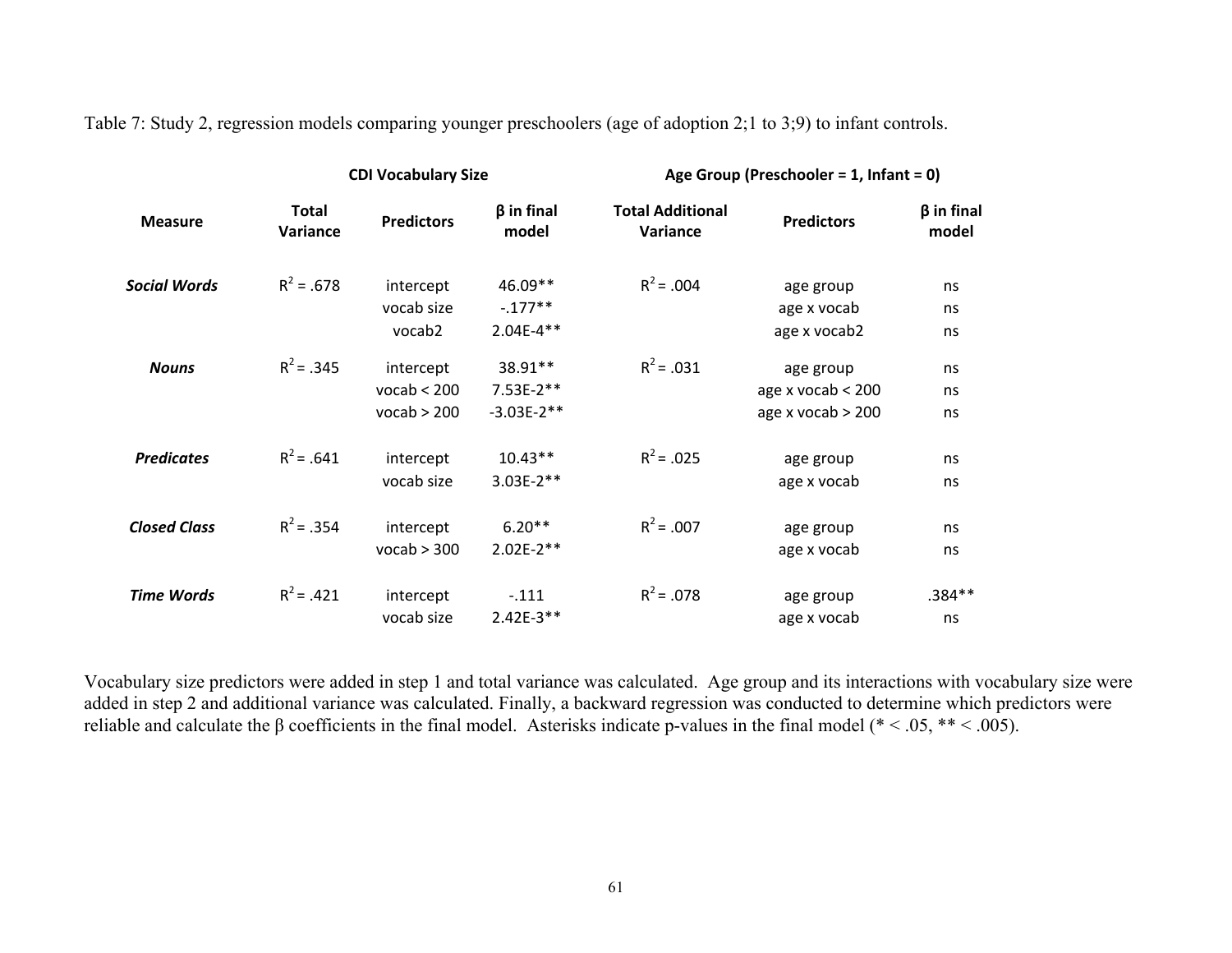Table 8: Study 2, regression models comparing older preschoolers (age of adoption 3;10 to 5;9) to infant controls.

|                     |                          | <b>CDI Vocabulary Size</b> |                           | Age Group (Preschooler = 1, Infant = 0) |                             |                        |  |
|---------------------|--------------------------|----------------------------|---------------------------|-----------------------------------------|-----------------------------|------------------------|--|
| <b>Measure</b>      | <b>Total</b><br>Variance | <b>Predictors</b>          | $\beta$ in final<br>model | <b>Total Additional</b><br>Variance     | <b>Predictors</b>           | $\beta$ in final model |  |
| <b>Social Words</b> | $R^2 = .821$             | intercept<br>vocab size    | $28.73**$<br>$-7.11E-2**$ | $R^2$ = .006                            | age group<br>age x vocab    | ns<br>ns               |  |
|                     |                          | vocab2                     | $6.83E-5**$               |                                         | age x vocab2                | ns                     |  |
| <b>Nouns</b>        | $R^2 = .196$             | intercept                  | 48.73**                   | $R^2 = .419$                            | age group                   | $-12.57**$             |  |
|                     |                          | vocab < 200                | $4.88E-2*$                |                                         | age $x \text{ vocab} < 200$ | ns                     |  |
|                     |                          | vocab > 200                | $-3.87E-2**$              |                                         | age $x \text{ vocab} > 200$ | $2.97E-2**$            |  |
| <b>Predicates</b>   | $R^2 = .371$             | intercept                  | $10.35**$                 | $R^2$ = .194                            | age group                   | $10.11**$              |  |
|                     |                          | vocab size                 | $2.83E-2**$               |                                         | age x vocab                 | $-1.64E-2*$            |  |
| <b>Closed Class</b> | $R^2$ = .396             | intercept                  | $6.21**$                  | $R^2$ = .059                            | age group                   | ns                     |  |
|                     |                          | vocab > 300                | $1.75E-2**$               |                                         | age x vocab                 | ns                     |  |
| <b>Time Words</b>   | $R^2$ = .453             | intercept                  | $-.423$                   | $R^2$ = .180                            | age group                   | $.686**$               |  |
|                     |                          | vocab size                 | $3.26E-3**$               |                                         | age x vocab                 | ns                     |  |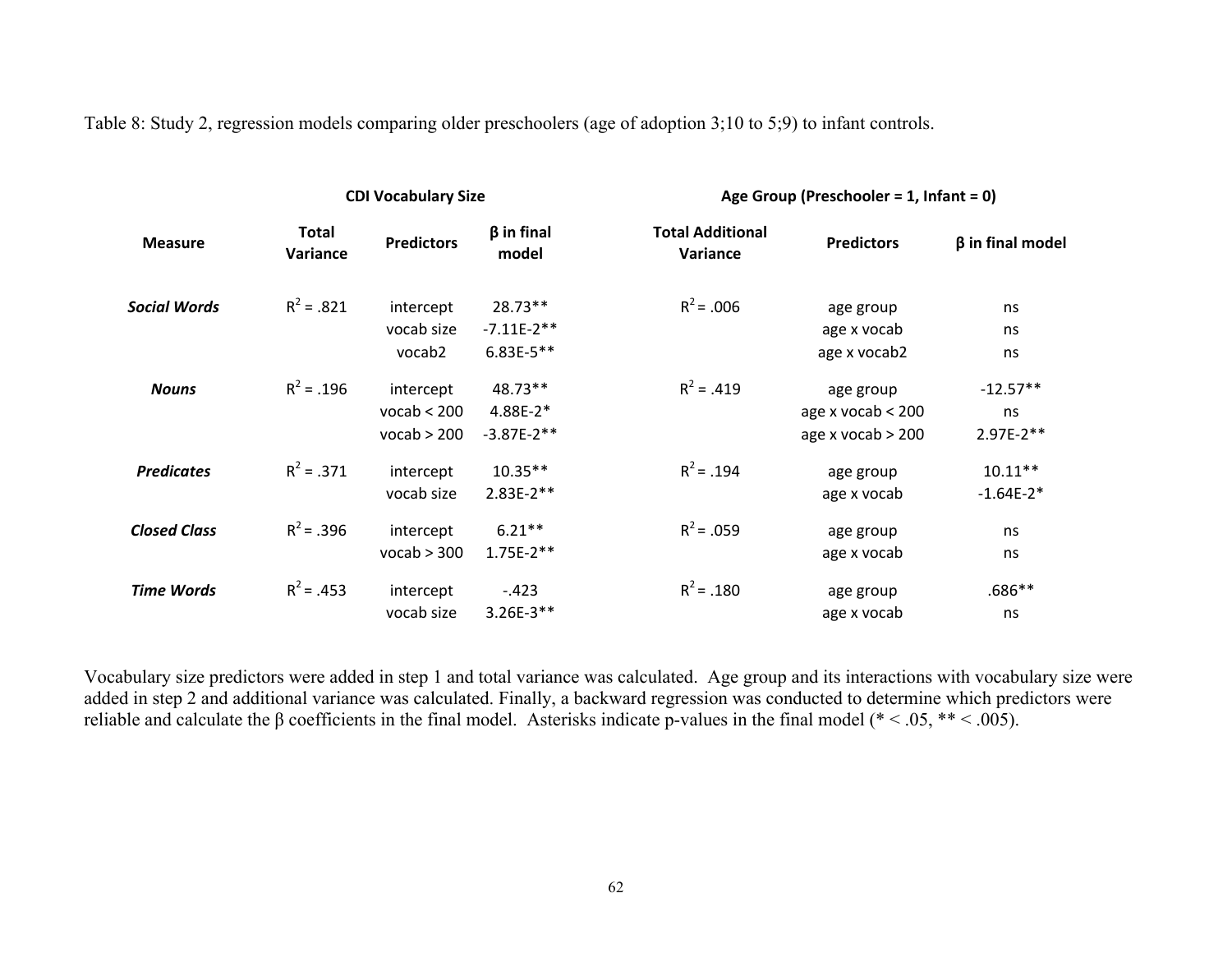Table 9: Study 3, regression models for effects of country of origin in younger preschoolers (age of adoption 2;5 to 3;9).

|                            |                          | <b>CDI Vocabulary Size</b> |                           | Country (Russia = 1, China = 0)     |                              |                           |  |
|----------------------------|--------------------------|----------------------------|---------------------------|-------------------------------------|------------------------------|---------------------------|--|
| <b>Measure</b>             | <b>Total</b><br>Variance | <b>Predictors</b>          | $\beta$ in final<br>model | <b>Total Additional</b><br>Variance | <b>Predictors</b>            | $\beta$ in final<br>model |  |
| <b>Social Words</b>        | $R^2 = .839$             | intercept                  | 33.48**                   | $R^2 = .002$                        | country                      | ns                        |  |
|                            |                          | vocab size                 | $-0.105**$                |                                     | country x vocab              | ns                        |  |
|                            |                          | vocab <sup>2</sup>         | $1.15E-4**$               |                                     | country x vocab <sup>2</sup> | ns                        |  |
| <b>Nouns</b>               | $R^2 = .626$             | intercept                  | 36.27**                   | $R^2 = .046$                        | country                      | ns                        |  |
|                            |                          | vocab < 200                | $.102**$                  |                                     | country x vocab < 200        | ns                        |  |
|                            |                          | vocab > 200                | $-4.20E-2**$              |                                     | country x vocab > 200        | ns                        |  |
| <b>Predicates</b>          | $R^2 = .502$             | intercept                  | 14.39**                   | $R^2 = .043$                        | country                      | ns                        |  |
|                            |                          | vocab size                 | $2.24E-2**$               |                                     | country x vocab              | ns                        |  |
| <b>Closed Class</b>        | $R^2$ = .480             | intercept                  | $5.33**$                  | $R^2 = .007$                        | country                      | ns                        |  |
|                            |                          | vocab > 300                | $2.47E-2**$               |                                     | country x vocab              | ns                        |  |
| <b>Time Words</b>          | $R^2$ = .194             | intercept                  | $.723**$                  | $R^2 = .008$                        | country                      | ns                        |  |
|                            |                          | vocab size                 | $1.63E-3*$                |                                     | country x vocab              | ns                        |  |
| <b>Sentence Complexity</b> | $R^2 = .714$             | intercept                  | 2.18                      | $R^2 = .002$                        | country                      | ns                        |  |
|                            |                          | vocab > 200                | $6.30E-2**$               |                                     | country x vocab $> 200$      | ns                        |  |
|                            |                          |                            |                           |                                     |                              |                           |  |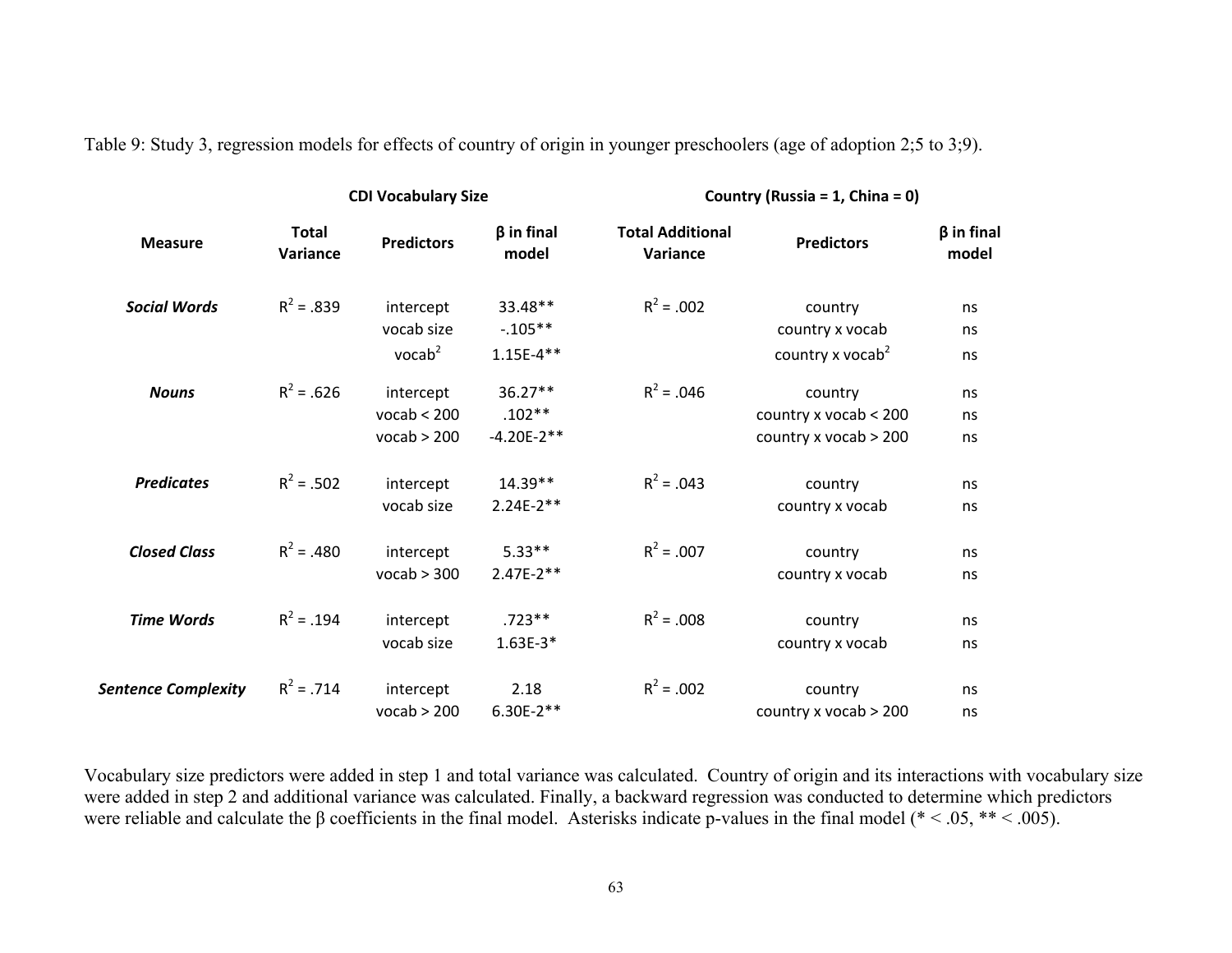Table 10: Study 3, regression models for effects of country of origin in older preschoolers (age of adoption 3;10 to 5;9).

| <b>Total</b><br>$\beta$ in final<br><b>Total Additional</b>                     | $\beta$ in final             |
|---------------------------------------------------------------------------------|------------------------------|
| <b>Predictors</b><br><b>Measure</b><br>Variance<br>model<br>Variance            | <b>Predictors</b><br>model   |
| $R^2 = .847$<br>$R^2 = .002$<br>28.22**<br><b>Social Words</b><br>intercept     | country<br>ns                |
| vocab size                                                                      | country x vocab              |
| $-6.70E-2**$                                                                    | ns                           |
| vocab <sup>2</sup>                                                              | country x vocab <sup>2</sup> |
| $6.21E-5**$                                                                     | ns                           |
| $R^2 = .507$<br>$R^2 = .020$<br>intercept<br>12.24*<br><b>Nouns</b>             | country<br>ns                |
| vocab < 200                                                                     | country x vocab < 200        |
| $.182**$                                                                        | ns                           |
| vocab > 200                                                                     | country x vocab > 200        |
| $-1.95E-2*$                                                                     | ns                           |
| $R^2 = .078$<br>$R^2 = .123$<br><b>Predicates</b><br>intercept<br>$26.26**$     | $-6.32*$<br>country          |
| vocab size                                                                      | $1.23E-2*$                   |
| ns                                                                              | country x vocab              |
| $R^2 = .021$<br>$R^2$ = .153<br><b>Closed Class</b><br>$8.34**$<br>intercept    | country<br>ns                |
| vocab > 300                                                                     | country x vocab              |
| $1.19E-2*$                                                                      | ns                           |
| $R^2 = .010$<br>$R^2 = .149$<br><b>Time Words</b><br>$.927**$<br>intercept      | country<br>ns                |
| vocab size                                                                      | country x vocab              |
| $1.76E-3*$                                                                      | ns                           |
| $R^2 = .001$<br>$R^2 = .718$<br>2.72<br><b>Sentence Complexity</b><br>intercept | country<br>ns                |
| vocab > 200                                                                     | country x vocab > 200        |
| $6.60E-2**$                                                                     | ns                           |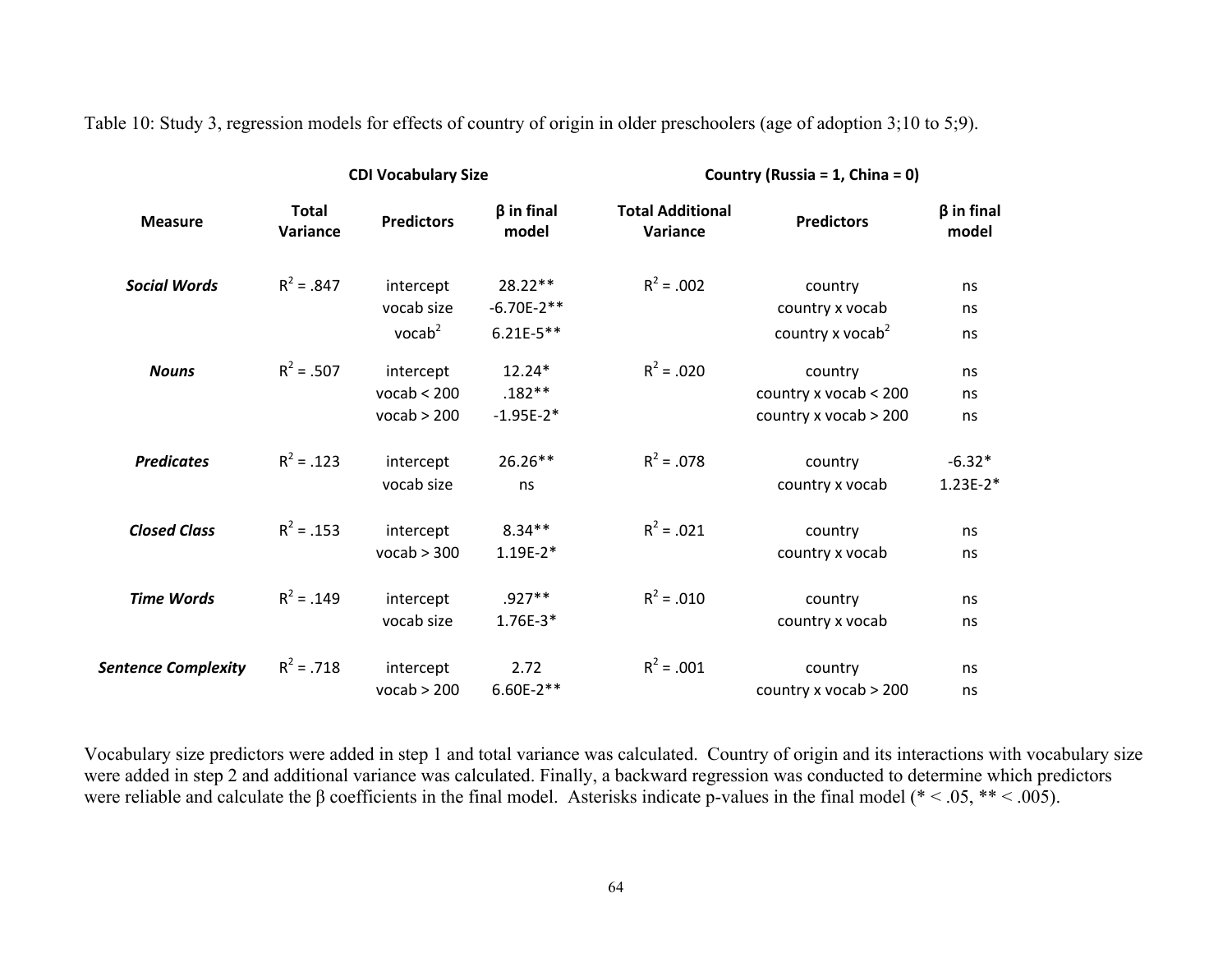Figure 1: The proportion of developmental milestones passes on the modified Ages and Stages Questionnaire for preschool adoptees and infant controls in Study 1. The younger preschool group was adopted between the ages of 2;5 and 3;9. The older preschool group was adopted between the ages of 3;10 and 5;6. Infant controls were matched based on vocabulary size.

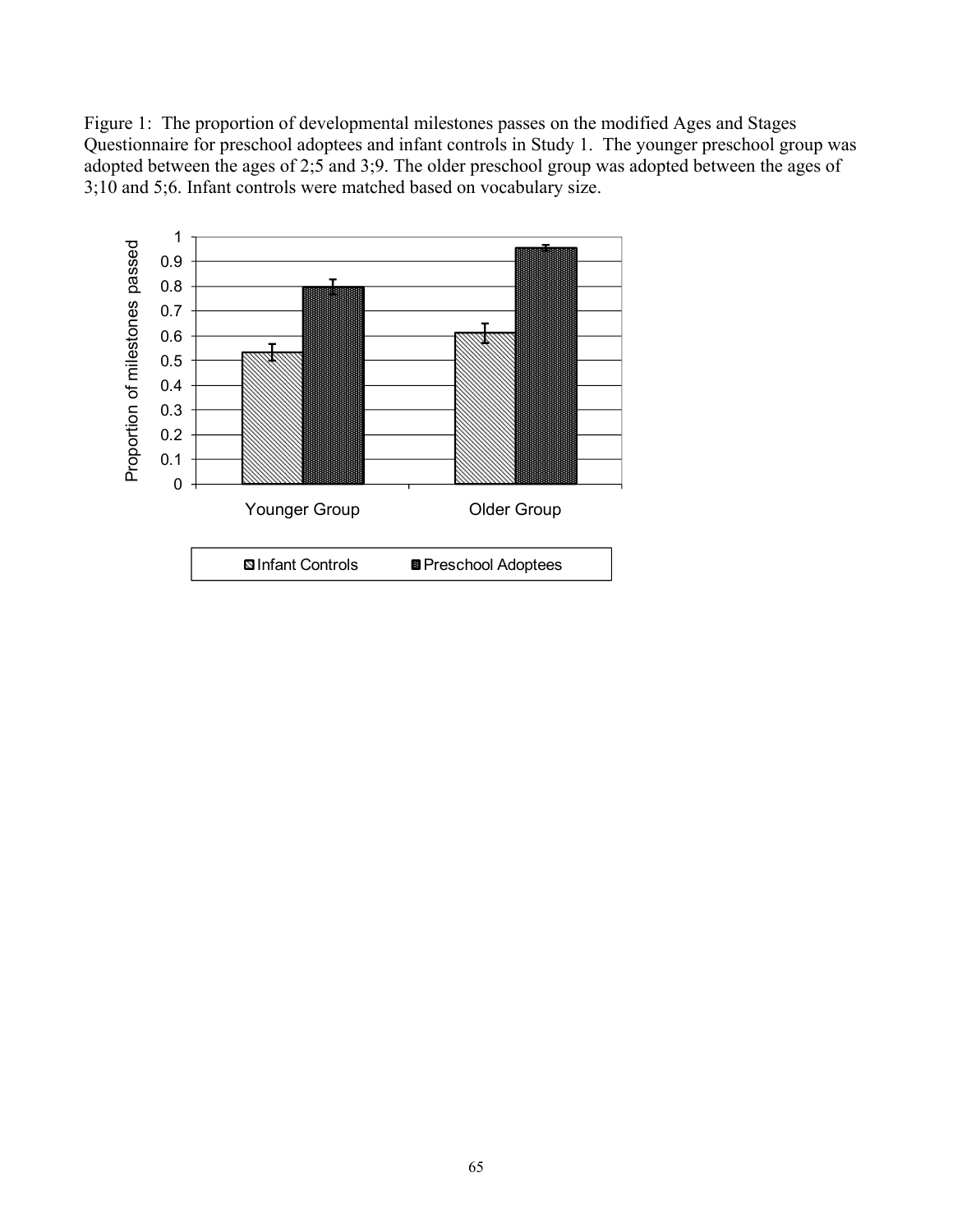Figure 2: Vocabulary growth curves for the younger and older preschoolers in Study 1.



## **A. Younger Preschoolers**

**B. Older Preschoolers**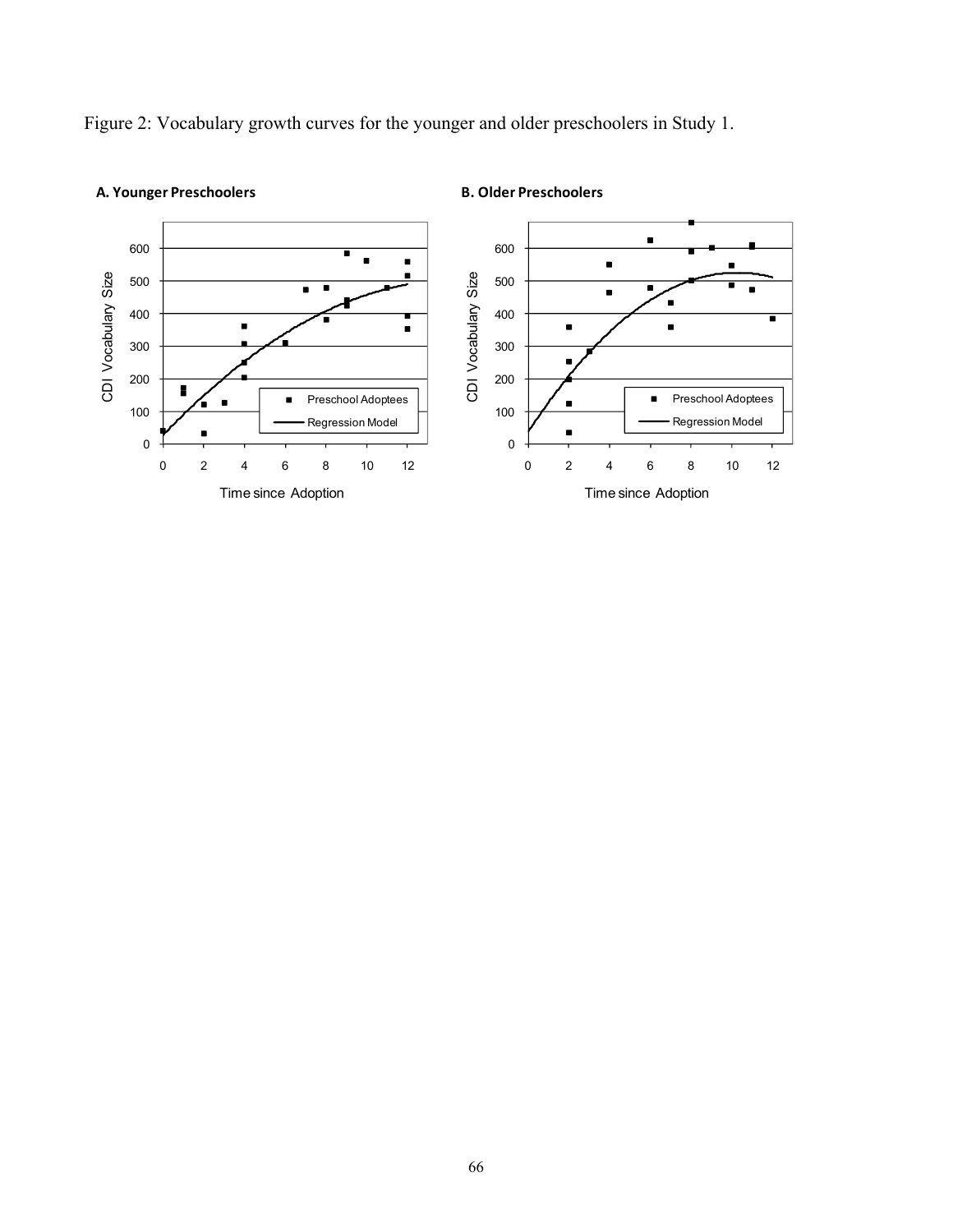Figure 3: The proportion of social words in the child's vocabulary as a function of vocabulary size for younger and older preschoolers in Studies 1 and 2.



## **A. Younger Preschoolers, Study 1**

**B. Older Preschoolers, Study 1**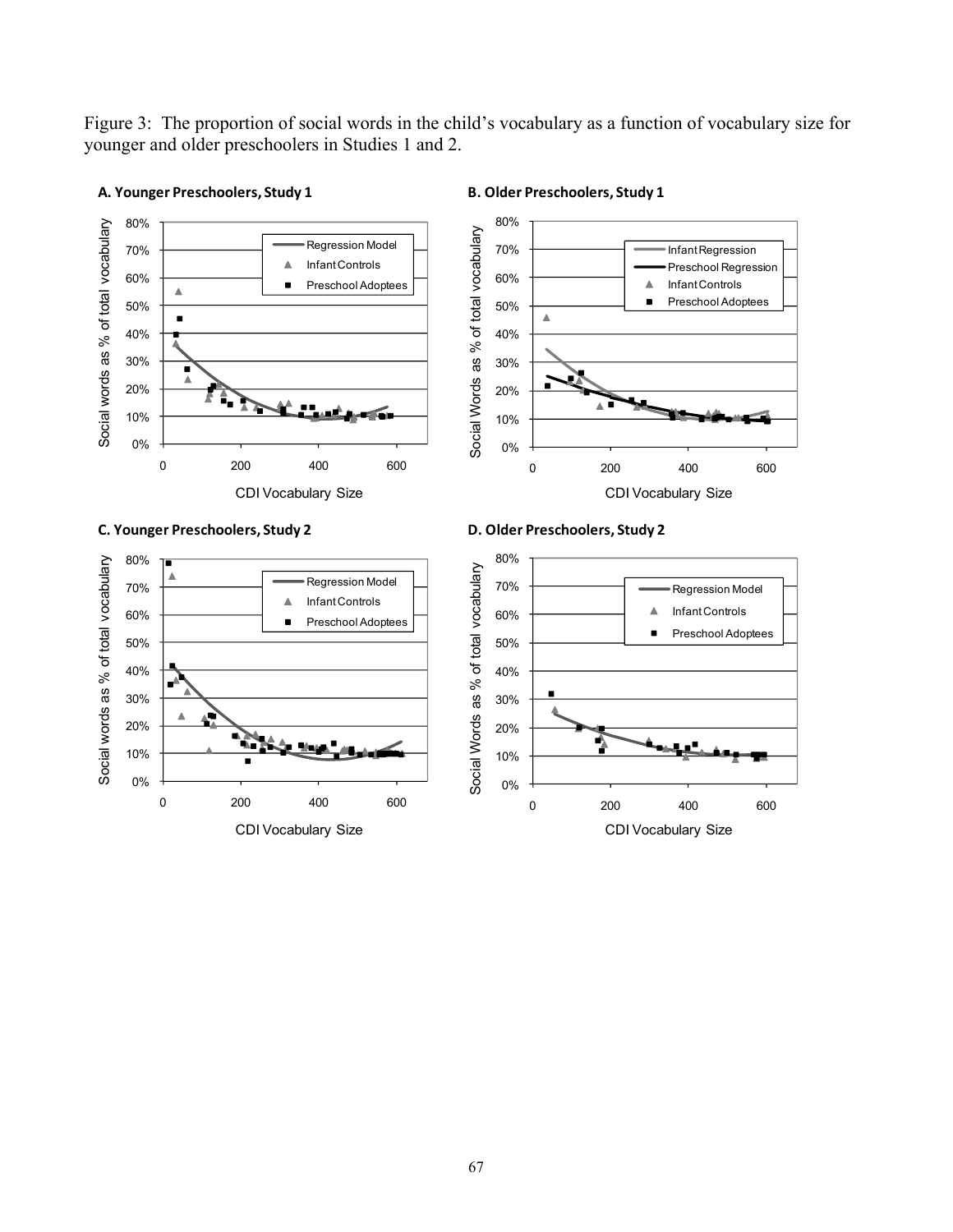Figure 4: The proportion of nouns in the child's vocabulary as a function of vocabulary size for younger and older preschoolers in Studies 1 and 2.



### **A. Younger Preschoolers, Study 1**

**B. Older Preschoolers, Study 1**





## **C. Younger Preschoolers, Study 2**

**D. Older Preschoolers, Study 2**

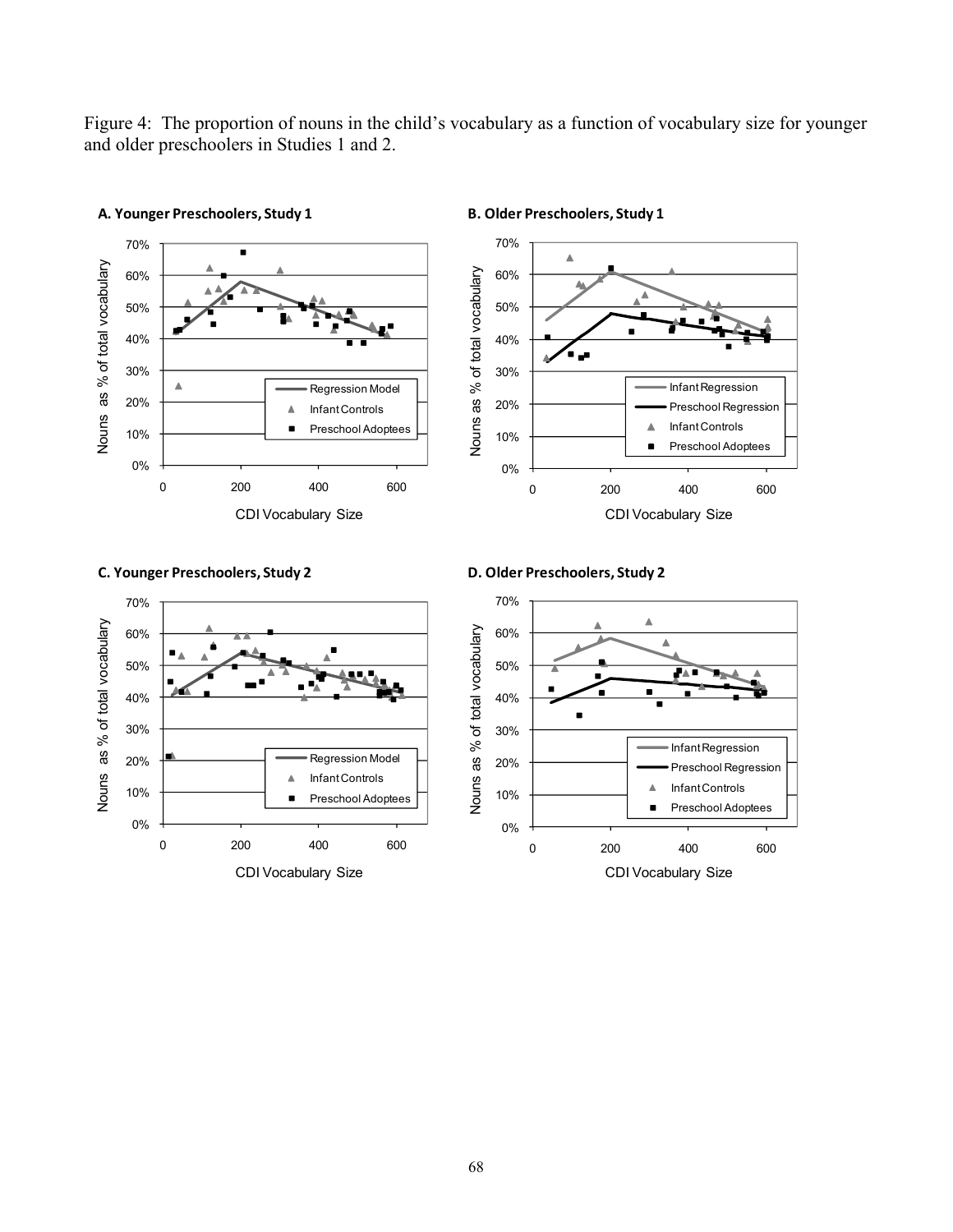Figure 5: The proportion of predicates in the child's vocabulary as a function of vocabulary size for younger and older preschoolers in Studies 1 and 2.



#### **A. Younger Preschoolers, Study 1**

#### **B. Older Preschoolers, Study 1**







**D. Older Preschoolers, Study 2**

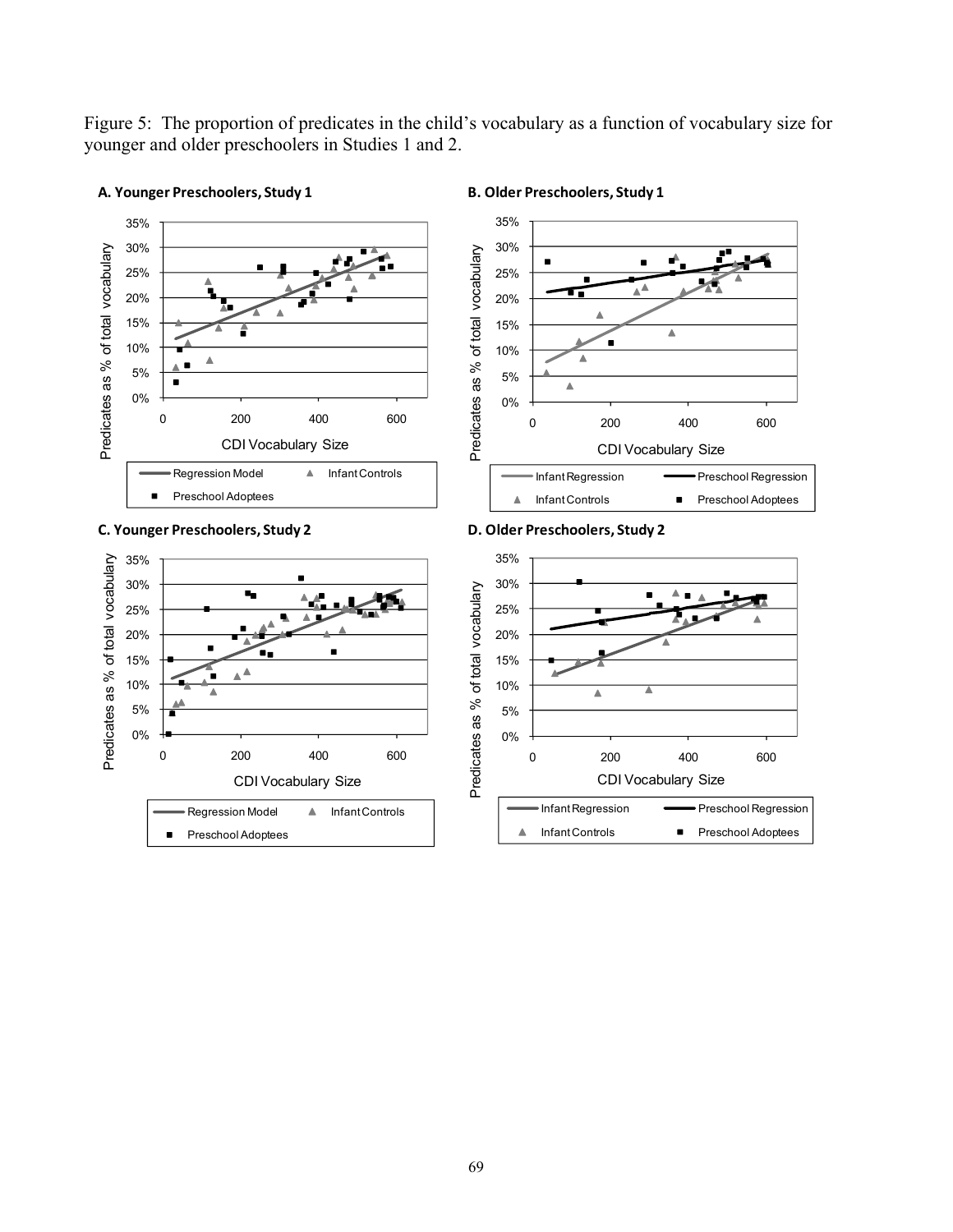Figure 6: The proportion of closed-class words in the child's vocabulary as a function of vocabulary size for younger and older preschoolers in Studies 1 and 2.



### **B. Older Preschoolers, Study 1**



### **C. Younger Preschoolers, Study 2**

**A. Younger Preschoolers, Study 1**

Regression Model Closed Class as % of total vocabulary Closed Class as % of total vocabulary 20% Infant Controls Preschool Adoptees п  $\blacksquare$ 15%  $\mathbb{A}^{\mathbb{A}}$ 10% 5% 0% 0 200 400 600 CDI Vocabulary Size

**D. Older Preschoolers, Study 2**

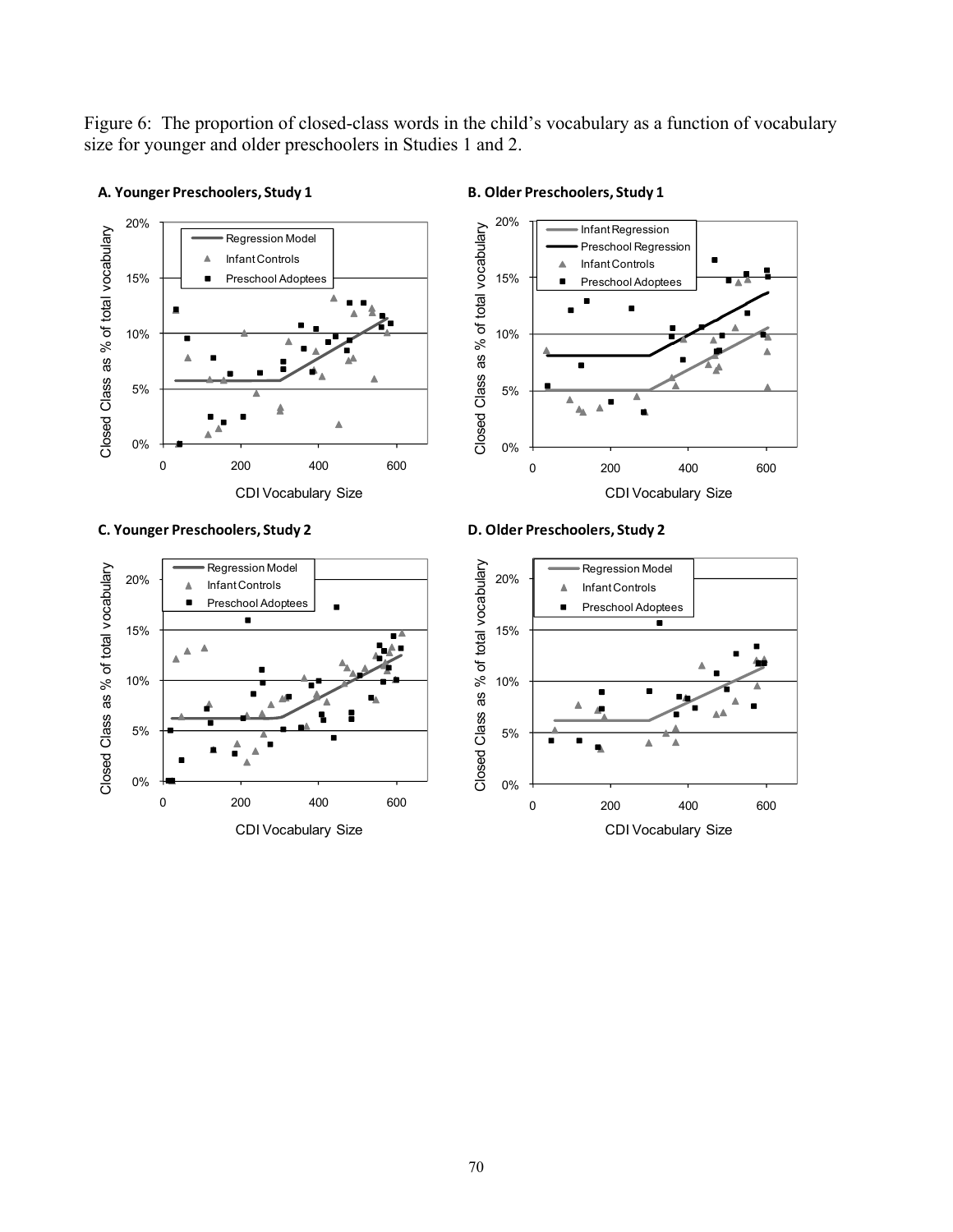Figure 7: The proportion of words for time in the child's vocabulary as a function of vocabulary size for younger and older preschoolers in Studies 1 and 2.



### **A. Younger Preschoolers, Study 1**

#### **B. Older Preschoolers, Study 1**









**D. Older Preschoolers, Study 2**



| • Infant Regression | <b>Preschool Regression</b> |
|---------------------|-----------------------------|
| Infant Controls     | <b>Preschool Adoptees</b>   |
|                     |                             |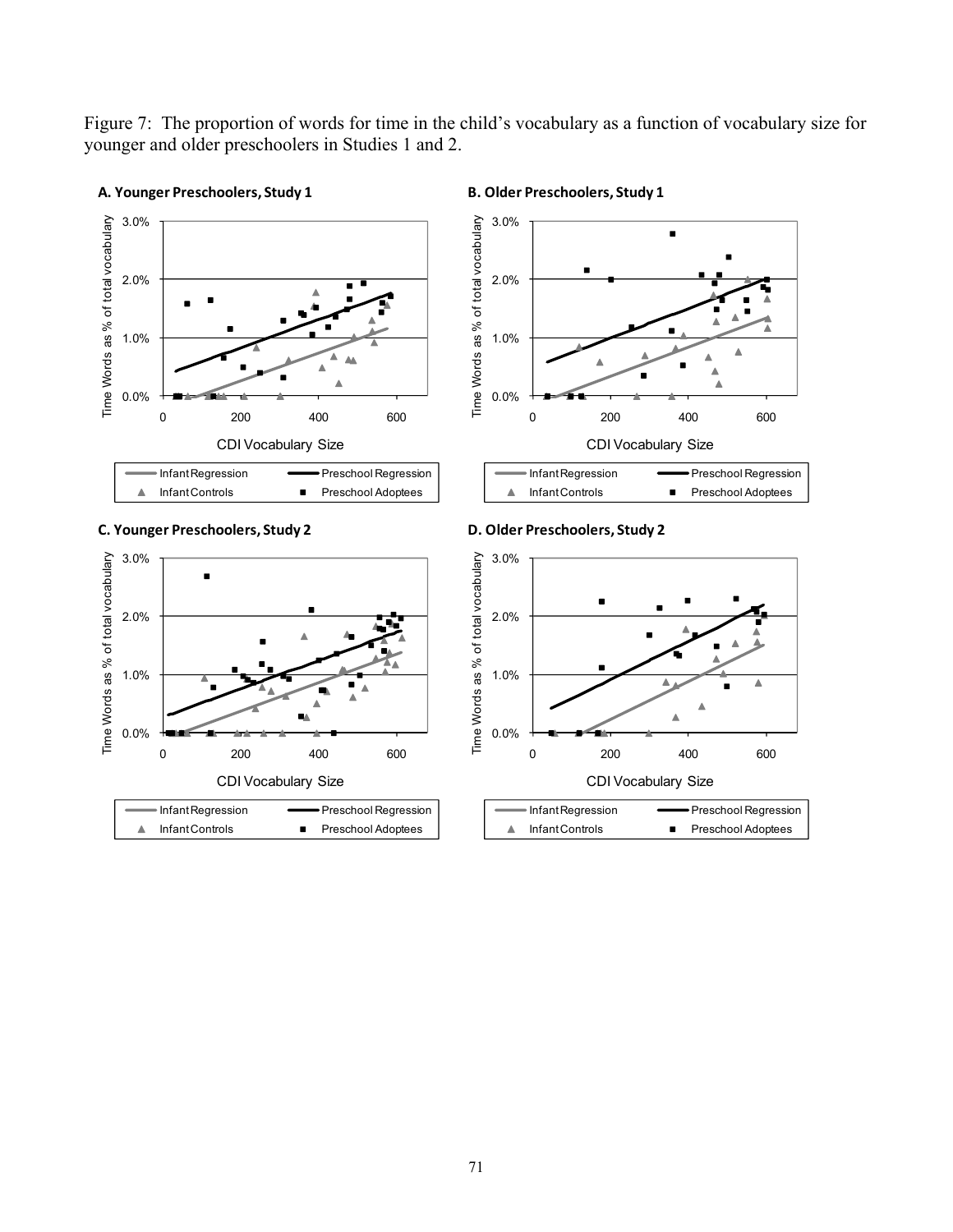Figure 8: Children's performance on the sentence complexity scale as a function of vocabulary size in Study 1.



## **A. Younger Preschoolers**

**B. Older Preschoolers**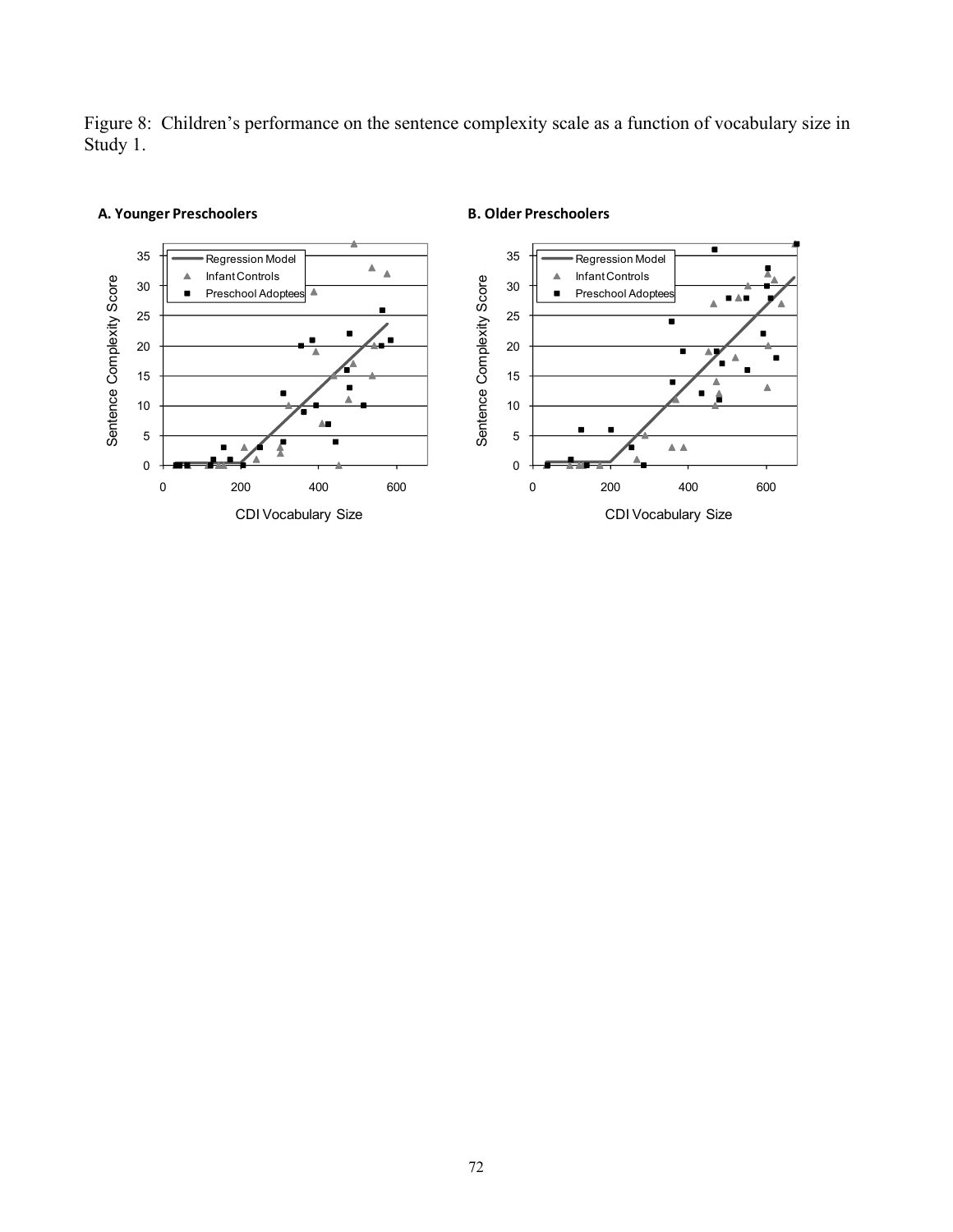Figure 9: The mean length of child's longest reported utterances as a function of vocabulary size in Study 1.



# **A. Younger Preschoolers**

# **B. Older Preschoolers**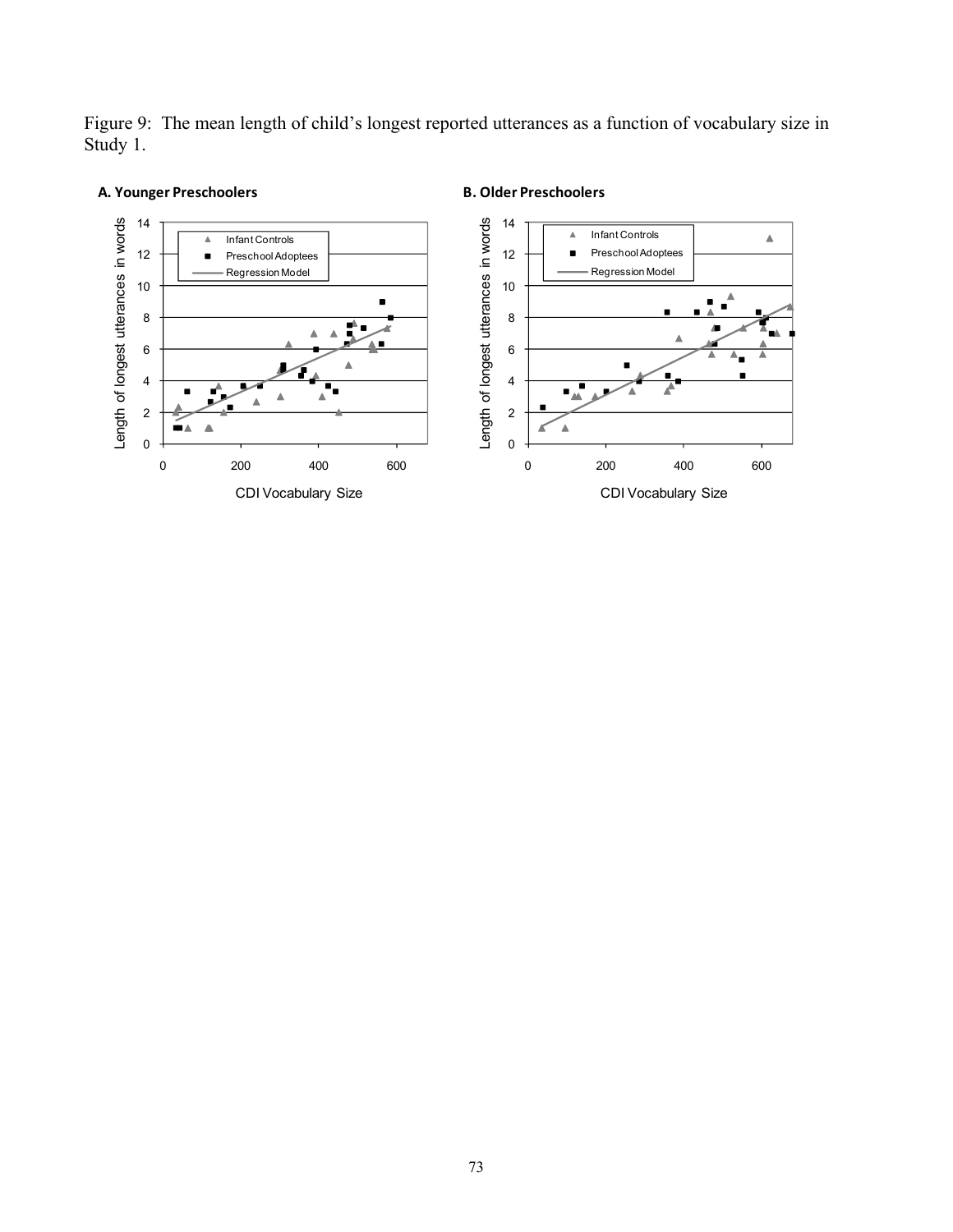Figure 10: The proportion of nouns in the child's vocabulary as a function of vocabulary size and country of origin in Study 3.



## **A. Younger Preschoolers**

#### **B. Older Preschoolers**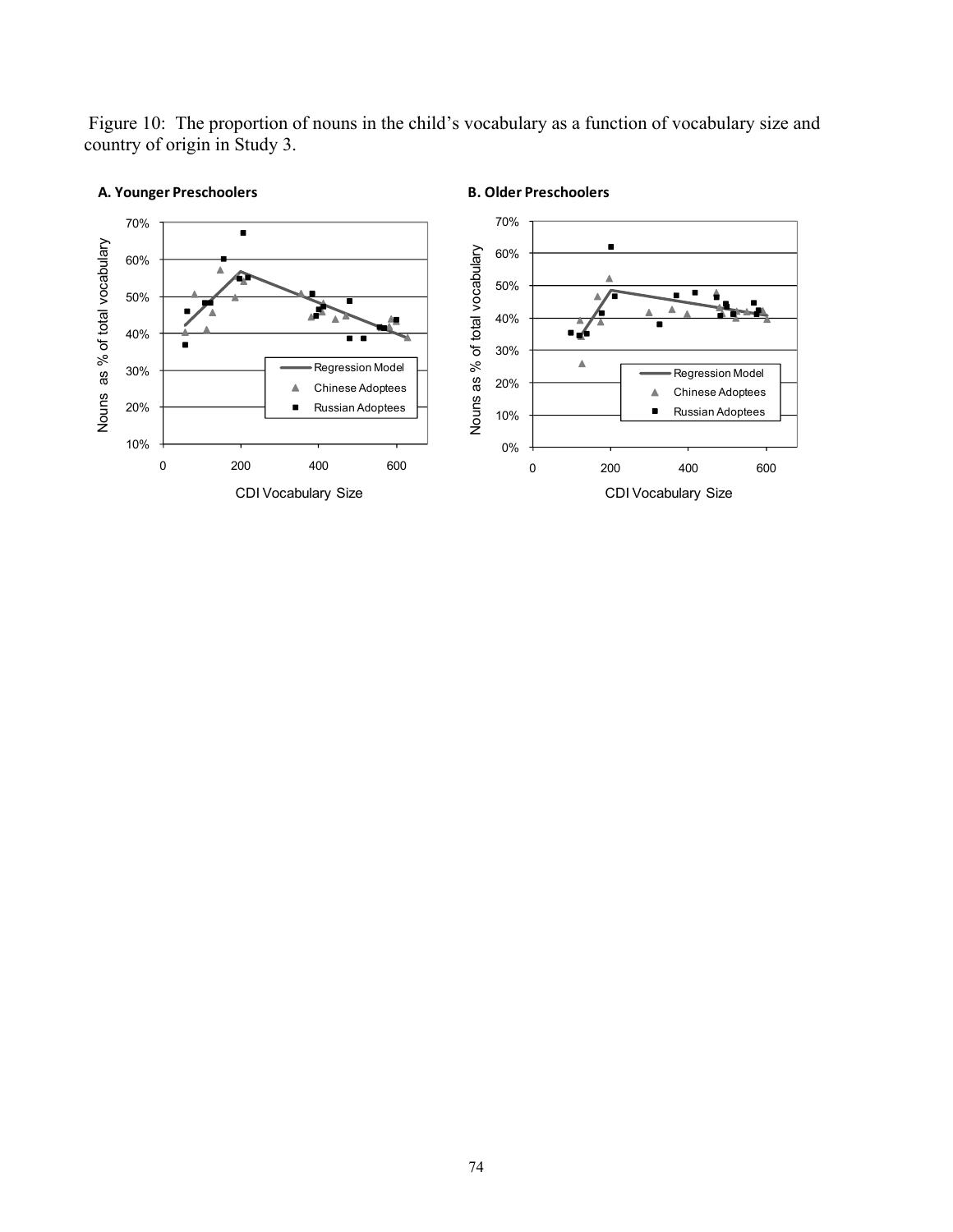Figure 11: The proportion of predicates in the child's vocabulary as a function of vocabulary size and country of origin in Study 3.



## **A. Younger Preschoolers**

**B. Older Preschoolers**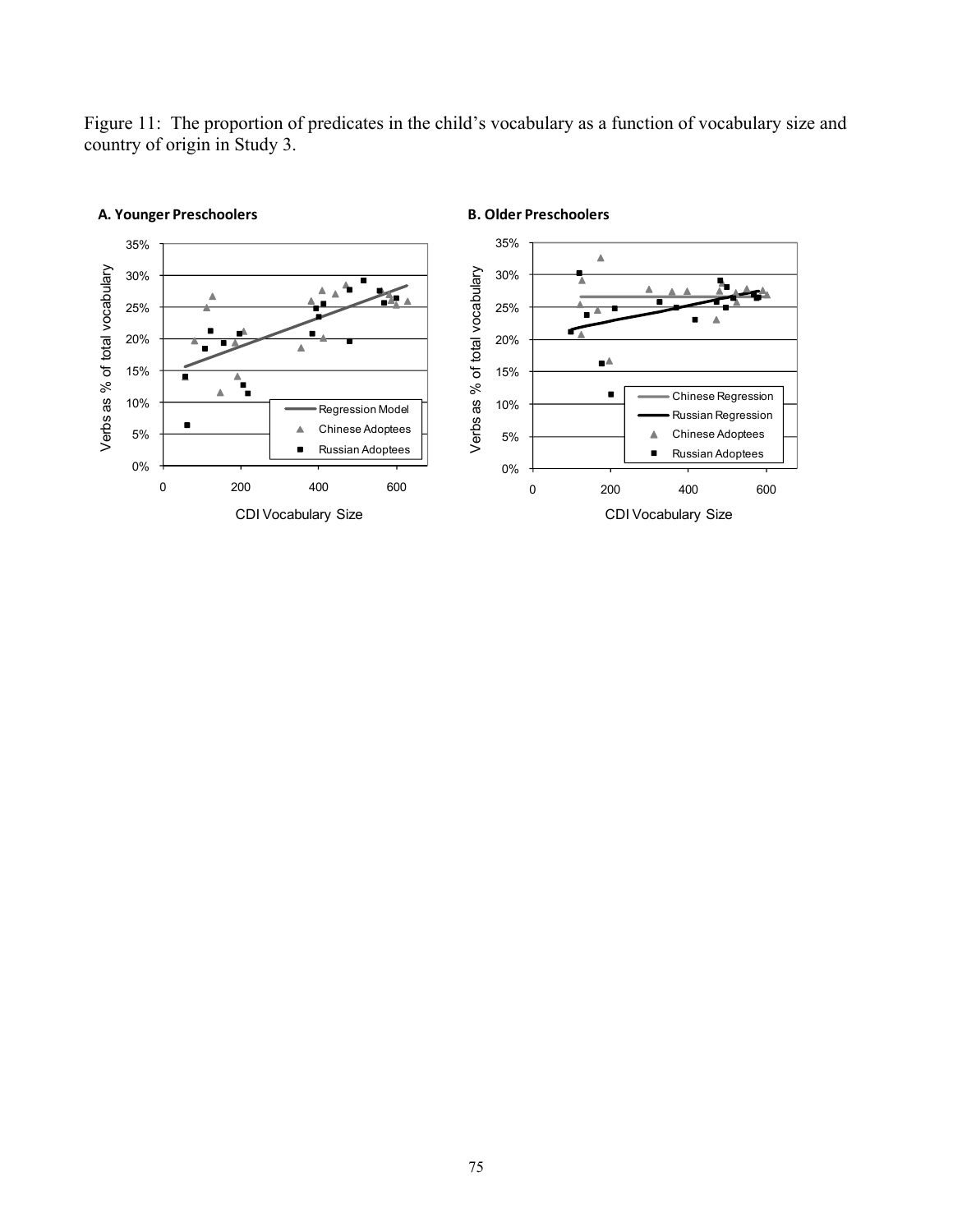Figure 12: The proportion of words for time in the child's vocabulary as a function of vocabulary size and country of origin in Study 3.

**B. Older Preschoolers**



**A. Younger Preschoolers**

76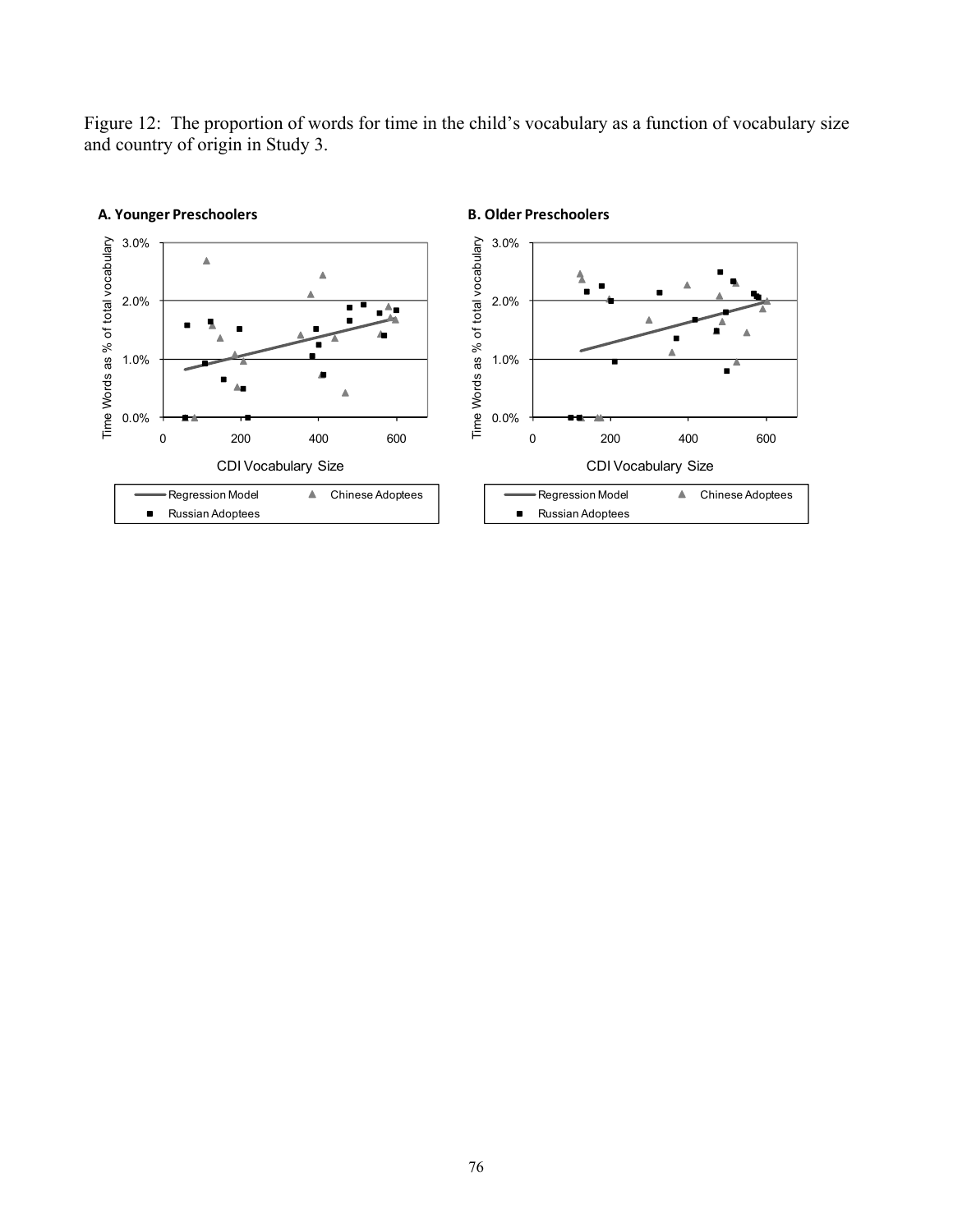# **References**

- Abrahamsson, N., & Hyltenstam, K. (2009). Age of onset and nativelikeness in a second language: Listener perception versus linguistic scrutiny. *Language Learning, 59*(2), 249- 306.
- Bates, E., Dale, P. S., & Thal, D. (1995). Individual differences and their implications for theories of language development. In P. Fletcher, & B. MacWhinney (Ed.), *The handbook of child language* (pp. 96–151). Oxford, England: Blackwell.
- Bates, E., & Goodman, J. C. (1997). On the inseparability of grammar and the lexicon: Evidence from acquisition, aphasia, and realtime processing. *Language and Cognitive Processes, 12*, 507–584.
- Berglund, E., Eriksson, M., & Johansson, I. (2001). Parental reports of spoken language skills in children with Down syndrome. *Journal of Speech, Language and Hearing Research, 44*, 179–191.
- Birdsong, D. (1999). Introduction: Whys and why nots of the Critical Period Hypothesis for second language acquisition In D. Birdsong (Ed.), *Second language acquisition and the Critical Period Hypothesis* (pp. 1-22). Mahwah, NJ: Lawrence Erlbaum Associates.
- Bitchener, J., Young, S., & Cameron, D. (2005). The effect of different types of corrective feedback on ESL student writing. *Journal of Second Language Writing, 14*, 191-205.
- Blom, E. (2006). Agreement inflection in child L2 Dutch. In A. Belletti, E. Bennati, C. Chesi, E. DiDomenico & I. Ferrari (Eds.), *Proceedings ofGenerative Approaches to Language Acquisition 2005: Language Acquisition and Development* (pp. 36-49). Cambridge, UK: Cambridge Scholars Press.
- Bloom, L. (1973). *One word at a time: The use of single-word utterances before syntax*. The Hague, The Netherlands: Mouton.
- Bowerman, M., & Choi, S. (2001). Shaping meanings for language: Universal and language specific in the acquisition of spatial semantic categories. In M. Bowerman  $& S. C.$ Levinson (Eds.), *Language acquisition and conceptual development* (pp. 465-511). Cambridge, UK: Cambridge University Press.
- Brown, R. (1973). *A first language: The early stages*. Cambridge, MA: Harvard University Press.
- Caselli, M. C., Casadio, P., & Bates, E. (1999). A comparison of the transition from first words to grammar in English and Italian. *Journal of Child Language, 26*, 69–111.
- Chee, M. W., Hon, N., Lee, H. L., & Soon, C. S. (2001). Relative language proficiency modulates BOLD signal change when bilinguals perform semantic judgments. *Neuroimage, 13*, 1155-1163.
- Chodorow, M., Tetreault, J., & Han, N.-R. (2007). Detection of grammatical errors involving prepositions. *Proceedings of the Fourth ACL-SIGSEM Workshop on Prepositions*.
- Clahsen, H. (1990). The comparative study of first and second language development. *Studies in Second Language Acquisition,, 12*, 135-154.
- Clahsen, H., & Muysken, P. (1996). How adult second language learning differs from child first language development. *Behavioral and Brain Sciences, 19*, 721-723.
- Conboy, B. T., & Thal, D. (2006). Ties between the lexicon and grammar: Cross-sectional and longitudinal studies of bilingual toddlers. *Child Development, 77*(3), 712-735.
- Dalgish, G. (1985). Computer-assisted ESL research and courseware development. *Computers and Composition, 2*(4), 45-62.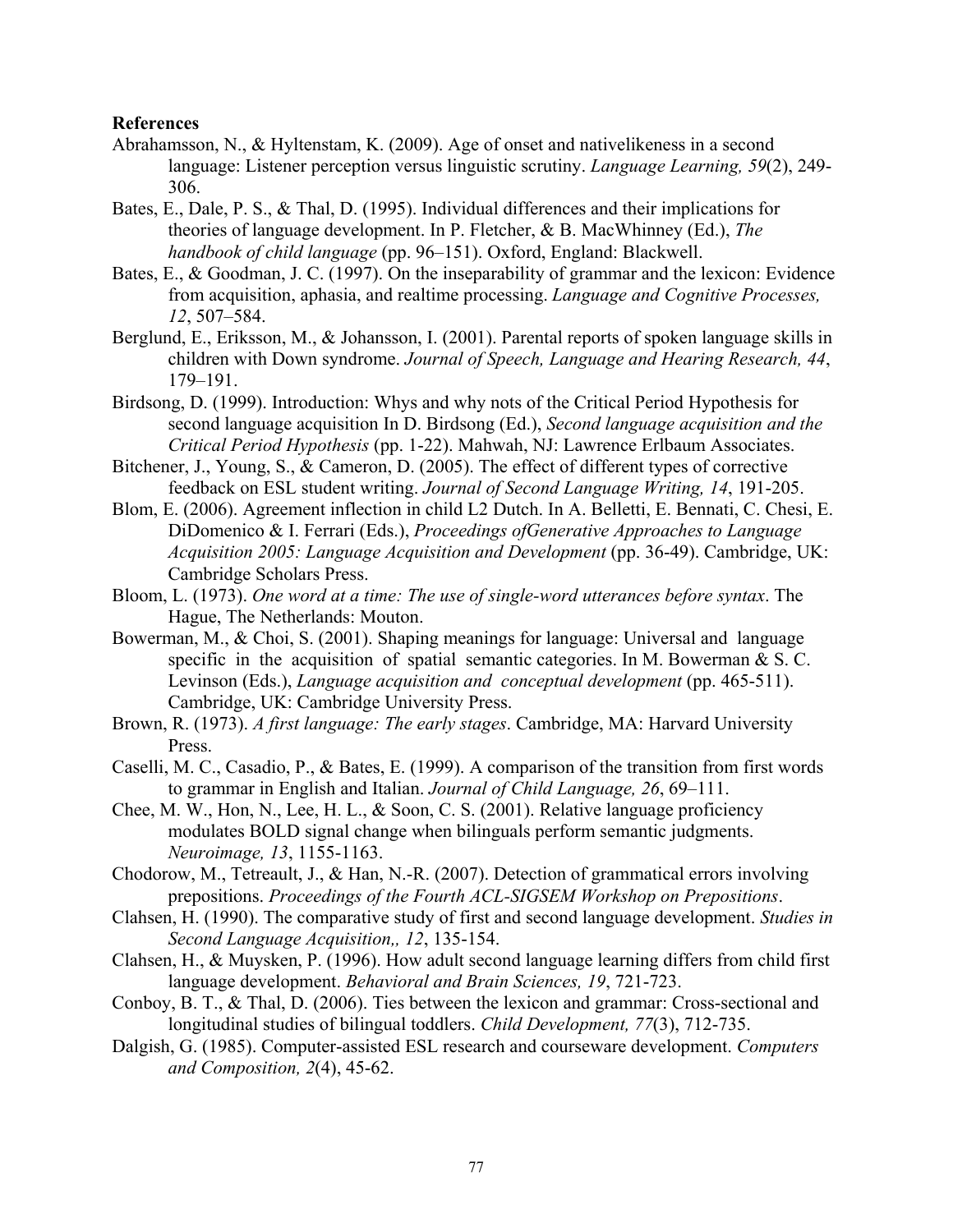- Dempster, F. N. (1981). Memory span: Sources of individual and developmental differences. *Psychological Bulletin, 89*(1), 63-100.
- Dempster, F. N. (1985). Proactive interference in sentence recall: topic-similarity effects and individual differences. *Memory and Cognition, 13*(1), 81-89.
- Fenson, L., Dale, P. S., Reznick, J. S., Bates, E., Thal, D. J., & Pethick, S. J. (1994). Variability in early communicative development. *Monographs of the Society for Research in Child Development, 59*, 1-173.
- Fenson, L., Marchman, V., Thal, D., Dale, P. S., Bates, E., & Reznick, J. S. (2006). *MacArthur-Bates communicative development inventories (CDIs)* (2nd ed.). Baltimore, MD: Brookes Publishing.
- Flege, J. E., Birdsong, D., Bialystok, E., Mack, M., Sung, H., & Tsukada, K. (2006). Degree of foreign accent in English sentences produced by Korean children and adults. *Journal of Phonetics, 34*(2), 153-175.
- Flege, J. E., Frieda, A., & Nozawa, T. (1997). Amount of native-language (L1) use affects the pronunciation of an L2. *Journal of Phonetics, 25*, 169-186.
- Flege, J. E., Yeni-Komshian, G., & Liu, S. (1999). Age constraints on second language learning. *Journal of Memory and Language, 41*, 78-104.
- Freeman, D. E., & Freeman, Y. S. (2001). *Between worlds: Access to second language acquisition* (2nd ed.). Portsmouth, NH: Heinemann.
- Gentner, D. (1982). Why nouns are learned before verbs: Linguistic relativity versus natural partitioning In S. A. Kuczaj-II (Ed.), *Language development: Vol. 2. Language, thought, and culture* (pp. 31–53). Hillsdale, NJ: Erlbaum.
- Geren, J., Snedeker, J., & Ax, L. (2005). Starting over: A preliminary study of early lexical and syntactic development in internationally adopted preschoolers. *Seminars in Speech and Language, 26*, 44-53.
- Gillette, J., Gleitman, H., Gleitman, L., & Lederer, A. (1999). Human simulation of vocabulary learning. *Cognition, 73*, 135-176.
- Gleitman, L. (1990). The structural sources of verb meaning. *Language Acquisition, 1*, 3-55.
- Glennen, S., & Masters, M. G. (2002). Typical and atypical language development in infants and toddlers adopted from Eastern Europe. *American Journal of Speech-Language Pathology, 11*, 417-433.
- Gombert, J. E. (1992). *Metalinguistic development*. Chicago, IL: University of Chicago Press.
- Granfeldt, J., Schlyter, S., & Kihlstedt, M. (2007). French as cL2, 2L1 and L1 in pre-school children. *Petites Études Romanes de Lund, 24*, 5-42.
- Hahne, A., & Friederici, A. D. (2001). Processing a second language: Late learners' comprehension mechanisms as revealed by event-related brain potentials. *Bilingualism: Language and Cognition, 4*, 123-141.
- Hakuta, K., Bialystok, E., & Wiley, E. (2003). Critical evidence: A test of the critical-period hypothesis for second-language acquisition. *Psychological Science, 14*, 31-38.
- Hawkins, R. (2001). *Second language syntax: A generative introduction*. Oxford, UK: Blackwell Publishing.
- Haznedar, B. (2003). The status of functional categories in child second language acquisition: Evidence from the acquisition of CP. *Second Language Research, 19*, 1-41.
- Hulk, A., & Cornips, L. (2006). Between 2L1 and child L2 acquisition. In C. Lleó (Ed.), *Interfaces in Multilingualism* (pp. 115-137). Amsterdam: Benjamins Publishing.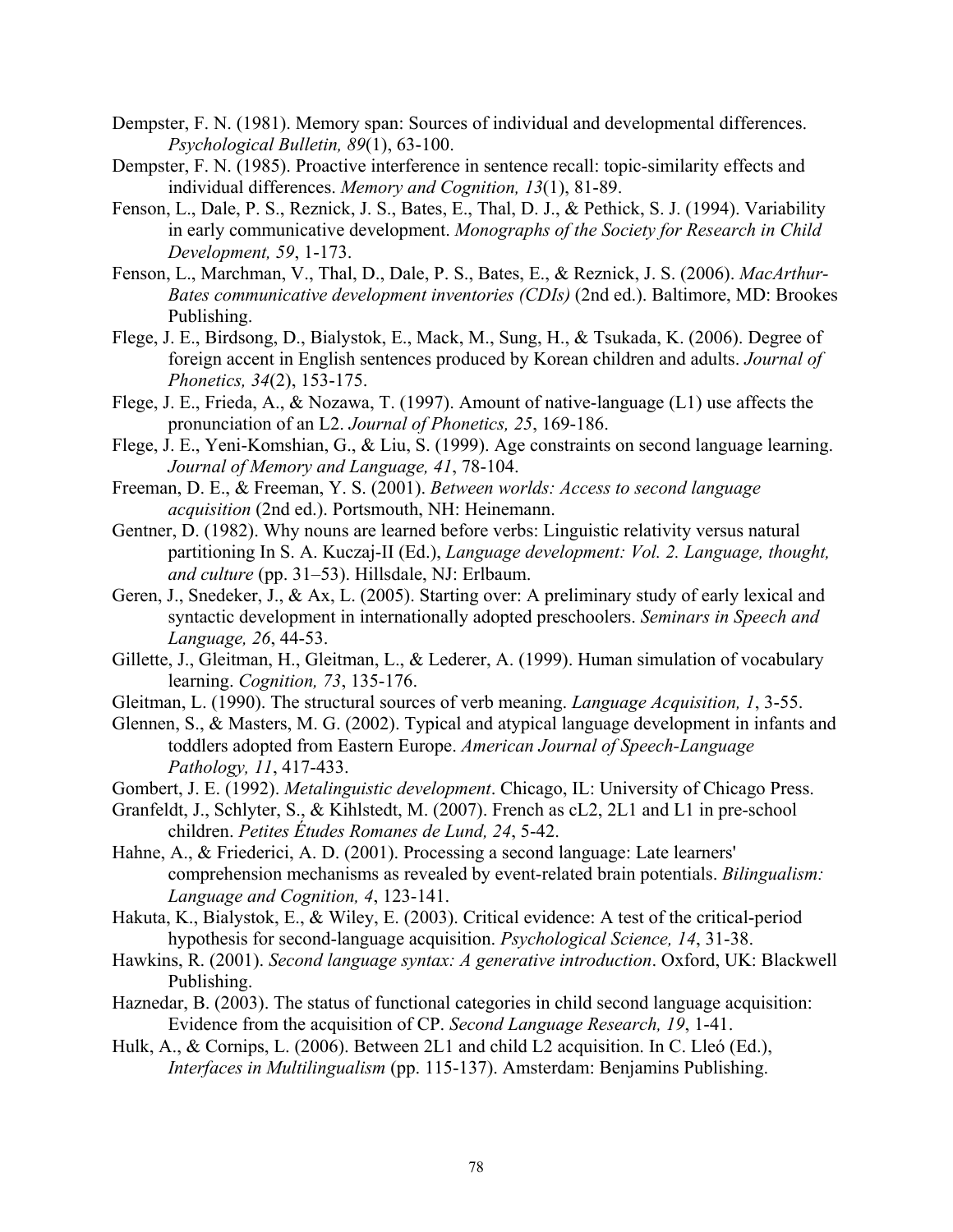- Huttenlocher, J., Smiley, P., & Ratner, H. (1983). What do word meanings reveal about conceptual development? In T. Wannamacher, & W. Seiler (Ed.), *The development of word meanings and concepts* (pp. 210–233). Berlin, Germany: Springer-Verlag.
- Isel, F., Baumgaertner, A., Thrän, J., Meisel, J. M., & Büchel, C. (2009). Neural circuitry of the bilingual mental lexicon: Effect of age of second language acquisition. *Brain and Cognition.*
- Jia, G., & Aaronson, D. (2003). A longitudinal study of Chinese children and adolescents learning English in the United States. *Applied Psycholinguistics, 24*(1), 131-161.
- Jia, G., & Fuse, A. (2007). Acquisition of English grammatical morphology by native Mandarinspeaking children and adolescents: Age-related differences. *Journal of Speech, Language and Hearing Research, 50*, 1280-1299.
- Johnson, J., & Newport, E. (1989). Critical period effects in second language learning. *Cognitive Psychology, 21*, 60-99.
- Lenneberg, E. (1967). *Biological foundations of language*. New York: Wiley.
- Levin, B. (1993). *English verb classes and alternation: A preliminary investigation*. Chicago, IL: University of Chicago Press.
- Macnamara, J. (1972). Cognitive basis of language learning in infants. *Psychological Review, 79*, 1-13.
- Marchman, V., Martínez-Sussmann, C., & Dale, P. (2004). The language-specific nature of grammatical development: Evidence from bilingual language learners. *Developmental Science, 7*, 212-224.
- Meisel, J. M. (2009). Second language acquisition in early childhood. *Zeitschrift für Sprachwissenschaft, 28*(1), 5-34.
- Möhring, A. (2001). The acquisition of French by German pre-school children: An empirical investigation of gender assignment and gender agreement. In S. Foster-Cohen & A. Nizegorodcew (Eds.), *EUROSLA Yearbook* (Vol. 1, pp. 171-193). Amsterdam: Benjamins Publishing.

Newport, E. (1990). Maturational constraints on language learning. *Cognitive Science, 14*, 11-28.

- Newport, E., Bavelier, D., & Neville, H. J. (2001). Critical thinking about critical period: Perspectives on a critical period for language acquisition. In E. Dupoux (Ed.), *Language, brain and cognitive development: Essays in honor of Jacques Mehler*. Cambridge, MA: **MIT Press.**
- Nicoladis, E. (2006). Cross-linguistic transfer in adjective-noun strings by preschool bilingual children. *Bilingualism: Language and Cognition, 9*, 15-32.
- Nicoladis, E., & Genesee, F. (1997). Language development in preschool bilingual children. *Journal of Speech–Language Pathology and Audiology, 21*, 258-270.
- Pallier, C., Dehaene, S., Poline, J.-B., LeBihan, D., Argenti, A.-M., Dupoux, E., et al. (2003). Brain imaging of language plasticity in adopted adults: Can a second language replace the first? *Cerebral Cortex, 13*, 155-161.
- Perani, D., Paulesu, E., Sebastian-Galles, N., Dupoux, E., Dehaene, S., Bettinardi, V., et al. (1998). The bilingual brain: Proficiency and age of acquisition of the second language. *Brain 121*, 1841-1852.
- Pollock, K. E. (2005). Early language growth in children adopted from China: Issues and preliminary normative data. *Seminars in Speech and Language, 26*, 22-32.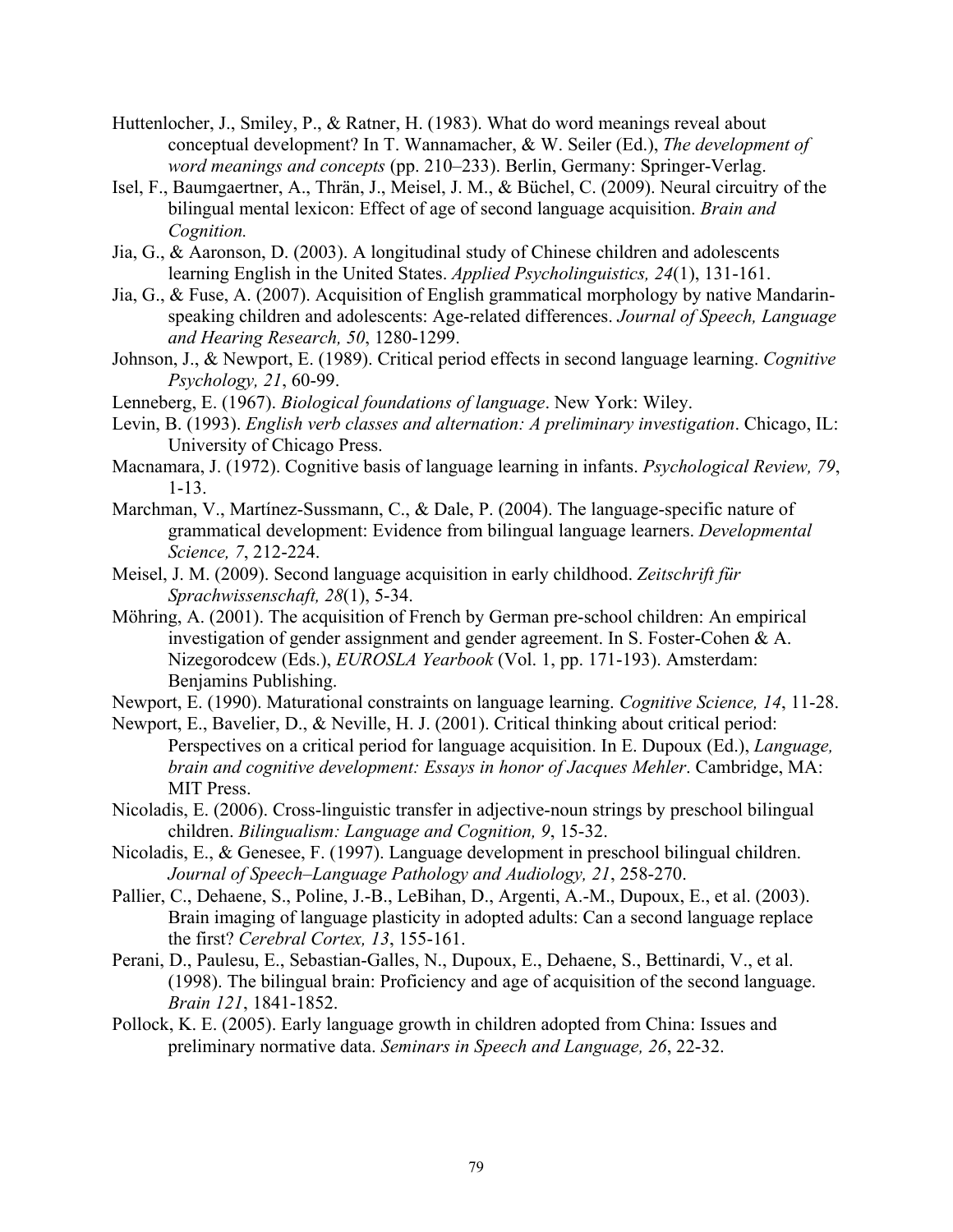- Rothweiler, M. (2006). The acquisition of V2 and subordinate clauses in early successive acquisition of German. In C. Lleó (Ed.), *Interfaces in Multilingualism* (pp. 91-113). Amsterdam: Benjamins Publishing.
- Schneider, W., & Bjorklund, D. F. (1998). Memory. In D. Kuhn & R. S. Siegler (Eds.), *Cognitive, language, and perceptual development* (Vol. 2, pp. 467-521). New York, NY: Wiley.
- Schwartz, B., & Sprouse, R. (1996). L2 cognitive states and the Full Transfer/Full Acess model. *Second Language Research 12*(1), 40-72.
- Shore, C. M. (1986). Conceptual development and early multiword speech. *Developmental Psychology, 22*, 184-190.
- Singer-Harris, N., Bellugi, U., Bates, E., Rossen, M., & Jones, W. (1997). Emerging language in two genetically based neurodevelopmental disorders. *Thal, D. & J. Reilly (Eds.). Special Issue on Origins of Communication Disorders, Developmental Neuropsychology, 13*, 345-370.
- Smith, L. B., Jones, S. S., Landau, B., Gershkoff-Stowe, L., & Samuelson, L. (2002). Object name learning provides on-the-job training for attention. *Psychological Science, 13*, 13- 19.
- Smoczynska, M. (1985). *The acquisition of Polish. The crosslinguistic study of language acquisition*. Hillsdale, NJ: Erlbaum.
- Snedeker, J., Geren, J., & Shafto, C. L. (2007). Starting over: International adoption as a natural experiment in language development. *Psychological Science, 18*, 79-87.
- Snedeker, J., Geren, J., & Shafto, C. L. (in press). Disentangling the effects of cognitive development and linguistic expertise: A longitudinal study of the acquisition of English in internationally-adopted children. *Cognitive Psychology*.
- Snedeker, J., & Gleitman, L. (2004). Why it is hard to label our concepts. In G. Hall, & S. Waxman (Ed.), *Weaving a lexicon* (pp. 257–294). Cambridge, MA: MIT Press.
- Snow, C. E., & Hoefnagel-Höhle, M. (1978). The critical period for language acquisition: Evidence from second language learning. *Child Development, 49*, 1114-1128.
- Tardif, T., Gelman, S. & Xu, F. (1999). Putting the 'noun bias' in context: A comparison of English and Mandarin. *Child Development, 70,* 620-635.
- Tardif, T., Shatz, M. & Naigles, L. (1997). Caregiver speech and children's use of nouns versus verbs: A comparison of English, Italian, and Mandarin. *Journal of Child Language*, 24(3), 535-565.
- Thal, D., O'Hanlon, L., Clemmons, M., & Frailin, L. (1999). Validity of a parent report measure of vocabulary and syntax for preschool children with language impairment. *Journal of Speech, Language, and Hearing Research, 42*, 482-496.
- Ullman, M. T. (2001). The neural basis of lexicon and grammar in first and second language: The declarative/procedural model. *Bilingualism: Language and Cognition, 4*(1), 105-122.
- Vainikka, A., & Young-Scholten, M. (1996). Gradual development of L2 phrase structure. *Second Language Research 12*(1), 7-39.
- Wartenburger, I., Heekeren, H. R., Abutalebi, J., Cappa, S. F., Villringer, A., & Perani, D. (2003). Early setting of grammatical processing in the bilingual brain. *Neuron, 37*, 159- 170.
- Weber-Fox, C. M., & Neville, H. J. (1996). Maturational constraints on functional specializations for language processing: ERP and behavioral evidence in bilingual speakers. *Journal of Cognitive Neuroscience, 8*, 231-256.